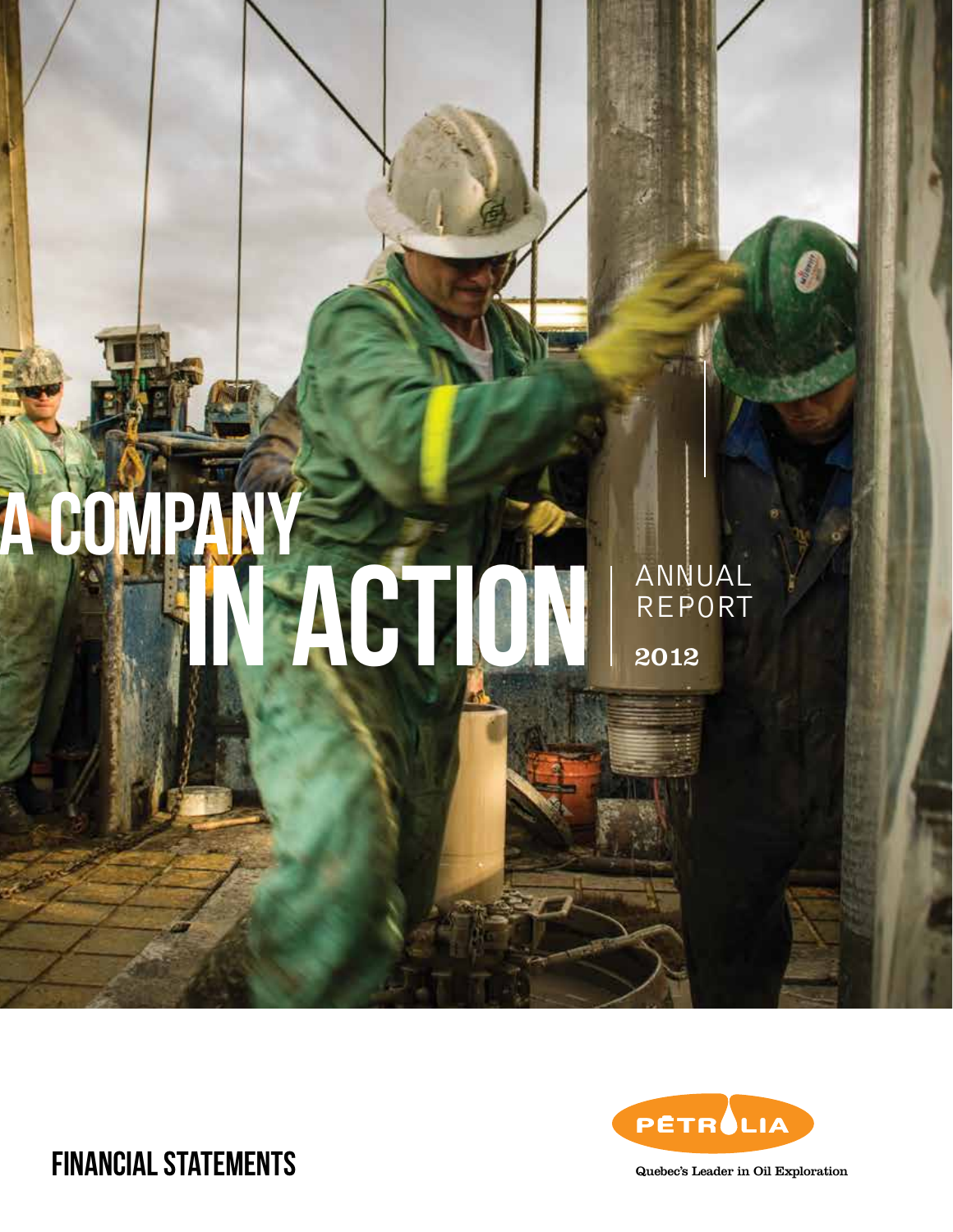### Table of contents

| President's message to shareholders                     | 02 |
|---------------------------------------------------------|----|
| Vision                                                  | 06 |
| The year in review                                      | 08 |
| Annual management report                                | 12 |
| Management analysis of financial information            | 22 |
| Auditor's report                                        | 32 |
| Statements of financial position                        | 34 |
| Statements of comprehensive income                      | 35 |
| Statements of changes in equity                         | 36 |
| Statements of cash flows                                | 37 |
| Notes to financial statements                           |    |
| 1. Instrument of incorporation and nature of activities | 38 |
| 2. Basis of preparation and adoption of IFRS            | 38 |
| 3. Future changes in accounting policies                | 39 |
| Significant accounting policies<br>4.                   | 40 |
| Estimates, judgments and assumptions<br>5.              | 46 |
| 6. Cash and cash equivalents                            | 47 |
| 7. Receivables                                          | 48 |
| 8. Investments                                          | 48 |
| 9. Fixed assets                                         | 49 |
| 10. Exploration and evaluation assets                   | 50 |
| 11. Trade and other payables                            | 53 |
| 12. Loan                                                | 53 |
| 13. Provision for sites restoration                     | 53 |
| 14. Capital stock                                       | 54 |
| 15. Leases                                              | 55 |
| 16. Employee remuneration and share-based payments      | 55 |
| 17. Financial income                                    | 58 |
| 18. Earnings per share                                  | 59 |
| 19. Related party transactions                          | 59 |
| 20. Capital management                                  | 61 |
| 21. Risks arising from financial instruments            | 62 |
| 22. Commitments                                         | 63 |
| 23. Contingencies                                       | 63 |
| 24. Additional cash flow information                    | 64 |
| 25. Deferred tax                                        | 64 |
| 26. First-time adoption of IFRS                         | 66 |
| 27. Subsequent event                                    | 70 |
| Appendices                                              | 71 |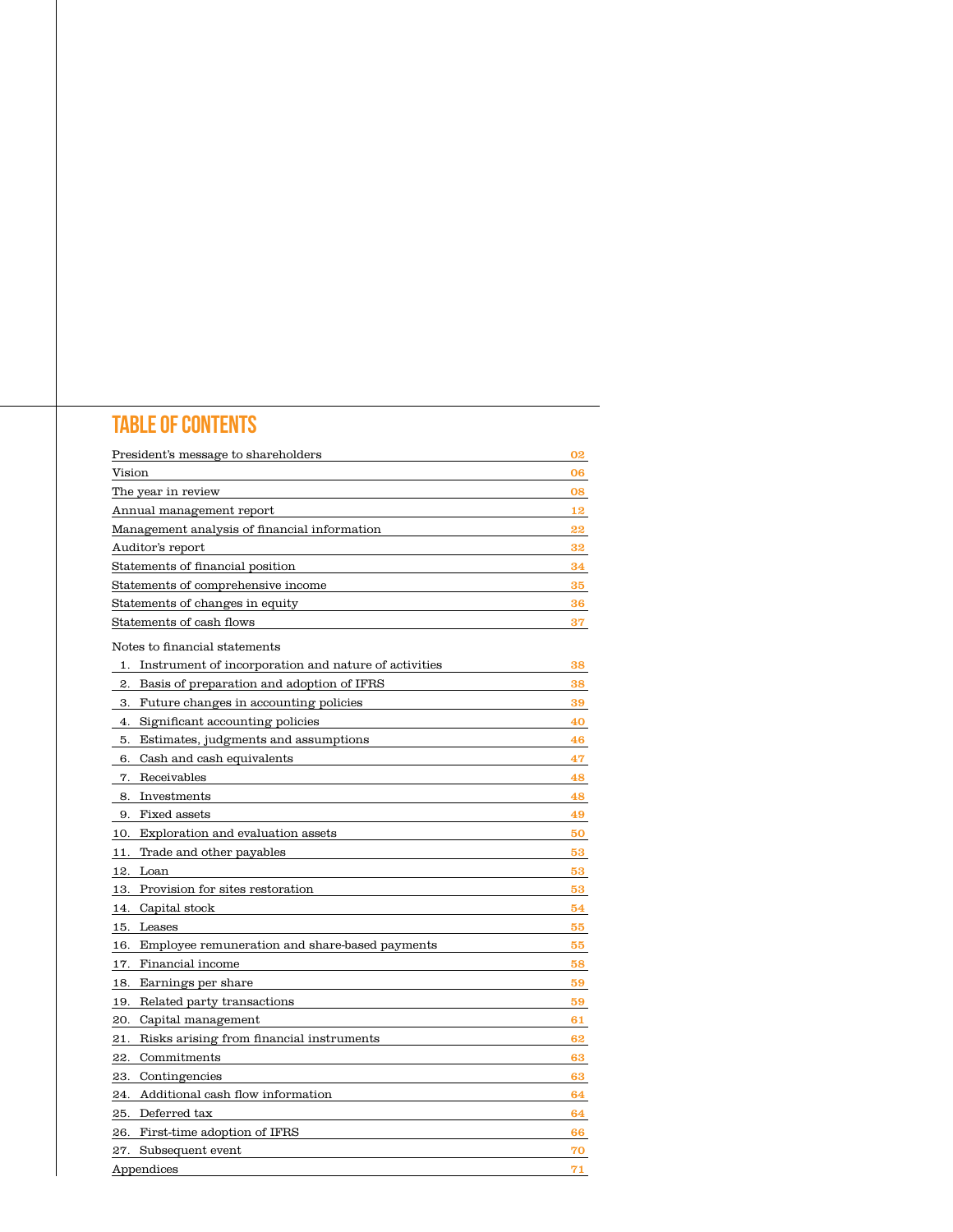# ENVIABLE expertise

Through its work, Pétrolia has acquired technical expertise and knowledge that few in Quebec can match.

32 Pétrolia 32 Pétrolia

**Auditor's report**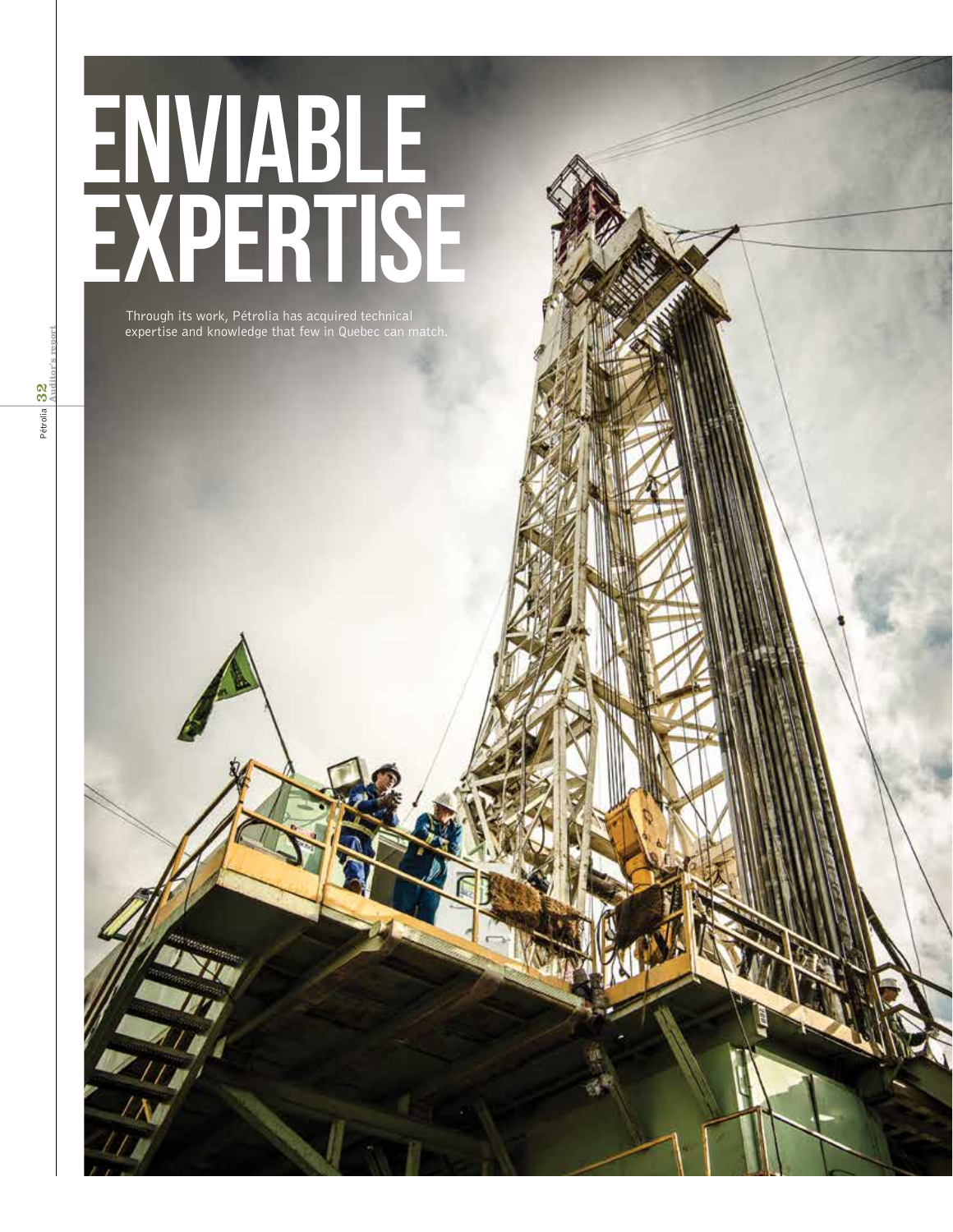### auditor's REPORT

### **To the shareholders of Pétrolia Inc.**

We have audited the accompanying financial statements of Pétrolia Inc., which comprise the statements of financial position as at September 30, 2012, September 30, 2011, and October 1, 2010, and the statements of comprehensive income, statements of changes in equity and statements of cash flows for the years ended September 30, 2012 and September 30, 2011, and a summary of significant accounting policies and other explanatory information.

### **Management's responsibility for the financial statements**

Management is responsible for the preparation and fair presentation of these financial statements, in accordance with International Financial Reporting Standards and for such internal control as management determines is necessary to enable the preparation of financial statements that are free from material misstatement, wheter due to fraud or error.

### **Auditor's responsibility**

Our responsibility is to express an opinion on these financial statements based on our audits. We conducted our audit in accordance with Canadian generally accepted auditing standards. Those standards require that we comply with ethical requirements and plan and perform the audit to obtain reasonable assurance about whether the financial statements are free from material misstatement.

An audit involves performing procedures to obtain audit evidence about the amounts and disclosures in the financial statements. The procedures selected depend on the auditor's judgment, including the assessment of the risks of material misstatement of the financial statements, whether due to fraud or error. In making those risk assessments, the auditor considers internal control relevant to the entity's preparation and fair presentation of the financial statements in order to design audit procedures that are appropriate in the circumstances, but not for the purpose of expressing an opinion on the effectiveness of the entity's internal control. An audit also includes evaluating the appropriateness of accounting policies used and the reasonableness of accounting estimates made by Management, as well as evaluating the overall presentation of the financial statements.

We believe that the audit evidence we have obtained is sufficient and appropriate to provide a basis for our audit opinion.

### **Opinion**

In our opinion, the financial statements present fairly, in all material respects, the financial position of Pétrolia Inc. as at September 30, 2012, September 30, 2011 and October 1, 2010, and its financial performance and its cash flows for the years ended September 30, 2012 and September 30, 2011, in accordance with International Financial Reporting Standards.

#### **Observation**

Without qualifying our opinion, we draw attention to Note 1 in the financial statements, which provides the facts and circumstances indicating the existence of material uncertainty that may cast significant doubt about the Company's ability to continue as a going concern in the long term, without, however, compromising its short-term existence.

Mallette

Mallette1 L.L.P. Rimouski, Canada

December 11, 2012

<sup>1</sup> CPA auditor, CA, public accounting licence No. A104110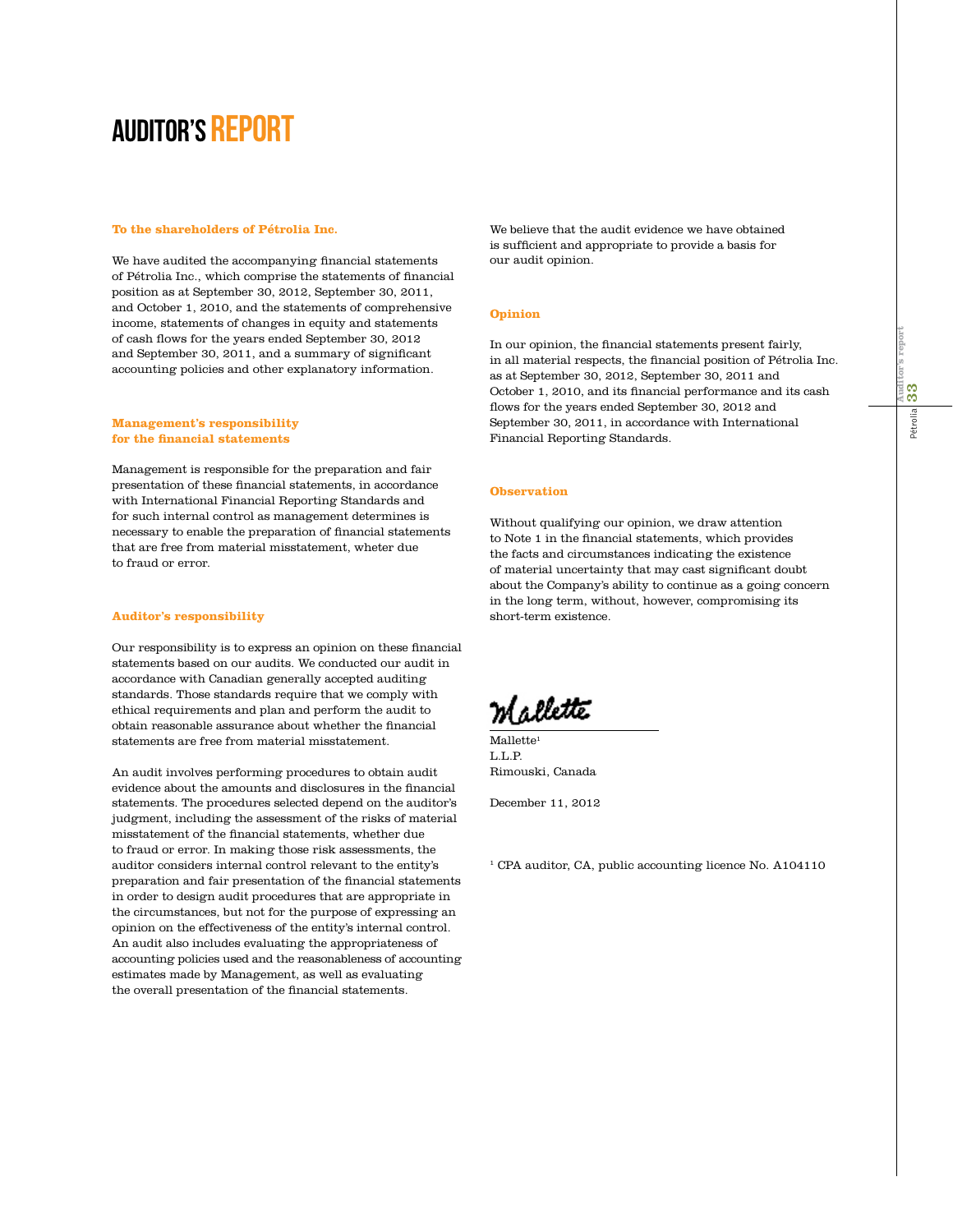### STATEMENTS OF FINANCIAL POSITION (in Canadian dollars)

| As at September 30                                        | 2012        | 2011        | As at October 1<br>2010 |
|-----------------------------------------------------------|-------------|-------------|-------------------------|
|                                                           | \$          | \$          | \$                      |
|                                                           |             |             |                         |
| <b>ASSETS</b>                                             |             |             |                         |
| <b>Current assets</b>                                     |             |             |                         |
| Cash and cash equivalents (Note 6)                        | 10,242,262  | 8,151,034   | 1,949,055               |
| Receivables (Note 7)                                      | 5,086,302   | 4,617,371   | 2,920,900               |
| Prepaid expenses                                          | 113,074     | 141,158     | 70,372                  |
| Inventories                                               | 51,470      | 61,619      |                         |
| Investments cashable during the next fiscal year (Note 8) | 1,080,000   | 930,000     | 754,331                 |
|                                                           | 16,573,108  | 13,901,182  | 5,694,658               |
| Non current                                               |             |             |                         |
| Deposit on exploration costs                              | 2,100,000   |             |                         |
| Fixed assets (Note 9)                                     | 1,031,975   | 931,779     | 213,159                 |
| Exploration and evaluation assets (Note 10)               | 32,695,097  | 25,703,789  | 25,087,040              |
|                                                           | 35,827,072  | 26,635,568  | 25,300,199              |
|                                                           | 52,400,180  | 40,536,750  | 30,994,857              |
| <b>LIABILITIES</b>                                        |             |             |                         |
| <b>Current liabilities</b>                                |             |             |                         |
| Trade and other payables (Note 11)                        | 3,027 306   | 1,469,518   | 822,339                 |
| Loan (Note 12)                                            |             | 2,243,310   | 2,243,310               |
| Provision for sites restoration (Note 13)                 | 98,000      | 135,500     |                         |
|                                                           | 3,125,306   | 3,848,328   | 3,065,649               |
| Non current                                               |             |             |                         |
| Deferred lease incentives                                 | 100,469     | 112,273     |                         |
| Provision for sites restoration (Note 13)                 | 287,938     | 233,678     |                         |
| Deferred taxes liabilities (Note 25)                      | 1,224,584   | 2,239,130   | 1,323,583               |
|                                                           | 1,612,991   | 2,585,081   | 1,323,583               |
|                                                           | 4,738,297   | 6,433,409   | 4,389,232               |
|                                                           |             |             |                         |
| <b>EQUITY</b>                                             |             |             |                         |
| Capital stock (Note 14)                                   | 51,378,040  | 35,432,271  | 30,416,651              |
| Contributed surplus                                       | 3,026,923   | 2,395,117   | 2,083,981               |
| Retained earnings                                         | (6,743,080) | (3,724,047) | (5,895,007)             |
|                                                           | 47,661,883  | 34,103,341  | 26,605,625              |
|                                                           | 52,400,180  | 40,536,750  | 30,994,857              |

Going concern basis (Note 1) Agreements, commitments and contingencies (Notes 9, 22 and 23) The accompanying notes are an integral part of these financial statements.

On behalf of the Board

(signed) (signed)

**André Proulx**, Director **Jacques L. Drouin**, Director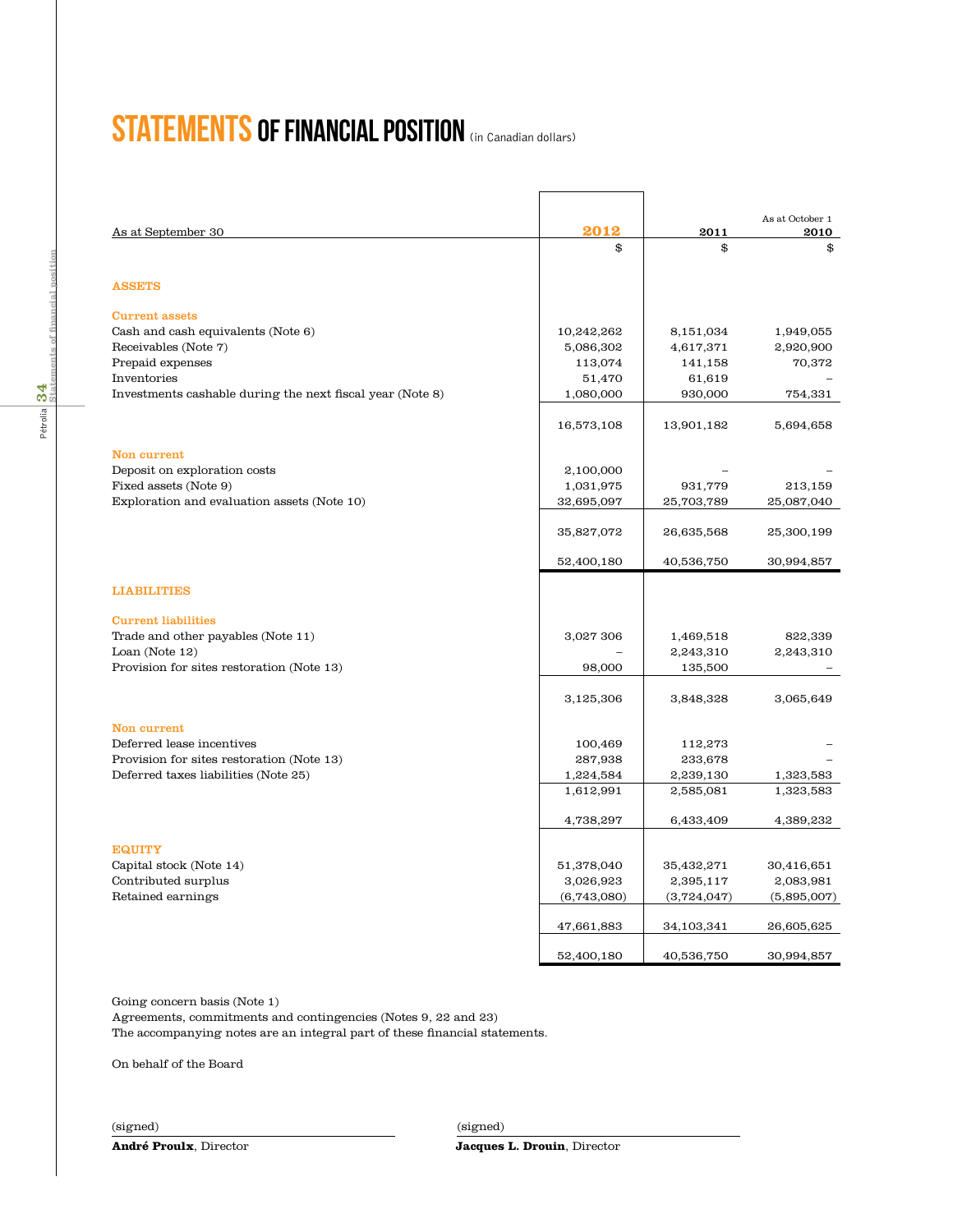### STATEMENTS OF COMPREHENSIVE INCOME (in Canadian dollars)

| As at September 30                                 | 2012        | 2011        |
|----------------------------------------------------|-------------|-------------|
|                                                    | \$          | \$          |
|                                                    |             |             |
| <b>REVENUE</b>                                     |             |             |
| Rental income                                      | 12,156      |             |
| Project management                                 | 22,340      | 44,854      |
|                                                    | 34,496      | 44,854      |
| Administrative expenses (Appendix A)               | 3,622,835   | 2,163,352   |
| <b>Operating expenses (Appendix B)</b>             |             |             |
| Financial income and expenses (Appendix C)         | (209, 667)  | (35, 882)   |
|                                                    | 3,413,168   | 2,127,470   |
| <b>LOSS BEFORE OTHER ITEMS AND TAXES</b>           | (3,378,672) | (2,082,616) |
| <b>OTHER ITEMS</b>                                 |             |             |
| Gain on disposal of interest in certain licences   |             | 5,158,607   |
| Write-off of exploration and evaluation assets     | (494, 486)  |             |
| <b>LOSS BEFORE INCOME TAXES</b>                    | (3,873,158) | 3,075,991   |
| Deferred tax (Note 25)                             | (854, 125)  | 905,031     |
| NET EARNINGS AND COMPREHENSIVE INCOME FOR THE YEAR | (3,019,033) | 2,170,960   |
| <b>BASIC NET LOSS PER SHARE (Note 18)</b>          | (0.051)     | 0.042       |
| <b>DILUTED NET LOSS PER SHARE (Note 18)</b>        | (0.051)     | 0.041       |

Pétrolia 35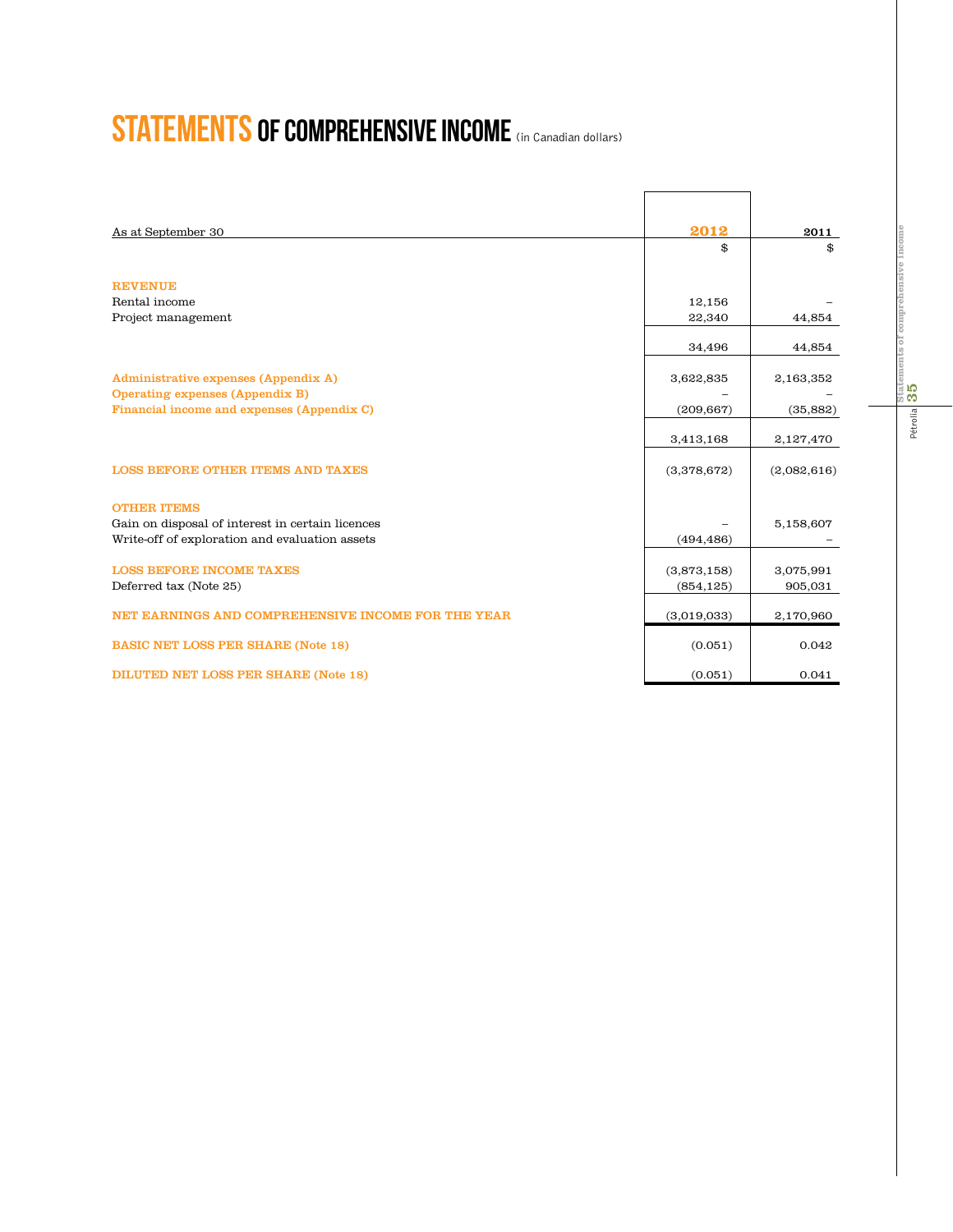### STATEMENTS OF CHANGES IN EQUITY (in Canadian dollars)

|                                                | Share<br>capital | Contributed<br>surplus | Retained<br>earnings | Total<br>equity |
|------------------------------------------------|------------------|------------------------|----------------------|-----------------|
|                                                | \$               | \$                     | \$                   | \$              |
| <b>BALANCE AS AT OCTOBER 1, 2010</b>           | 30,416,651       | 2,083,981              | (5,895,007)          | 26,605,625      |
| Issuance of shares for debt settlement         | 33,750           |                        |                      | 33,750          |
| Warrants exercised                             | 4,505,472        |                        |                      | 4,505,472       |
| Exercise of share options                      | 487,748          | (189,072)              |                      | 298,676         |
| Share-based payments                           |                  | 500 208                |                      | 500,208         |
| Share issuance costs                           | (834)            |                        |                      | (834)           |
| Deferred taxes related to share issuance costs | (10516)          |                        |                      | (10,516)        |
| Net earnings and comprehensive income          |                  |                        | 2,170,960            | 2,170,960       |
| <b>BALANCE AS AT SEPTEMBER 30, 2011</b>        | 35,432,271       | 2,395,117              | (3,724,047)          | 34,103,341      |
| Issuance of shares                             | 15,750,004       |                        |                      | 15,750,004      |
| Warrants exercised                             | 344,136          |                        |                      | 344,136         |
| Exercise of share options                      | 460,208          | (181, 358)             |                      | 278,850         |
| Share-based payments                           |                  | 639,692                |                      | 639,692         |
| Broker warrants                                |                  | 173,472                |                      | 173,472         |
| Share issuance costs                           | (769,000)        |                        |                      | (769,000)       |
| Deferred taxes related to share issuance costs | 160,421          |                        |                      | 160,421         |
| Net earnings and comprehensive income          |                  |                        | (3,019,033)          | (3,019,033)     |
| <b>BALANCE AS AT SEPTEMBER 30, 2012</b>        | 51,378,040       | 3,026,923              | (6,743,080)          | 47,661,883      |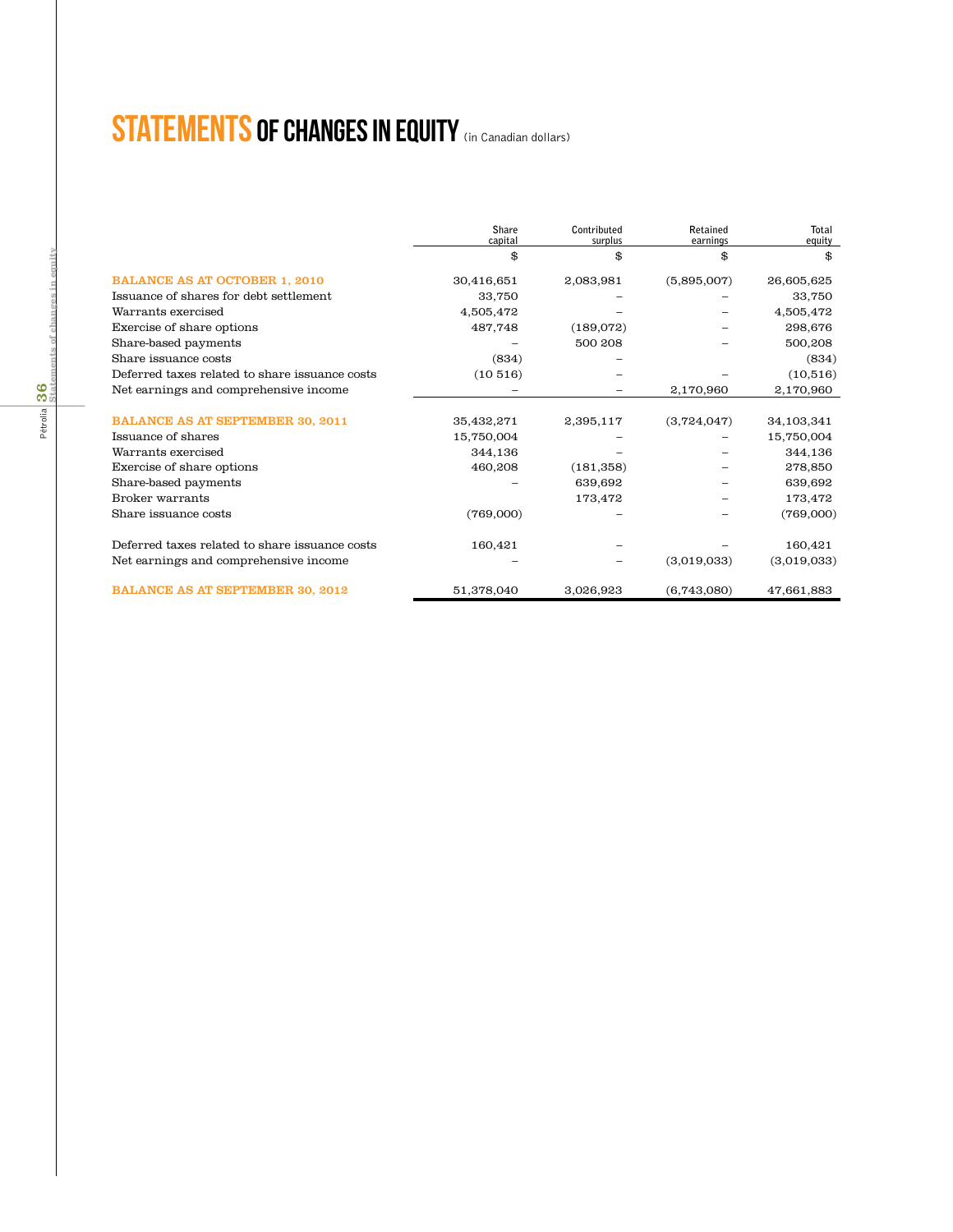### STATEMENTS OF CASH FLOWS (in Canadian dollars)

| As at September 30                                          | 2012          | 2011          |
|-------------------------------------------------------------|---------------|---------------|
|                                                             | \$            | \$            |
| <b>OPERATING ACTIVITIES</b>                                 |               |               |
| Net earnings                                                | (3,019,033)   | 2,170,960     |
| Items not affecting cash:                                   |               |               |
| Depreciation of fixed assets                                | 117,125       | 69,362        |
| Deferred tax                                                | (854, 125)    | 905,031       |
| Share-based payments                                        | 506,709       | 458,883       |
| Depreciation of deferred lease incentives                   | (11,804)      | 27,273        |
| Write-off of exploration and evaluation assets              | 494,486       |               |
| Accretion expense                                           | 12,268        |               |
| Gain on disposal of interest in certain licences            |               | (5, 158, 607) |
|                                                             | (2,754,374)   | (1,527,098)   |
| Net change in non-cash items related to operations:         |               |               |
| Receivables                                                 | (1,002,632)   | (117,952)     |
| Prepaid expenses                                            | 28 0 84       | (37,036)      |
| Inventories                                                 | 10 149        | (61, 619)     |
| Trade and other payables                                    | 446,690       | 409,192       |
|                                                             | (517,709)     | 192,585       |
|                                                             | (3,272,083)   | (1,334,513)   |
| <b>FINANCING ACTIVITIES</b>                                 |               |               |
| Share capital issuance                                      | 16,372,990    | 4,804,148     |
| Share issuance costs                                        | (595, 528)    | (834)         |
| Cash lease incentive                                        |               | 85,000        |
| Repayment of bank debt                                      | (2, 243, 310) |               |
|                                                             | 13,534,152    | 4,888,314     |
| <b>INVESTING ACTIVITIES</b>                                 |               |               |
| Acquisition of investments                                  | (150,000)     | (175, 669)    |
| Acquisition of fixed assets                                 | (380, 438)    | (836, 703)    |
| Disposal of interest in certain licences                    |               | 6,690,000     |
| Expenses for disposal of interest in certain licences       |               | (725, 333)    |
| Acquisition of oil and gas properties                       | (1,747,414)   | (101, 436)    |
| Deposit on exploration costs                                | (2,100,000)   |               |
| Increase in deferred exploration expenses net of deductions | (3,792,989)   | (2,202,681)   |
|                                                             | (8,170,841)   | 2,648,178     |
| <b>INCREASE IN CASH AND CASH EQUIVALENTS</b>                | 2,091,228     | 6,201,979     |
| CASH AND CASH EQUIVALENTS, BEGINNING OF YEAR                | 8,151,034     | 1,949,055     |
| CASH AND CASH EQUIVALENTS, END OF YEAR (Note 6)             | 10,242,262    | 8,151,034     |
| CASH AND CASH EQUIVALENTS ARE MADE UP OF THE FOLLOWING:     |               |               |
| Cash (overdraft)                                            | (1,872,572)   | 695,699       |
| Guaranteed investment certificates, redeemable at any time  | 4,254,331     | 7,454,331     |
| Money market fund                                           | 7,860,503     | 1,004         |
|                                                             | 10,242,262    | 8,151,034     |

Additional cash flow information (Note 24)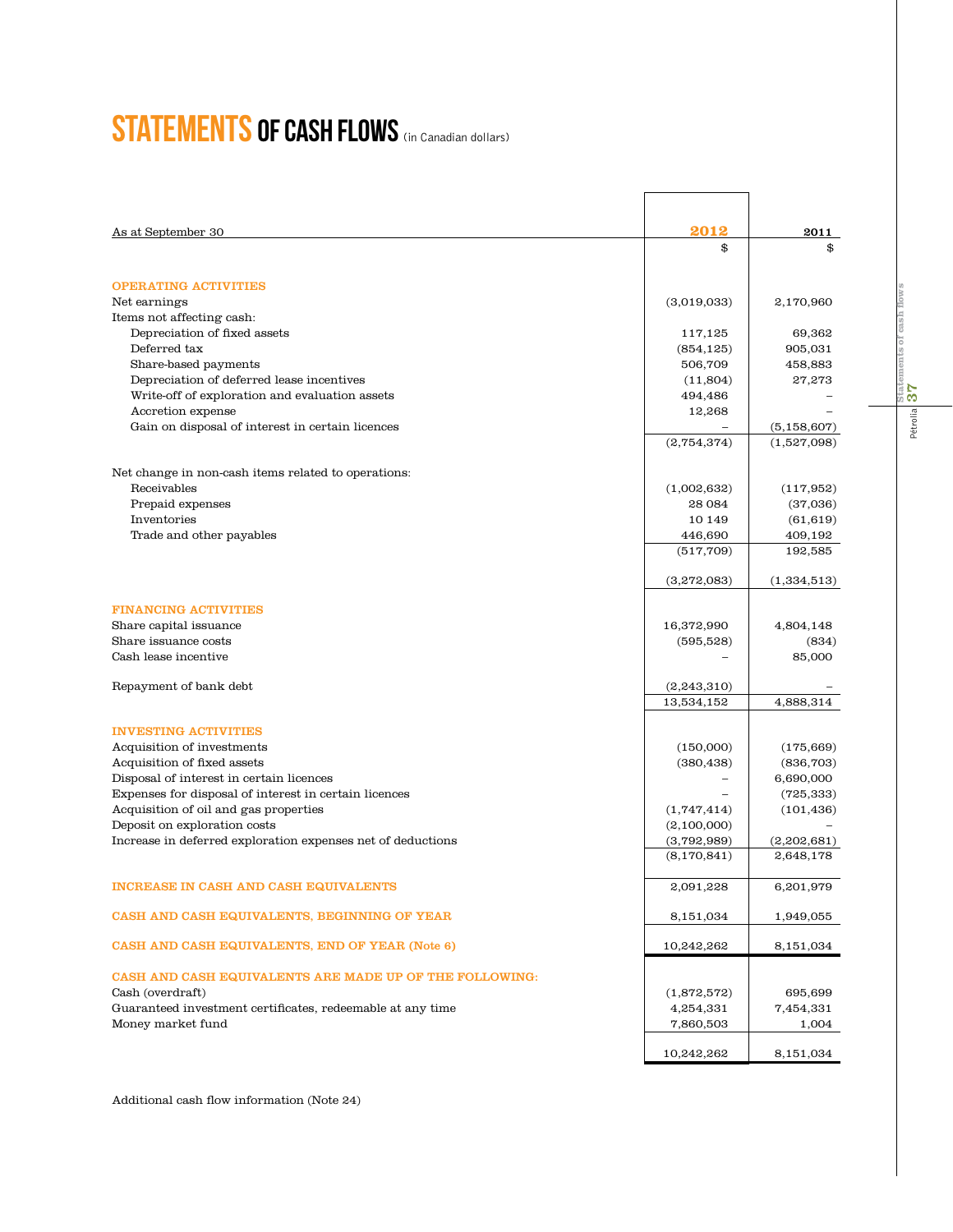For the years ended September 30, 2012 and September 30, 2011

### **1. Instrument of incorporation and nature of activities**

The Company, incorporated under Part IA of the Québec Companies Act, and governed by the provisions of the Quebec Business Corporations Act, is an oil and gas exploration company. Its shares have been listed on the TSX Venture Exchange since February 16, 2005, under the symbol PEA. Its head office is located at 212 De la Cathédrale Avenue, Rimouski, Quebec G5L 5J2 and its principal place of business is located at 305 Charest Boulevard East, 10th Floor, Québec City, Quebec G1K 3H3.

The Company has not yet established whether its oil and gas properties include economically feasible reserves. Recovering oil and gas property and exploration costs hinges on the existence of economically feasible reserves, the ability of the company to obtain financing to complete the exploration and development of its properties, and upon future profitable construction and production or proceeds from the disposal of properties.

The financial statements have been prepared in accordance with International Financial Reporting Standards ("IFRS"), applicable to a going concern, which contemplates the realization of assets and settlement of liabilities in the normal course of business as they come due. In assessing whether the going concern assumption is appropriate, Management takes into account all available information about the future, which is at least, but not limited to, 12 months from the end of the reporting period. Management is aware in making its assessment of material uncertainties related to events and conditions that cast a significant doubt upon the Company's ability to continue as a going concern and accordingly, the appropriateness of the use of IFRS applicable to a going concern, as described in the following paragraph. These financial statements do not reflect the adjustment to the amount of assets and liabilities, expenses and financial position classifications that would be necessary if the going concern assumption was not appropriate. These adjustments could be material.

The Company recorded comprehensive income of (\$3,019,033) for the year ended September 30, 2012, and has accumulated retained earnings of (\$6,743,080) at September 30, 2012. In addition to ongoing working capital requirements, the Company must secure sufficient funding to meet its obligations and existing commitments for exploration and evaluation programs and pay general and administration costs. As at September 30, 2012, the Company had working capital of \$13,447,802, including cash and cash equivalents of \$10,242,262. Management does not believe that these funds will be sufficient to meet the Company's obligations and budgeted expenditures through September 30, 2013. Any funding shortfall may be met in a number of ways in the future, including but not limited to the issuance of new debt or equity instruments, additional cost-cutting measures and/or the introduction of new partners, on which the Company is presently working.

If Management is unable to secure new funding, the Company may be unable to continue its operations, and amounts realized for assets might be less than amounts reflected in these financial statements. However, a positive subsequent event is reflected at the Note 27.

The financial statements for the year ended September 30, 2012 (including the comparative financial statements) were approved for issue by the Board of Directors on December 11, 2012.

### **2. Basis of preparation and adoption of IFRS**

Before October 1, 2011, the Company prepared its financial statements in accordance with Canadian generally accepted accounting principles (GAAP), as defined in the Handbook of the Canadian Institute of Chartered Accountants ("CICA Handbook"). In 2010, the CICA Handbook was revised to incorporate International Financial Reporting Standards ("IFRS") as issued by the International Accounting Standards Board ("IASB") and to require publicly accountable enterprises to apply these standards effective for years beginning on or after January 1, 2011. Accordingly, these are the Company's first annual financial statements prepared in accordance with IFRS as issued by the IASB. In these financial statements, the term "Canadian GAAP" refers to Canadian GAAP before the adoption of IFRS.

These financial statements have been prepared in compliance with IFRS. The Company is also in compliance with IFRS 1 First-time Adoption of International Financial Reporting Standards. Subject to certain transition elections and exceptions disclosed in Note 26, the Company has consistently applied the accounting policies used in the preparation of its opening IFRS statement of financial position at October 1, 2010 throughout all periods presented, as if these policies had always been in effect. Note 26 discloses the impact of the transition to IFRS on the Company's reported financial position, financial performance and cash flows, including the nature and effect of significant changes in accounting policies from those used in the Company's financial statements for the year ended September 30, 2011, prepared under Canadian GAAP.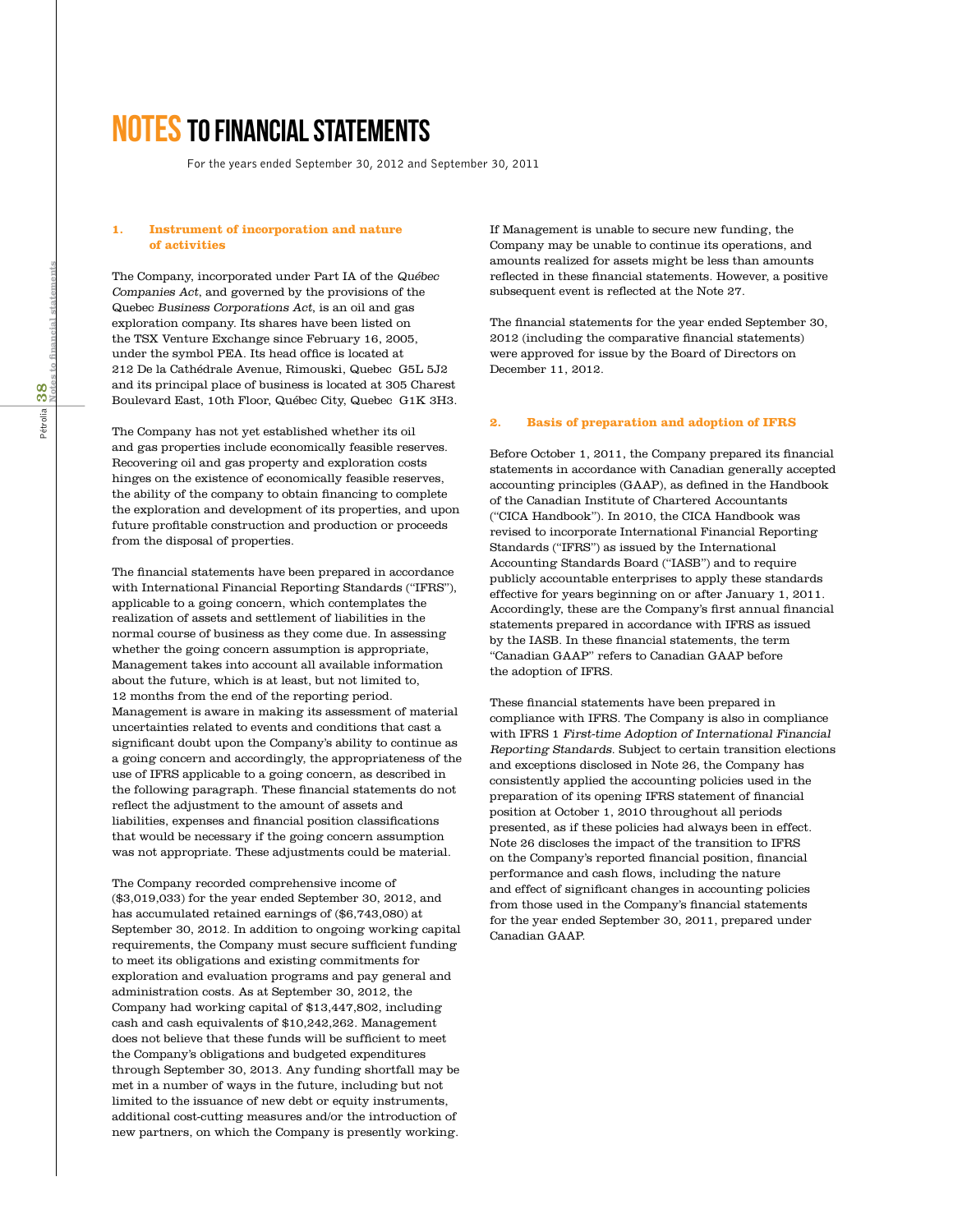## **Notes to financial statements** 39 Pétrolia 39

### **3. Future changes in accounting policies**

### IFRS annual improvements

As part of its annual improvement process, in August 2012 the IASB published amendments to IFRS 1 First-time Adoption of International Financial Reporting Standards, IAS 1 Presentation of Financial Statements, IAS 16 Property Plant and Equipment and IAS 32 Financial Instruments: Presentation. These improvements clarify the guidance and wording or make relatively minor changes to standards. The amendments apply to annual periods beginning on or after January 1, 2013, with early adoption permitted. The Company has not yet evaluated the impact of these improvements on its financial statements.

### IFRS 7 – Financial Instruments: Disclosures

In October 2010, the IASB amended IFRS 7 to require additional disclosure for transfers of financial assets. The additional information will provide users of financial statements with a better understanding of the relationship between transferred financial assets that are not derecognized in their entirety and associated liabilities. This additional information will allow evaluation of the nature of, and risks associated with the Company's continuing involvement in the derecognized financial asset. These amendments apply to annual periods beginning on or after July 1, 2011, with early adoption permitted. The Company has not yet evaluated the impact of these improvements on its financial statements.

### IFRS 7 – Financial Instruments: Disclosures and IAS 32 – Financial Instruments: Presentation

In December 2011, the IASB further amended IFRS 7 Financial Instruments: Disclosures and amended IAS 32 Financial Instruments: Presentation pertaining to the offsetting of assets and liabilities. Essentially, the amendments address certain inconsistencies in the application of the existing offsetting criteria. The amendments clarify the meaning of "currently has a legally enforceable right to set-off" and the fact that certain gross settlement mechanisms may be considered equivalent to a net settlement. The amendments to disclosure requirements are such that IFRS and US GAAP now impose the same disclosure requirements to help financial statement users to better assess the effect or potential effect of offsetting arrangements on a company's financial position. The amendments apply to annual periods beginning on or after January 1, 2014, with early adoption permitted. The Company has not yet evaluated the impact of this standard on its financial statements or determined whether it will opt for early adoption.

### IFRS 9 – Financial Instruments

IFRS 9 – Financial Instruments will be published in phases to replace IAS 39 Financial Instruments: Recognition and Measurement and applies to annual periods beginning on or after January 1, 2015, with early adoption permitted.

To date, chapters have been published on recognition, classification, measurement and derecognition of financial assets and liabilities. These chapters deal with the classification and measurement of assets and replace the multiple category and measurement models in IAS 39 with a new mixed measurement model with only two categories, i.e. amortized cost and fair value. IFRS 9 also replaces the models for measuring equity instruments, which must be recognized at fair value either through net earnings or comprehensive income. Where such equity instruments are measured at fair value through comprehensive income, dividends must be recognized in net earnings. The Company has not yet evaluated the impact of this standard on its financial statements or determined whether it will opt for early adoption.

#### IFRS 11 – Joint arrangements

IFRS 11 replaces IAS 31 Interests in Joint Ventures and SIC-13 Jointly-controlled Entities – Non-monetary Contributions by Venturers. The standard requires the use of a single method to account for joint operations. Joint ventures will be accounted for using the equity method of accounting whereas for a joint operation, the venturer will recognize its share of the assets, liabilities, revenue and expenses of the joint operation. The new standard applies to annual periods beginning on or after January 1, 2013. Early adoption is permitted, in which case an entity must also apply IFRS 10 Consolidated Financial Statements, IFRS 12 Disclosure of Interests in Other Entities, and the amended versions (in 2011) of IAS 27 Separate Financial Statements and IAS 28 Investments in Associates and Joint Ventures. The Company has not yet evaluated the impact of this standard on its financial statements or determined whether it will opt for early adoption.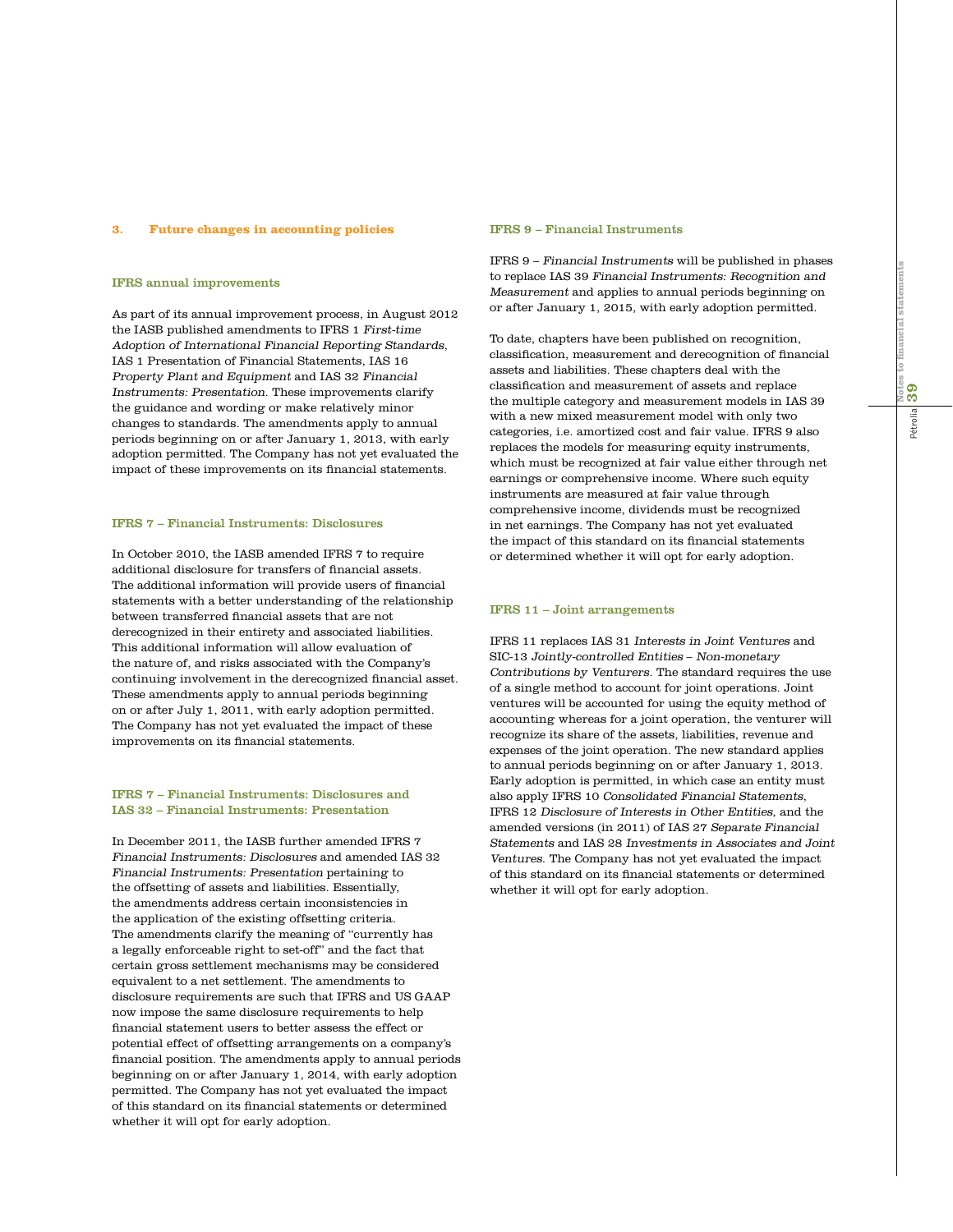For the years ended September 30, 2012 and September 30, 2011

#### IFRS 12 – Disclosure of interests in other entities

IFRS 12 integrates, enhances and replaces the disclosure requirements for subsidiaries, joint arrangements, associates and unconsolidated structured entities. The standard carries forward existing disclosures and also introduces significant additional disclosure requirements that address the nature of, and risks associated with, an entity's interests in other entities. As a consequence of these new standards, the IASB also published, amended and retitled IAS 27 Separate Financial Statements and IAS 28 Investments in Associates and Joint Ventures. The new requirements will apply to annual periods beginning on or after January 1, 2013, with early adoption permitted. The Company has not yet evaluated the impact of this standard on its financial statements or determined whether it will opt for early adoption.

### IFRS 13 – Fair value measurement

In May 2011, the IASB issued IFRS 13, which establishes a single source of guidance for fair value measurements under IFRS. IFRS 13 defines fair value, provides guidance on measurement and introduces certain disclosure requirements. IFRS 13 will apply to annual periods beginning on or after January 1, 2013, with early adoption permitted. The Company has not yet evaluated the impact of this standard on its financial statements or determined whether it will opt for early adoption.

### IAS 1 – Presentation of financial statements

In June 2011 the IASB amended IAS 1, changing the presentation of items contained in comprehensive income and the names of certain statements. The amendment to IAS 1 applies to annual periods beginning on or after July 1, 2012, with early adoption permitted. The application of this amendment will have no material impact on the financial statements.

#### **4. Significant accounting policies**

The significant accounting policies used in preparing these financial statements are summarized below.

### 4.1 Presentation of financial statements in accordance with IAS 1

The statements are presented in accordance with IAS 1 Presentation of Financial Statements.

In accordance with IFRS 1, First-time Adoption of International Financial Reporting Standards, the Company has three statements of financial position in its first IFRS financial statements. For subsequent annual periods, the

Company will present comparative figures for two periods in the statement of financial position when it: i) applies an accounting policy retrospectively, ii) makes a retrospective restatement of items in its financial statements or iii) reclassifies items in the financial statements.

#### 4.2 Measurement basis

The financial statements are prepared using the historical cost method, except for certain financial instruments that are recognized at fair value.

### 4.3 Revenue recognition

Investment operations are recognized on the date of operation and derived income is recorded on an accrual basis. Revenue from project management is recognized as projects are realized. Rental revenue is recorded when the services are rendered.

### 4.4 Inventories

Inventories are measured at the lower of cost and net realizable value using the average cost method.

### 4.5 Financial instruments

The Company classifies its financial instruments by categories based on their nature and specification. Management determines the classification when the instruments are initially recognized, which is normally the date of the transaction.

All financial assets, except those at fair value through net earnings, are tested for impairment annually and written down when there is evidence of impairment based on certain specific criteria mentioned further on.

All income and expenses associated with financial instruments are presented in "Financial income and expenses."

### A) Financial assets at fair value through net earnings

All financial instruments in this category meet the definition of financial assets held for trading. A financial asset falls into this category if acquired principally for the purpose of selling in the short term. Derivatives are included unless designated for hedging purposes. Instruments in this category include cash and cash equivalents and guaranteed investment certificates.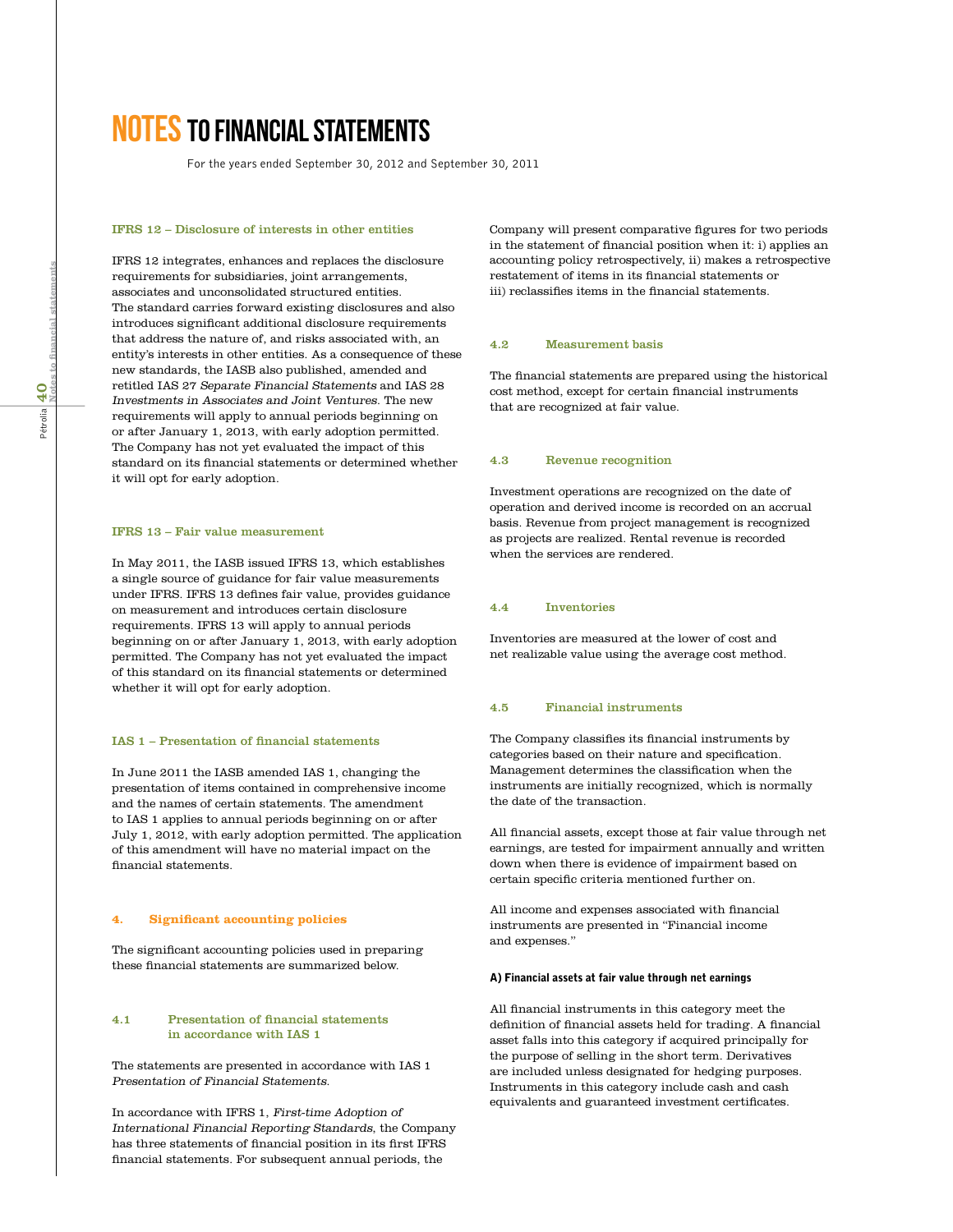Financial instruments in this category are initially and subsequently measured at fair value, with directly attributable transaction costs and changes in fair value recognized through net earnings. Instruments in this category are presented in "Current assets."

### B) Loans and receivables

Loans and receivables are non-derivative financial assets with fixed or determinable payments that are not quoted in an active market. They are presented in "Current assets" when they are recoverable within 12 months of the end of the review period; otherwise, they are classified as "Non-current assets." The Company includes receivables in this category.

Financial instruments included in this category are initially measured at fair value plus directly attributable transaction costs and subsequently at amortized cost using the effective interest method.

If there is objective evidence that an individual loan may be impaired, the estimated recoverable amount of the loan is determined and an impairment loss is recognized for the difference between the recoverable amount and the carrying amount as follows: the carrying amount of the loan is reduced to its discounted estimated recoverable amount (excluding future credit losses that have not been incurred), discounted at the financial asset's original effective interest rate (i.e. the effective interest rate computed at initial recognition). The carrying amount of the asset is reduced by using an allowance account. When loans and receivables are deemed to be uncollectible, they are written off against the allowance. If, in a subsequent period, the amount of the impairment loss decreases and the decrease can be related objectively to an event occurring after the impairment was recognized (such as an improvement in the debtor's credit rating), the previously recognized impairment loss is reversed by adjusting the allowance account. The reversal is limited to the amortized cost that would have been obtained on the date of reversal of the financial asset's impairment if the impairment had not been recognised. The amount of the impairment loss and the amount of the reversal are recognized through net earnings.

The methodology and assumptions used for estimating future cash flows are reviewed regularly to reduce any differences between loss estimates and actual loss experience.

### C) Available-for-sale financial assets

Available-for-sale financial assets are non-derivative financial assets that are either designated as such when initially recognized or that are not classified in any of the other categories. They are presented in "Current assets" when they are recoverable within 12 months of the end of the review period; otherwise, they are classified as "Non-current assets." The Company has no financial instruments in this category.

Financial instruments included in this category are initially measured at fair value plus directly attributable transaction costs and subsequently at fair value, with unrealized gains and losses recognized in other comprehensive income.

However, when a decline in the fair value of an availablefor-sale asset has been recognized in other comprehensive income and there is objective evidence of a significant or prolonged decline, the cumulative loss recognized in other comprehensive income is removed from equity and recognized in net earnings even though the financial asset has not been derecognized.

A loss in fair value recognized through earnings for an equity investment classified as available-for-sale is not reversed through net earnings. If, in a subsequent period, the fair value of a debt instrument classified as availablefor-sale, other than an equity instrument, increases, and the increase can be objectively related to an event occurring after the impairment loss was recognized, the impairment loss is reversed through net earnings.

When the asset is disposed of or when an impairment charge is recorded, the cumulative gains or losses in other comprehensive income are reclassified to net earnings and presented separately in the statement of comprehensive income.

### D) Other financial liabilities

Financial instruments included in this category are initially measured at fair value, net of transaction costs, and subsequently at amortized cost. The difference between the initial carrying amount and redemption value is recognized through net earnings over the term of the debt using the effective interest method. They are presented in "Current liabilities" when repayable in the 12 months following the end of the period; otherwise, they are classified in "Non-current liabilities." This item includes trade and other payables, and loans.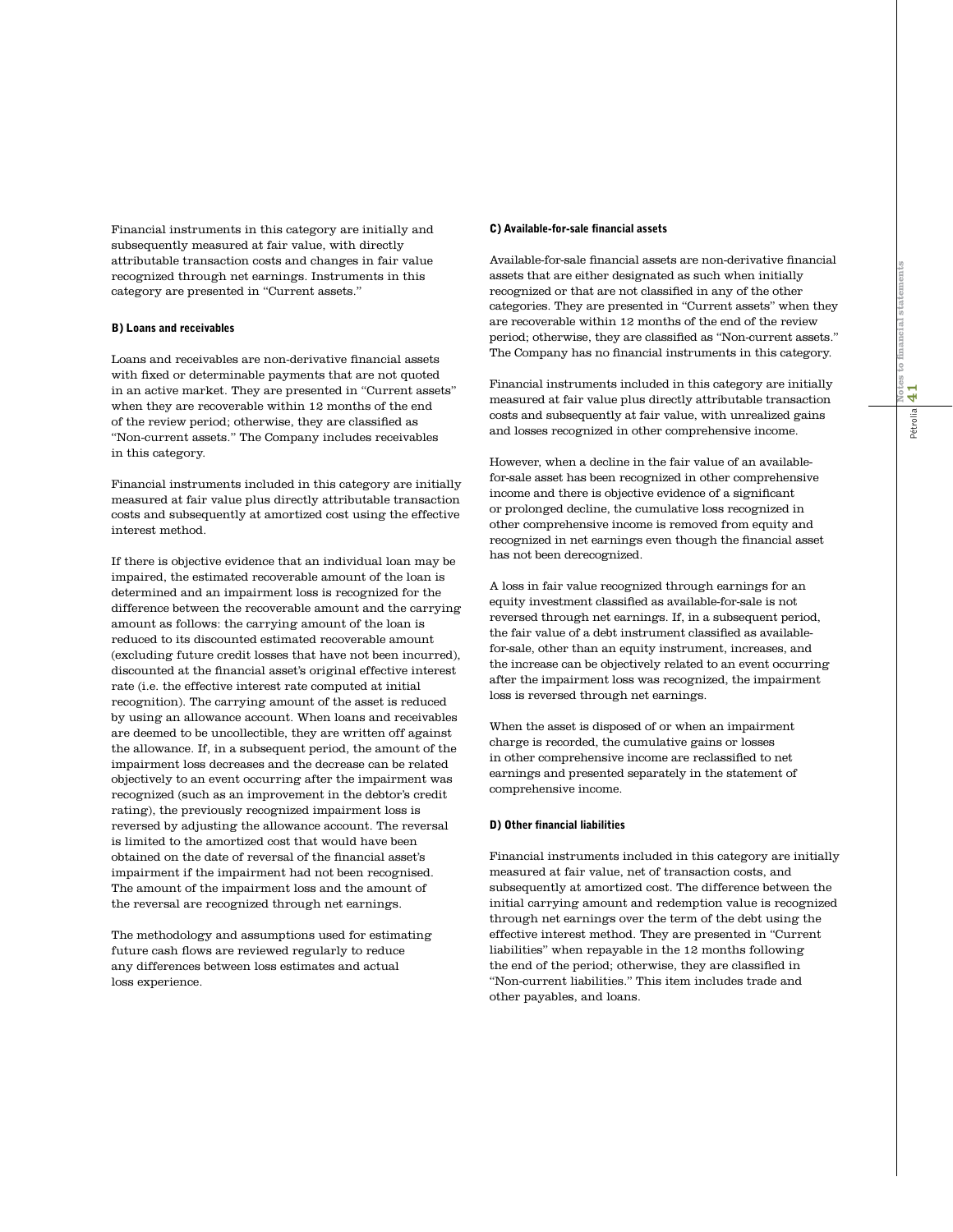For the years ended September 30, 2012 and September 30, 2011

### 4.6 Basic and diluted earnings per share

Basic net earnings per share are calculated by dividing the net earnings attributable to ordinary equity holders by the weighted average number of ordinary shares outstanding during the period. Diluted earnings per share are calculated by adjusting the profit or loss attributable to equity shareholders and the weighted average number of ordinary shares outstanding for the effects of all dilutive potential ordinary shares. Dilutive potential ordinary shares were converted into ordinary shares at the beginning of the period or, if later, at the date of issue of the potential ordinary shares.

For the purpose of calculating diluted earnings per share, an entity shall assume the exercise of dilutive options and warrants of the entity. The assumed proceeds from these instruments shall be regarded as having been received from the issue of ordinary shares at the average market price of ordinary shares during the periods presented. For the year ended September 30, 2012, the diluted earnings per share are equal to the basic earnings per share due to the anti-dilutive effect of the share options and the warrants.

### 4.7 Cash and cash equivalents

The Company's cash and cash equivalents are made up of cash and short-term investments with a term equal to or less than three months from the date of issue or that are highly liquid, readily convertible to known amounts of cash and subject to an insignificant risk of change in value.

### 4.8 Exploration and evaluation assets

Exploration and evaluation assets include the cost of acquiring petroleum rights and expenses related to the exploration and evaluation of oil and gas properties. These assets are recognized as intangible assets and carried at cost less any impairment loss, government subsidies, refundable rights, and contributions from partners.

Costs incurred before the legal rights are acquired to undertake exploration and evaluation activities are recognized through net earnings when they are incurred. Petroleum rights and expenses related to exploration and evaluation activities are capitalized on a property-byproperty basis pending determination of the technical feasibility and commercial viability of the project. No depreciation is recognized during the exploration and evaluation phase. Costs capitalized include topographical, geological, geochemical and geophysical studies, exploration drilling, trenching, sampling, activities related to the evaluation of the technical feasibility and the commercial viability of extracting a petroleum resource, and share-based payments related to exploration and evaluation assets.

Whenever a project's viability is not guaranteed or if a project has been abandoned, the capitalized amount is written down to its recoverable amount and the difference immediately recognized in net earnings.

When the technical feasibility and commercial viability of extracting a resource is demonstrable, the exploration and evaluation assets related to the property are transferred to the "Oil and gas assets under construction" category. Before the reclassification, exploration and evaluation assets are tested for impairment, and any impairment loss is recognized through net earnings before reclassification.

After the exploration and evaluation assets are transferred to "Oil and gas assets under construction," all subsequent costs related to construction, installation and completion of equipment and facilities are capitalized in "Oil and gas assets under construction." Once development is completed, all assets in this category are transferred to the "Oil and gas assets" category and are depreciated over their useful lives. To date, no petroleum resources have proven to be commercially viable.

Although the Company has taken steps to secure title to the oil and gas properties in which it holds an interest in accordance with industry practices for the current stage of exploration of such properties, these steps do not guarantee the validity of the titles since titles to such properties may be subject to unregistered prior agreements and may not be in compliance with regulatory requirements.

### Disposal of interest in connection with option agreements

When disposing of interests in option agreements, the Company does not recognize exploration and evaluation expenses incurred by the acquirer regarding the property. The cash consideration received from the acquirer is credited against the costs previously capitalized to the property, and the surplus is recognized through net earnings as a gain on the disposal of the exploration and evaluation assets.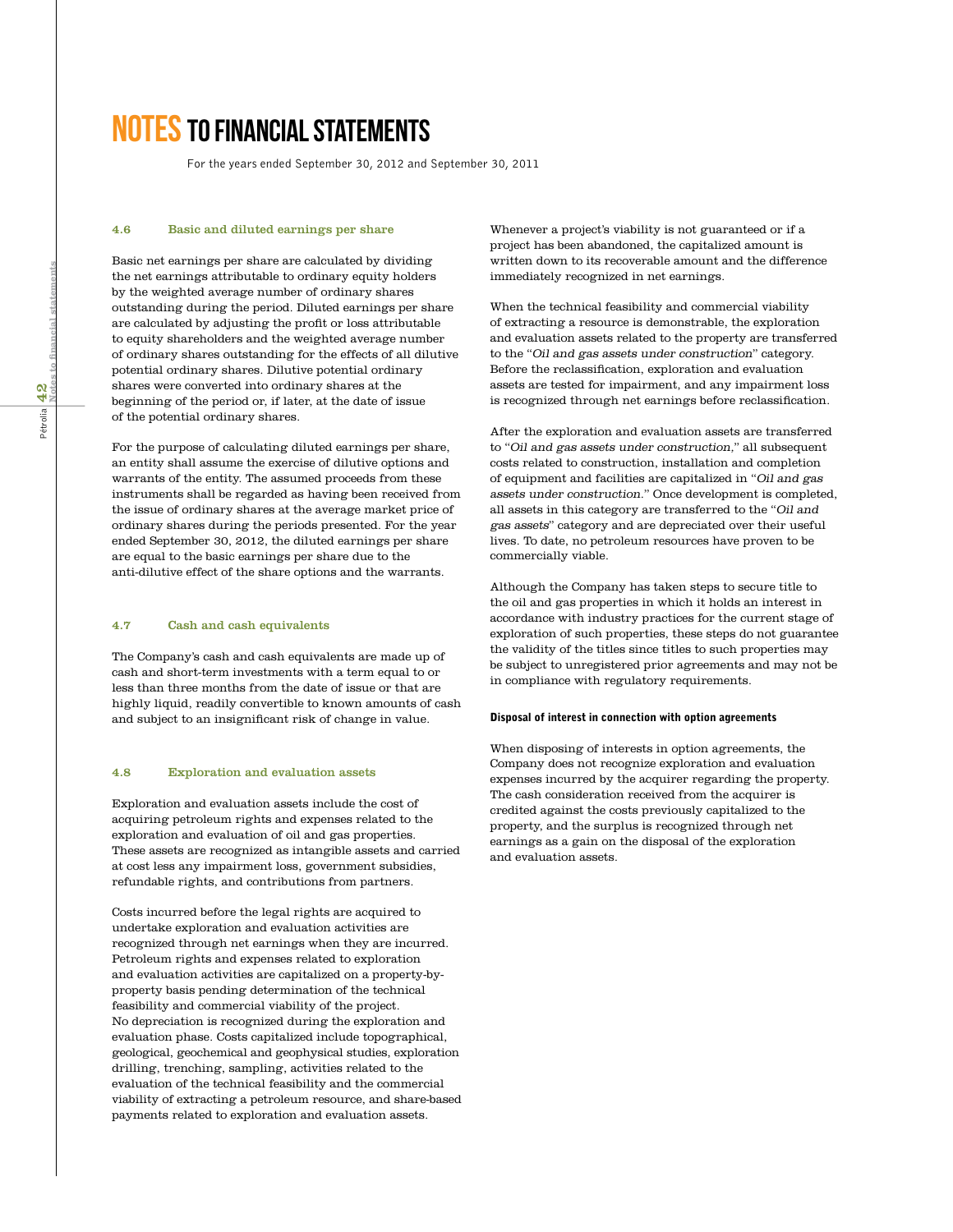### 4.9 Fixed assets

Fixed assets are recorded at historical cost less accumulated depreciation and any accumulated impairment losses. Historical cost includes all costs directly attributable to the acquisition. Recognition of costs in the carrying amount of an item of fixed assets ceases when the asset is

in the location and condition necessary for it to be capable of operating in the manner intended by Management. They are depreciated over their expected useful lives according to the following methods and periods or annual rates:

|                            | Method            | Rate and |
|----------------------------|-------------------|----------|
|                            |                   | Period   |
|                            |                   |          |
| Leasehold improvement      | Straight line     | 3 years  |
| Office and field equipment | Declining balance | 20%      |
| IT equipment               | Declining balance | 30%      |
| Rolling stock              | Declining balance | 30%      |
| Reservoirs                 | Declining balance | 20%      |
| $_{\rm Land}$              | N/A               | N/A      |
|                            |                   |          |

Material estimates regarding the residual value, useful life and amortization methods are reviewed at the end of each fiscal year, taking into account the nature of the assets, intended use and technology developments. Each component of an item of fixed assets with a cost that is significant in relation to the total cost of the item is depreciated separately.

The amortization expense for each period is recognized in earnings except for certain items of fixed assets related to exploration activities where the amortization expense is included in the carrying amount of an exploration asset when it relates to a specific exploration project. Depreciation of an asset ceases when it is classified as held for sale or when it is derecognized. Therefore, depreciation does not cease when the asset becomes idle or is retired from active use unless the asset is fully depreciated.

The carrying amount of an item of fixed assets is derecognized on disposal or when no future economic benefits are expected from its use or disposal.

The gain or loss arising from the disposal of an item of fixed assets is the difference between the proceeds of the disposal and the carrying value of the asset and is included in net earnings and presented separately in "Other income" or "Other expenses."

### 4.10 Provision for sites restoration

A provision for environmental restoration is recognized when: i) the Company has a present legal or constructive obligation as a result of past events; ii) it is more likely than not that an outflow of resources will be required to settle the obligation; and iii) the amount can be reliably estimated.

The Company recognizes the fair value of a future obligation associated with the provision for future site restoration as a liability in the period in which it is incurred and when a reasonable estimate of the fair value can be made. The fair value is capitalized and amortized

over the same period as the underlying asset. The Company estimates the liability based on the estimated cost to abandon and reclaim a site in relation to its net ownership interest in the wells and facilities, including the estimated schedule of costs that will be incurred to this end in future periods. This estimate is periodically reviewed and changes are recorded prospectively as an increase or decrease in liability. Changes in the net present value of the future liability associated with site restoration are accreted pro rata to the time elapsed and recognized in earnings of the current period. Actual site restoration costs are charged to the accumulated provision as incurred.

### 4.11 Government subsidies and partner contributions

Resources-related tax credits, subsidies for exploration costs and partner contributions are recorded as a reduction in exploration expenses. Subsidies applied to operations are recorded as revenues in the statement of comprehensive income.

In the event of any variances between the government subsidies claimed by the Company and the amounts granted by the tax authorities, the resulting gain or loss will be recorded in the fiscal year in which these variances are noted.

#### 4.12 Impairment of non-financial assets

For the purposes of measuring impairment, assets are grouped at the lowest levels for which there are largely independent cash inflows (cash-generating units). Consequently, some assets are tested individually and others are tested at the cash-generating unit level. Assessment of the impairment of exploration and evaluation assets is carried out property by property, each one representing a potential cash-generating unit. All individual assets or cash-generating units are reviewed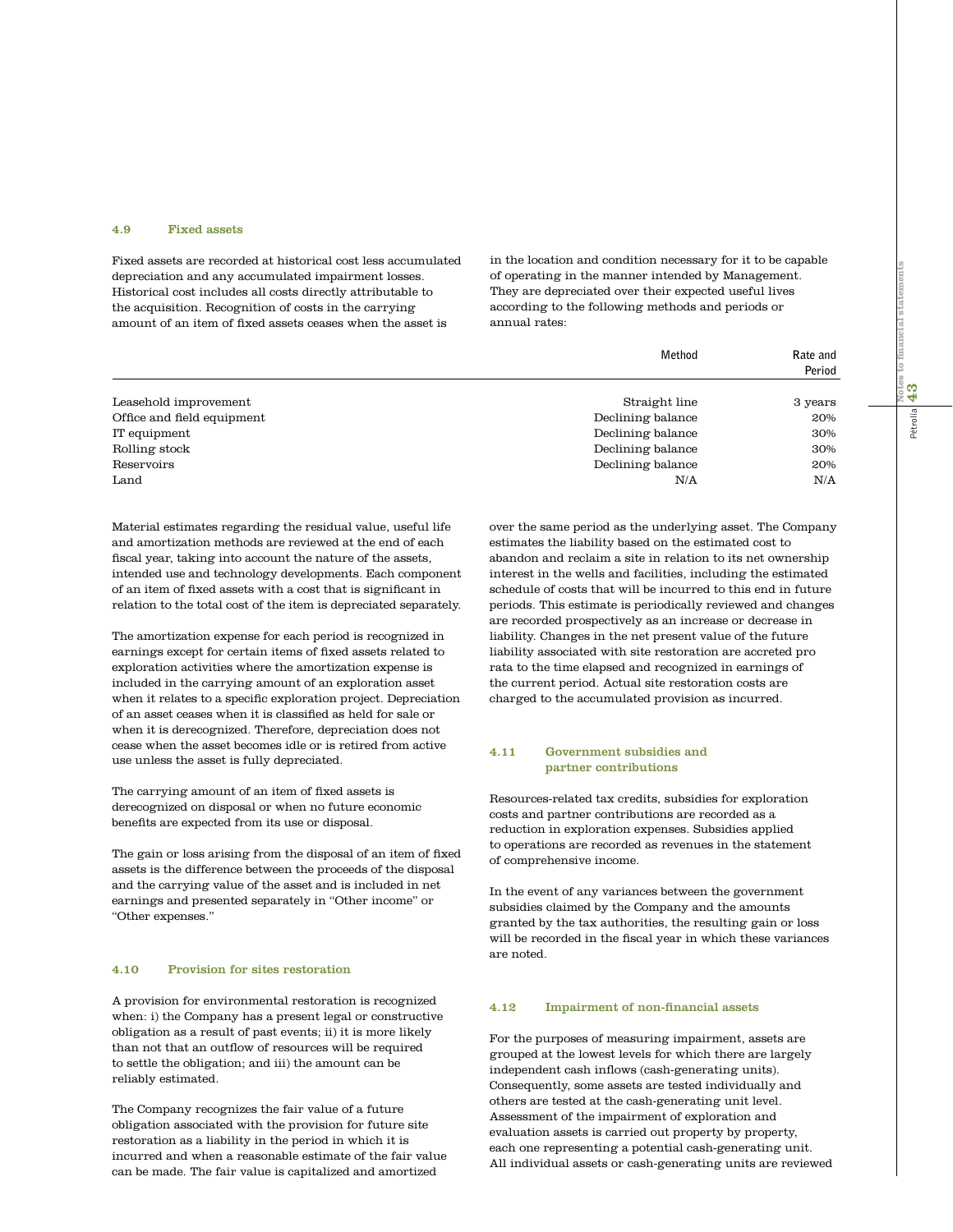For the years ended September 30, 2012 and September 30, 2011

for impairment whenever events or changes in circumstance indicate that their carrying amount may not be recoverable. In addition, if the technical feasibility and the commercial viability of the extraction of a petroleum resource can be demonstrated, exploration and evaluation assets related to the corresponding oil and gas property must undergo an impairment test before being transferred to fixed assets.

An impairment loss is recognized for the amount by which the carrying amount of an asset or a cash-generating unit exeeds its recoverable amount. The recoverable amount of an asset or a cash-generating unit is the higher of its fair value less cost to sell and its value in use. To determine the value in use, Management estimates expected future cash flows from each asset or cash-generating unit, and then determines an appropriate interest rate for the calculation of the expected present value of the cash flows.

An impairment loss is recognized immediately in the statement of comprehensive income and is used to reduce the individual asset, or is charged pro-rata to each asset in the cash-generating unit. All assets are subsequently reassessed for indications that a previously recognized impairment loss may no longer exist. An impairment loss is reversed if the recoverable amount of an asset or cash-generating unit exceeds its carrying amount but must not exceed the carrying amount that would have been determined, after impairment, if no loss of value had been recorded.

### 4.13 Operating leases

Leases in which the lessor retains a significant portion of risks and benefits are treated as operating leases. Payments made under operating leases are recognized as an expense on a straight-line basis for the entire duration of the lease. Related costs, such as those relating to maintenance and insurance, are recognized as expenses as they are incurred.

### 4.14 Functional and presentation currency

Items included in the financial statements are measured using the currency of the primary economic environment in which the Company operates ("the functional currency"). The Company's financial statements are presented in Canadian dollars, which is the Company's functional and presentation currency.

### 4.15 Employee benefits

Short-term employee benefits (those that are payable within 12 months after services rendered, such as paid vacation and sick leave, bonuses and certain non-monetary benefits such as medical care) are recognized as an expense in the period when employees render their service and are not discounted.

### 4.16 Income taxes

Tax expense is recognized in earnings using the deferred tax asset and liability method. Under this method, deferred tax assets and liabilities are recognized based on the difference between the carrying amount and their tax bases. Any change in the net amount of deferred assets and liabilities is recorded in earnings. Deferred tax assets and liabilities are measured using substantively enacted and enacted tax rates and tax laws expected to apply in the years in which the differences are expected to be recovered or settled. Deferred income tax assets are recognized when it is likely that they will be realized and are not discounted.

The tax expense includes current and deferred tax. This expense is recognized in net earnings, except for income tax related to items included in other comprehensive income or in equity, in which case it is recognized in other comprehensive income or equity, respectively.

Under tax legislation for flow-through investments, the Company is required to renounce tax deductions for expenses related to exploration and evaluation activities to the benefit of the investors. When the Company renounces income tax deductions and incurs eligible expenses, the forfeited tax deductions is recognized in earnings as an increase of deferred tax and a deferred tax liability is recognized for the temporary difference between the carrying amount of the eligible expenses capitalized as assets and its tax base.

Current income tax assets or liabilities are obligations or claims for current or prior periods to be recovered from (or paid to) taxation authorities that are still outstanding at the end of the reporting period. Current tax is computed on the basis of tax profit, which differs from net earnings. This calculation is made using tax rates and laws enacted at the end of the reporting period.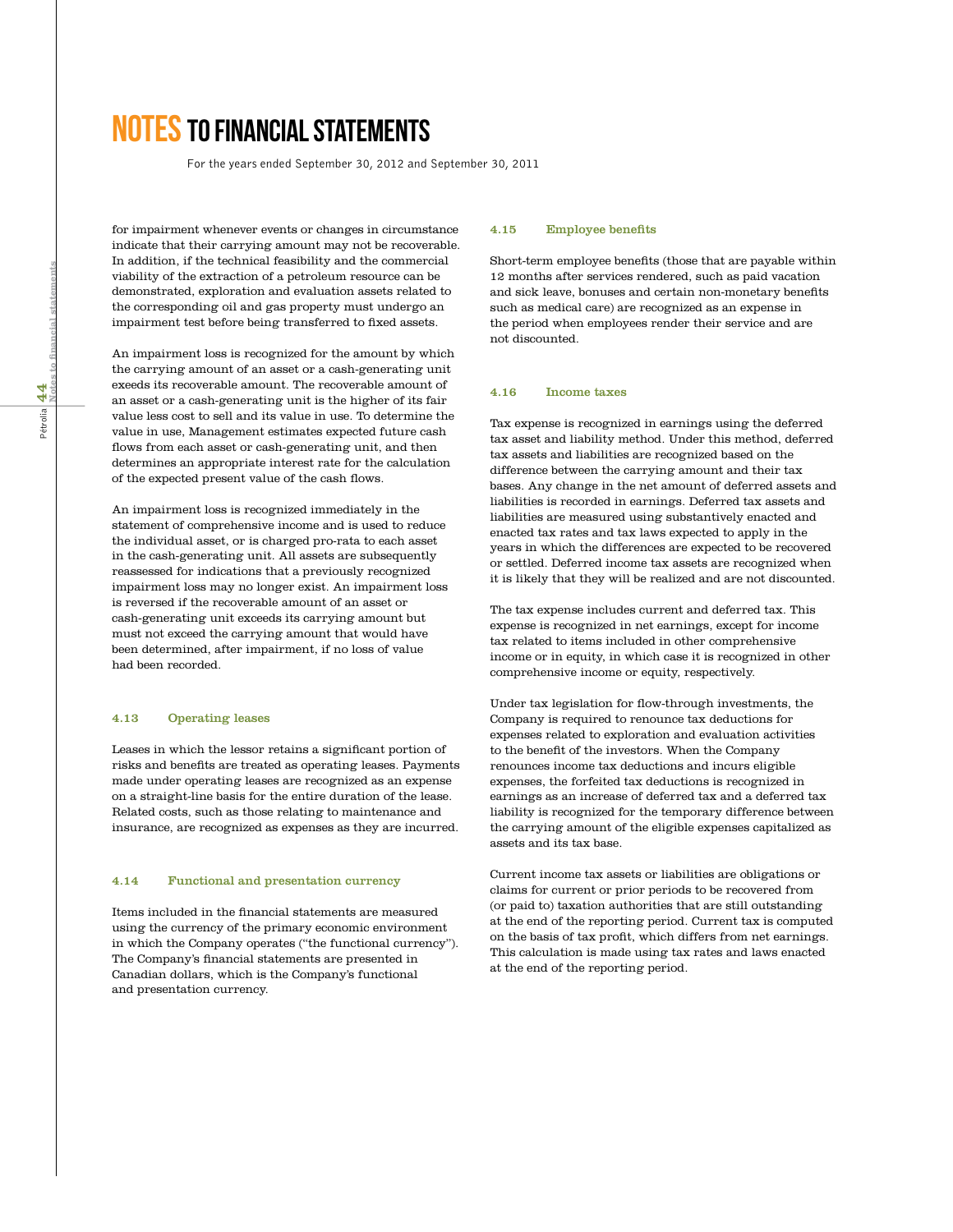### 4.17 Equity

### Share capital

Share capital is presented at the value at which the shares were issued. Costs attributable to the issuance of shares, warrants or shares options are recognized in equity, net of taxes, as a deduction from the proceeds in the year of transaction.

### Contributed surplus

Contributed surplus includes expenses associated with share options and broker warrants until the options are exercised.

### Flow-through shares

The Company finances the cost of some exploration and evaluation assets through the issuance of flow-through shares, which is accounted for similarly to the issuance of a compound financial instrument. The liability component represents the obligation to revert the tax benefits to the investors. Proceeds from the issuance of shares by flowthrough private placements are allocated between the shares issued and the liability using the residual method. Proceeds are first allocated to shares according to the quoted price of existing shares at the time of issuance and any residual amount is allocated to the liability and reversed in earnings as a recovered deferred tax credit as the qualifying expenditures are incurred.

### **Warrants**

No value is assigned to warrants issued other than those issued to brokers.

#### Retained earnings

Retained earnings include all current and prior period undistributed profits and losses.

### 4.18 Share-based payments

The Company has an equity-settled, share-based compensation plan for eligible directors, employees and consultants. The plan does not include a cash-settlement option. The Company occasionally issues warrants to brokers.

All goods and services received in exchange for share-based payment awards are measured at fair value. When employees are rewarded using share-based payments, the fair value of the services rendered is determined indirectly by reference

to the fair value of the equity instruments granted. The same method is used for transactions with consultants, who receive share-based payments and for whom the fair value of services received cannot be reliably determined. This fair value is appraised at the grant date.

Share-based payments (except warrants to brokers) are ultimately expensed in earnings or capitalized as exploration and evaluation assets, depending on the nature of the payment, with a corresponding credit to contributed surplus, in equity. Share-based payments to brokers, in the case of equity financing, are recognized as issuance cost of the equity instruments, with a corresponding credit to contributed surplus, in equity.

Each tranche in an award with graded vesting is considered a separate grant with a different vesting date and fair value.

If vesting periods or other vesting conditions apply, the expense is allocated over the vesting period, based on the best available estimate of the number of share options expected to vest. Non-market vesting conditions are included in assumptions about the number of options that are expected to become exercisable. Estimates are subsequently revised if there is any indication that the number of share options expected to vest differs from previous estimates. Any cumulative adjustment prior to vesting is recognized in the current period. No adjustment is made to any expense recognized in prior periods if share options ultimately exercised are different to that estimated on vesting.

Upon exercise of a share option or broker warrant, the proceeds received net of any directly attributable transaction costs are recorded as share capital. The accumulated charges related to the share options and broker warrants recorded in contributed surplus are transferred to share capital.

### 4.19 Segmental reporting

As required by IFRS 8 Operating Segments, the Company presents and discloses segmental information based on information that is regularly reviewed by the chief operating officer and the Board of Directors with a view to assessing the Company's performance.

The Company has determined that it has only one operating segment, the exploration and evaluation segment.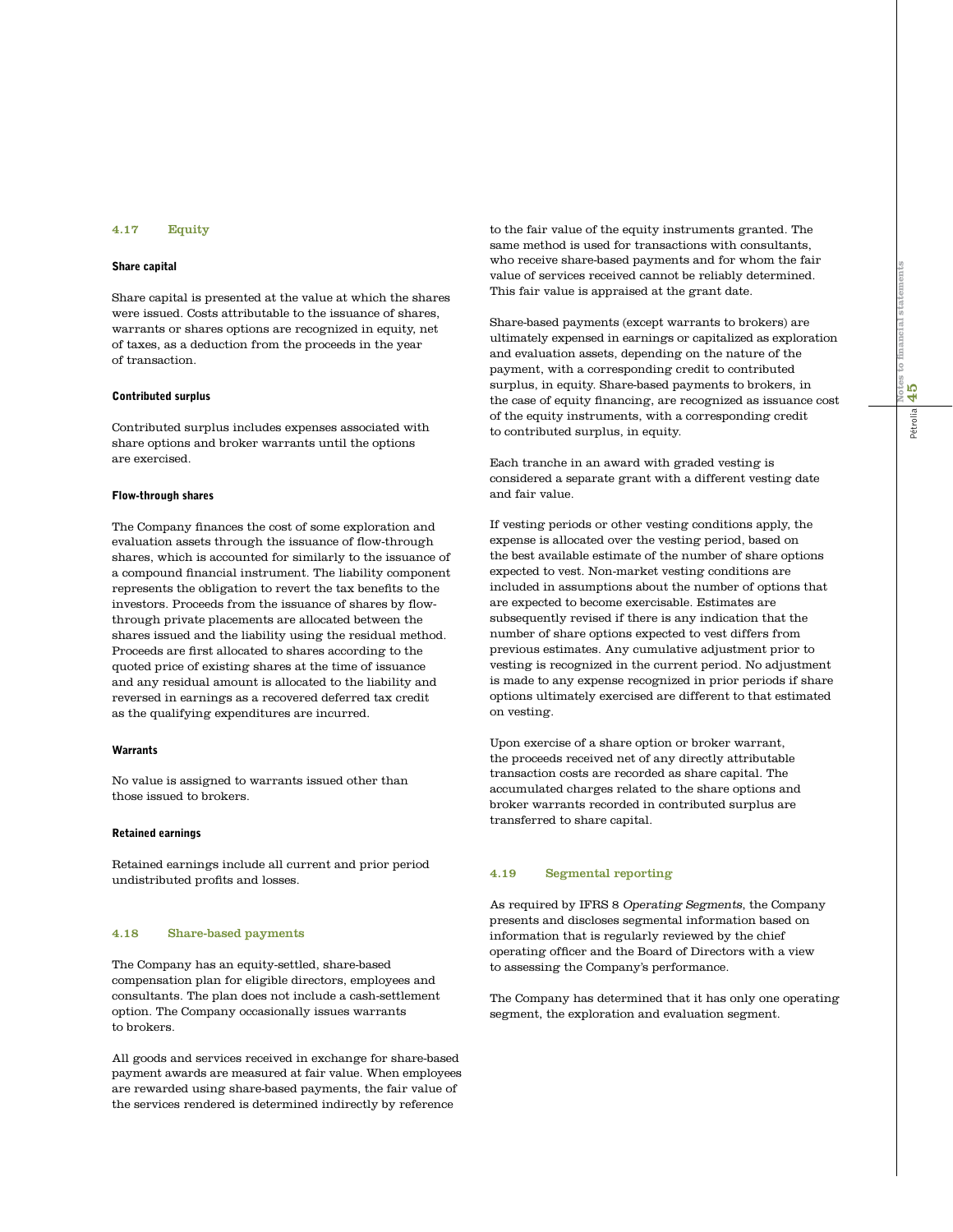For the years ended September 30, 2012 and September 30, 2011

### **5. Estimates, judgments and assumptions**

When preparing the financial statements, Management makes a number of judgments, estimates and assumptions that affect the reported amounts of assets and liabilities, as well as the reported revenues and expenses during the reporting period. Actual results may differ from these estimates and will seldom equal actual results. Information about the significant judgments, estimates and assumptions that have the most impact on the recognition and measurement of assets, liabilities, income and expenses are discussed below.

#### Exploration and evaluation assets

Determining whether there is an indication of impairment and reversal of impairment and determining the recoverable amounts in the event that an impairment test is required entails a judgment. If there is an indication of impairment or reversal of impairment of an asset or a cash-generating unit, an estimate of the recoverable value is performed and the impairment or reversal of impairment is recognized to the extent that the carrying value of the asset exceeds its recoverable amount. The recoverable amount of an asset is determined as being the higher of its fair value less costs to sell and its value in use.

Management determines for each property if there are any facts or circumstances indicating impairment or a reversal of impairment. The facts and circumstances considered include but are not limited to the following:

- (a) The period during which the entity has the right to explore a specific area has expired or will expire in the near future, and is not expected to be renewed;
- (b) Substantive expenditures on further exploration and evaluation of petroleum resources in a specific area are neither budgeted nor planned;
- (c) Exploration for and evaluation of petroleum resources in a specific area have not led to the discovery of commercially viable quantities of petroleum resources and the Company has decided to discontinue such activities in the specific area;
- (d) Sufficient data exist to indicate that, although a development in a specific area is likely to proceed, the carrying amount of the exploration and evaluation asset is unlikely to be recovered in its entirety from successful development or by sale.

When it has been determined that an indicator of impairment or reversal of impairment exists, Management must measure the recoverable value of the asset or cashgenerating unit by making assumptions relating to future events or circumstances. Assumptions are based on the Company's exploration and evaluation plan, which considers whether the results of exploration activities justify additional investments, whether the Company's interest in the oil and gas rights have been confirmed, whether the Company is capable of securing the necessary funding to complete the development and future profitable production, and whether the disposal of the properties will be carried out at an amount greater than the carrying amount.

Actual results may differ and give rise to significant adjustments to the Company's assets in the next year.

Management has determined that there is no indication of impairment or a reversal of impairment except for the Dalhousie property where a licence resulted in a write-down of \$300,612 plus expenses of \$193,874, for a total loss of \$494,486, recorded in comprehensive income.

### Deferred taxes

The assessment of availability of future taxable profits involves judgment. A deferred tax asset is recognized to the extent that it is probable that taxable profits will be available against which deductible temporary differences and the carry-forward of unused tax credits and unused tax losses can be utilized.

By "likely" the Company means that the chances of the future event or events occurring are high.

The Company considers it likely that such taxable profits will be available.

#### Going concern

The assessment of the Company's ability to execute its strategy by funding future working capital requirements involves judgment and estimates. Further information regarding going concern is outlined in Note 1.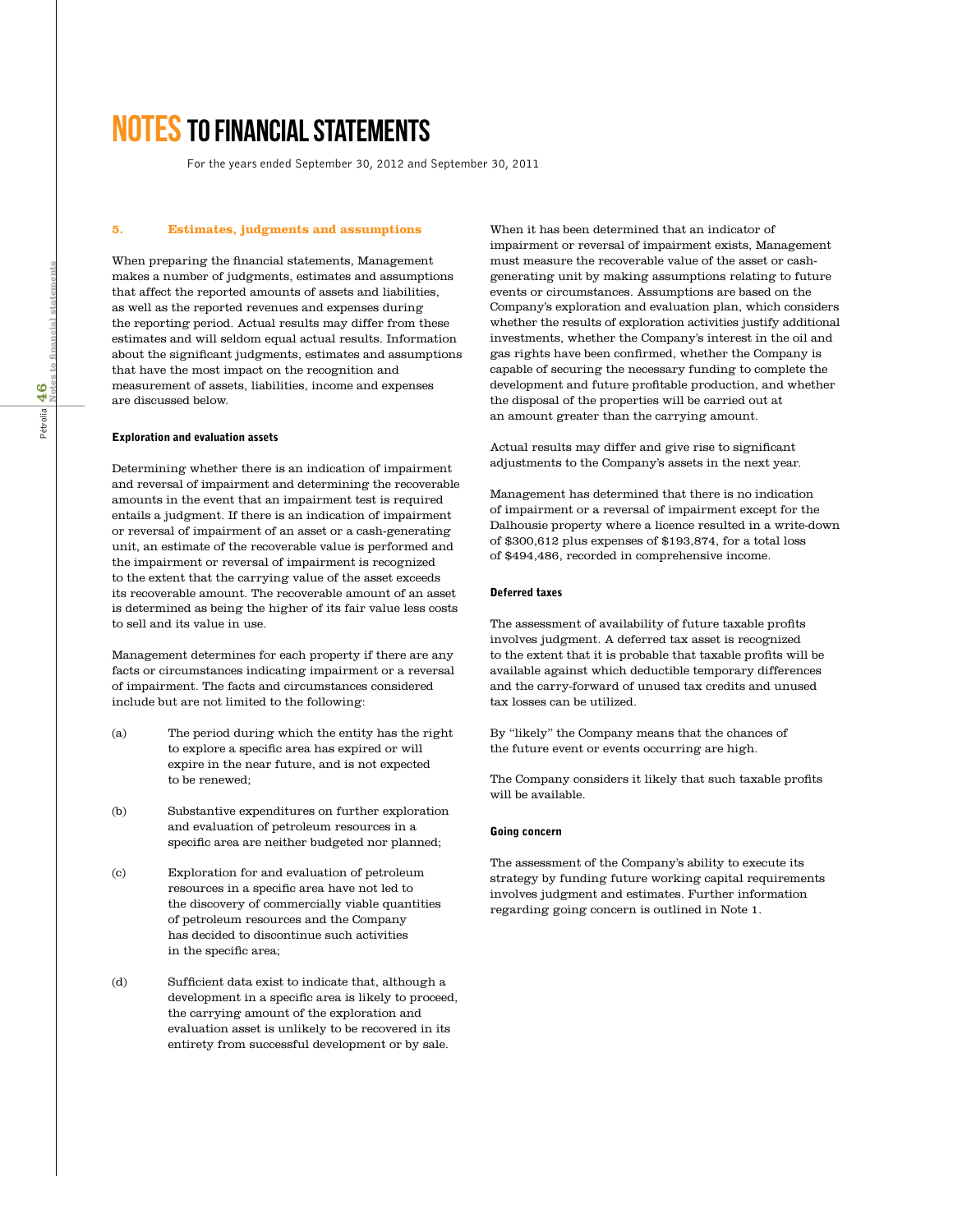### Share-based payments

The Company recognizes all of its share-based payments using the fair value method. The company uses the Black-Scholes valuation model to determine the fair value of share options and warrants issued to brokers. The main factor that affects fair value estimates of share options and these warrants is the expected volatility rate of the stock price. The Company currently estimates the expected volatility of its ordinary shares based on the historical volatility by taking the expected life of the options and broker warrants into account.

### Technical feasibility and commercial viability of exploration and evaluation assets

The decision concerning the technical feasibility and commercial viability of exploration and evaluation assets involves a number of assumptions, such as estimated reserves, resource price forecasts, expected production volumes and discount rates, which could all change significantly in the future. The Company has determined that no properties have passed the stage of technical feasibility and commercial viability.

### **6. Cash and cash equivalents**

Cash and cash equivalents include the following items:

| As at September 30                                      | 2012<br>\$             | 2011<br>\$         | As at October 1<br>2010<br>\$ |
|---------------------------------------------------------|------------------------|--------------------|-------------------------------|
| Cash (bank overdraft)                                   | (1,872,572)            | 695.699            | 448,055                       |
| Guaranteed investment certificates<br>Money market fund | 4,254,331<br>7,860,503 | 7,454,331<br>1.004 | 1,500,000<br>1,000            |
| Cash and cash equivalents                               | 10.242.262             | 8,151,034          | 1,949,055                     |

As at September 30, 2012, cash and cash equivalents included guaranteed investment certificates with interest between 1.75% and 2.4% (1.75% and 2.4% at September 30, 2011 and 1.6% at October 1, 2010), expiring between December 22, 2012 and May 8, 2013. These instruments are cashable at any time without penalty.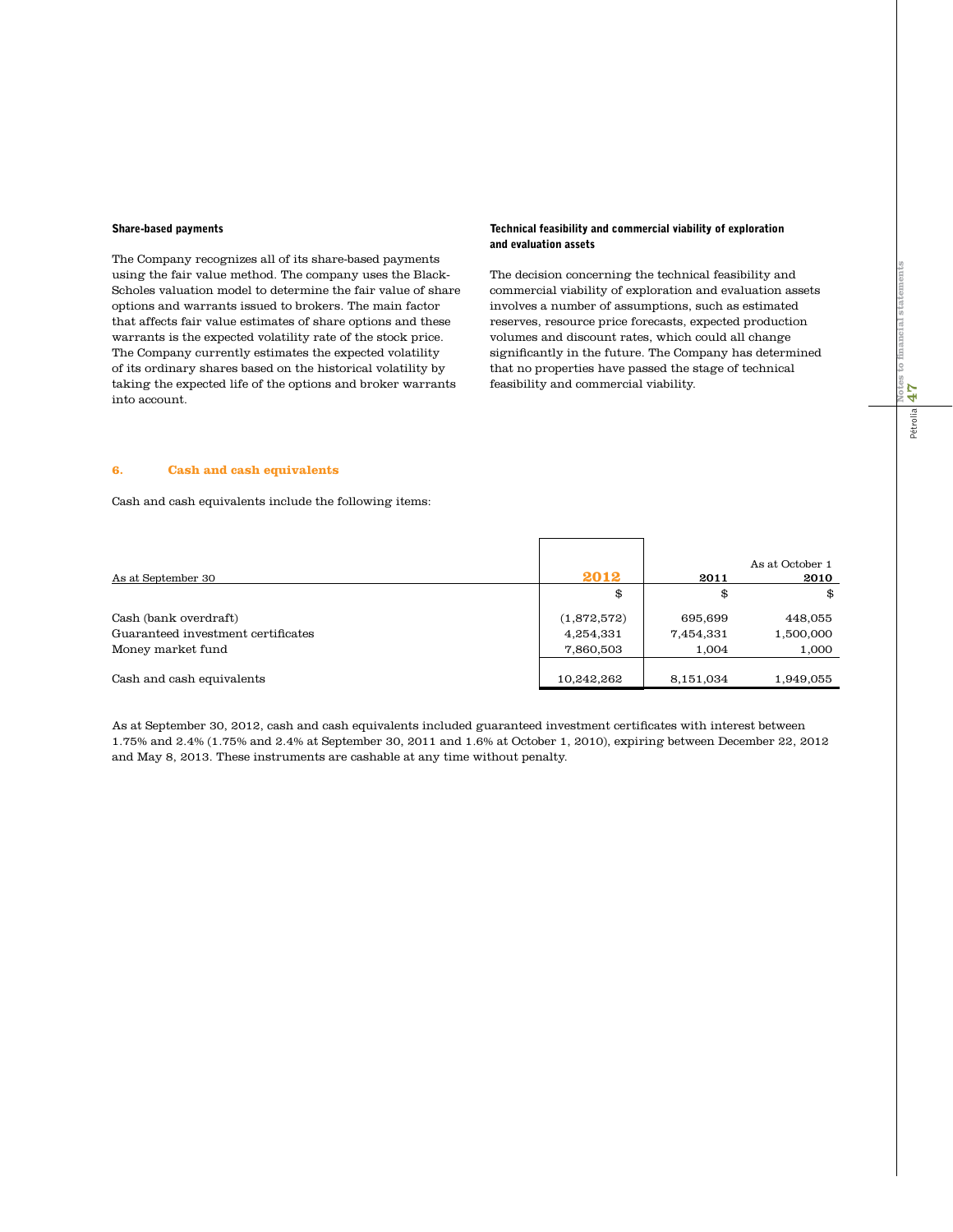For the years ended September 30, 2012 and September 30, 2011

### **7. Receivables**

| As at September 30     | 2012<br>\$ | 2011<br>\$ | As at October 1<br>2010<br>\$ |
|------------------------|------------|------------|-------------------------------|
| Partner                | 510,256    | 981,613    |                               |
| Input tax credits      | 1,056,880  | 41,847     | 24,210                        |
| Tax credits receivable | 3,408,957  | 3,318,935  | 2,816,842                     |
| Interest receivable    | 94,949     | 114,763    | 2,512                         |
| Other                  | 15,260     | 160,213    | 77,336                        |
|                        | 5,086,302  | 4,617,371  | 2,920,900                     |

On September 30, 2012, the Company recorded a resources tax credit of \$2,905,840 (2011- \$502,092).

Tax credits receivable relate to applications that have yet to be studied by the tax authorities.

All amounts show short-term maturities. Their net carrying value corresponds to a reasonable approximation of their fair value.

### **8. Investments**

| As at September 30                                                                               | 2012<br>\$ | 2011<br>\$ | As at October 1<br>2010<br>\$ |
|--------------------------------------------------------------------------------------------------|------------|------------|-------------------------------|
| Guaranteed investment certificate, 1.68%, cashable<br>July 2011 and expiring July 2012           |            |            | 530,000                       |
| Guaranteed investment certificate, 1.60%, cashable any time,<br>expiring September 2012          |            |            | 224,331                       |
| Guaranteed investment certificate, 2.40%, cashable any time,<br>expiring December 2012 (Note 23) | 1,080,000  | 480,000    |                               |
| Guaranteed investment certificate, 1.752%, cashable any time,<br>expiring May 2013               |            | 450,000    |                               |
|                                                                                                  | 1,080,000  | 930,000    | 754,331                       |
| Current portion of investments                                                                   | 1,080,000  | 930,000    | 754,331                       |
|                                                                                                  |            |            |                               |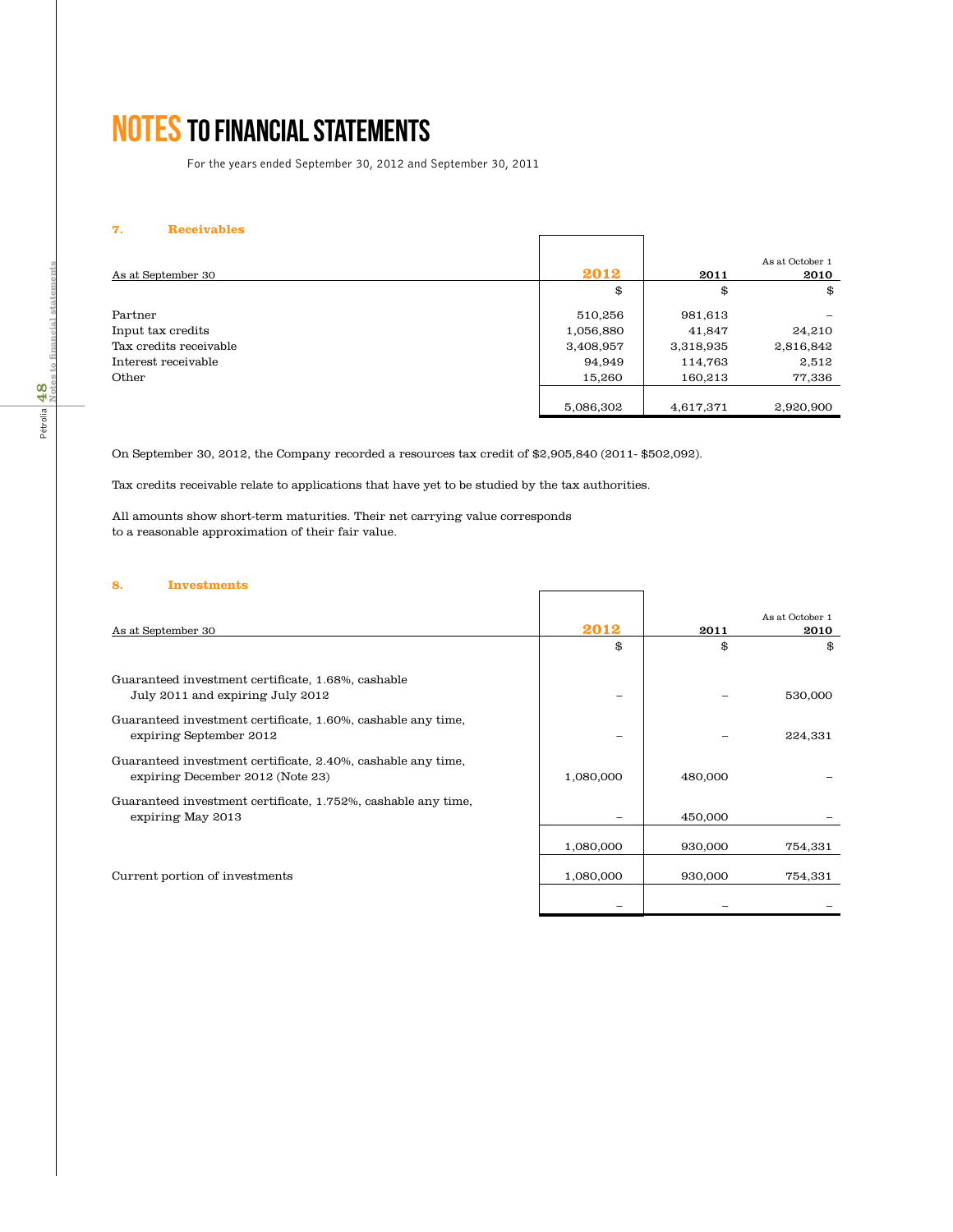### **9. Fixed assets**

|                                             | Leasehold                       | IT, office<br>Rolling<br>and field<br>Field |                        |                  |                        |                 |             |
|---------------------------------------------|---------------------------------|---------------------------------------------|------------------------|------------------|------------------------|-----------------|-------------|
|                                             | improvements<br>\$              | equipment<br>\$                             | stock<br>\$            | Reservoirs<br>\$ | offices<br>\$          | Land<br>\$      | Total<br>\$ |
| Gross carrying amount                       |                                 |                                             |                        |                  |                        |                 |             |
| Balance as at October 1, 2011               | 565,179                         | 266,809                                     | 236,187                | 115,739          |                        | 75,434          | 1,259,348   |
| Additions                                   | 12,305                          | 27,635                                      | 8,300                  | 132,670          | 186,107                |                 | 367,017     |
| Disposals                                   |                                 |                                             |                        |                  |                        |                 |             |
| Balance<br>as at September 30, 2012         | 577,484                         | 294,444                                     | 244,487                | 248,409          | 186,107                | 75,434          | 1,626,365   |
| <b>Accumulated depreciation</b>             |                                 |                                             |                        |                  |                        |                 |             |
| Balance as at October 1, 2011               | 65,807                          | 96,046                                      | 157,594                | 8,122            |                        |                 | 327,569     |
| Disposals                                   |                                 |                                             |                        |                  |                        |                 |             |
| Depreciation                                | 159,140                         | 43,771                                      | 25,238                 | 29,367           | 9,305                  | $\qquad \qquad$ | 266,821     |
| Balance<br>as at September 30, 2012         | 224,947                         | 139,817                                     | 182,832                | 37,489           | 9,305                  |                 | 594,390     |
| Carrying amount<br>as at September 30, 2012 | 352,537                         | 154,627                                     | 61,655                 | 210,920          | 176,802                | 75,434          | 1,031,975   |
|                                             | Leasehold<br>improvements<br>\$ | IT, office<br>and field<br>equipment<br>\$  | Rolling<br>stock<br>\$ | Reservoirs<br>\$ | Field<br>offices<br>\$ | Land<br>\$      | Total<br>\$ |
| Gross carrying amount                       |                                 |                                             |                        |                  |                        |                 |             |
| Balance as at October 1, 2010               | 18,387                          | 160,040                                     | 236,187                |                  |                        |                 | 414,614     |
| Additions                                   | 546,792                         | 106,769                                     |                        | 115,739          |                        | 75,434          | 844,734     |
| Disposals                                   |                                 |                                             |                        |                  |                        |                 |             |
| Balance<br>as at September 30, 2011         | 565,179                         | 266,809                                     | 236,187                | 115,739          |                        | 75,434          | 1,259,348   |
| <b>Accumulated depreciation</b>             |                                 |                                             |                        |                  |                        |                 |             |
| Balance as at October 1, 2010               | 16,831                          | 60,713                                      | 123,911                |                  |                        |                 | 201,455     |
| Disposals                                   |                                 |                                             |                        |                  |                        |                 |             |
| Depreciation                                | 48,976                          | 35,333                                      | 33,683                 | 8,122            |                        |                 | 126,114     |
| Balance<br>as at September 30, 2011         | 65,807                          | 96,046                                      | 157,594                | 8,122            |                        |                 | 327,569     |
| Carrying amount<br>as at September 30, 2011 | 499,372                         | 170,763                                     | 78,593                 | 107,617          |                        | 75,434          | 931,779     |
| Carrying amount<br>as at October 1, 2010    | 1,556                           | 99,327                                      | 112,276                |                  |                        |                 | 213,159     |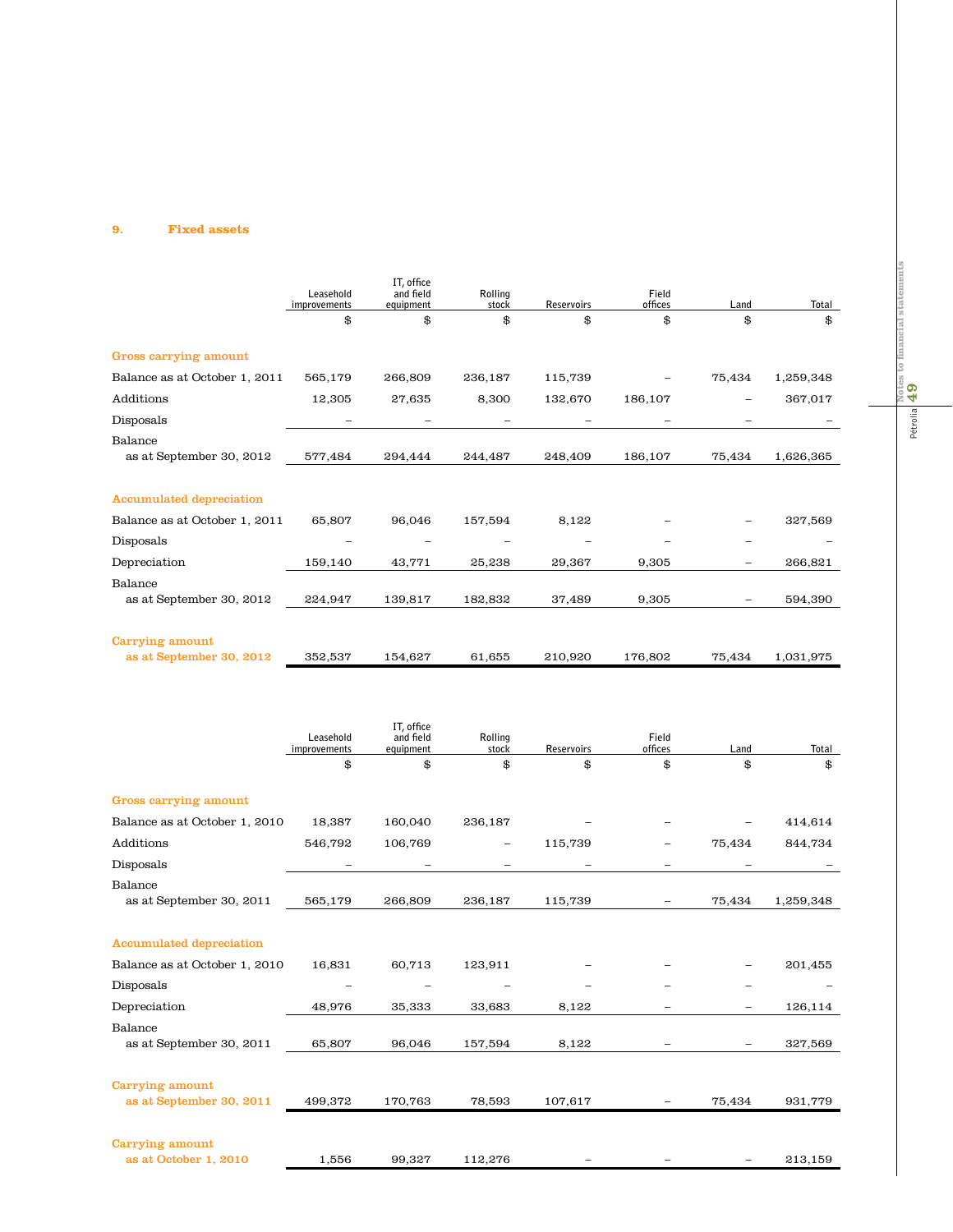For the years ended September 30, 2012 and September 30, 2011

### **10. Exploration and evaluation assets**

### Oil and gas properties

|                                    | 2011         |            |                  | 2012         |
|------------------------------------|--------------|------------|------------------|--------------|
|                                    | September 30 | Write-offs | <b>Additions</b> | September 30 |
|                                    | \$           | \$         | \$               | \$           |
| Quebec                             |              |            |                  |              |
| Anticosti <sup>1</sup>             | 296,297      |            | 44,578           | 340,875      |
| Gastonguay                         | 664,398      |            | 25,902           | 690,300      |
| Gaspésia – Edgar – Marcel-Tremblay | 404.933      |            | 22,017           | 426,950      |
| Gasp <sup>4</sup>                  | 1,635,540    | -          | 1,654,917        | 3,290,457    |
| <b>New Brunswick</b>               |              |            |                  |              |
| Dalhousie                          | 146,837      | (7,311)    |                  | 139,526      |
| Total oil and gas properties       | 3,148,005    | (7,311)    | 1,747,414        | 4,888,108    |

### Exploration expenses

|                                    | 2011         |            |                  | 2012         |
|------------------------------------|--------------|------------|------------------|--------------|
|                                    | September 30 | Write-offs | <b>Additions</b> | September 30 |
|                                    | \$           | \$         | \$               | \$           |
| <b>Quebec</b>                      |              |            |                  |              |
| Anticosti                          | 6,341,925    |            | 1,125,072        | 7,466,997    |
| Gastonguay                         | 74,638       |            | 399              | 75,037       |
| Gaspésia - Edgar - Marcel-Tremblay | 3,730,267    |            | 39,967           | 3,770,234    |
| Gaspé                              | 2,450,597    |            | 211,896          | 2,662,493    |
| Bourque project                    | 3,668,983    |            | 7,499,559        | 11,168,542   |
| Haldimand project                  | 11,198,581   | -          | 2,145,014        | 13,343,595   |
| Tar Point 1 project                | 4,955,679    |            | 328,544          | 5,284,223    |
| <b>New Brunswick</b>               |              |            |                  |              |
| Dalhousie                          | 1,143,494    | (293, 301) | 11,523           | 861,716      |
|                                    | 33,564,164   | (293, 301) | 11,361,974       | 44,632,837   |
| Less                               |              |            |                  |              |
| Exploration subsidies and partner  |              |            |                  |              |
| contributions:                     |              |            |                  |              |
| Anticosti                          | 2,280,008    |            | 732,394          | 3,012,402    |
| Gastonguay                         | 18,796       |            | 113              | 18,909       |
| Gaspésia - Edgar - Marcel-Tremblay | 411,354      |            | 11,737           | 423,091      |
| Gaspé                              | 550,176      |            | 94,757           | 644,933      |
| Bourque project                    | 3,060,535    |            | 2,623,741        | 5,684,276    |

Haldimand project 3,667,265 – 2,032,223 5,699,488

Tar Point 1 project 796,565 – 293,050 1,089,615<br>
293,050 1,089,615 – 6,922 – 6,922 – 6,922 Dalhousie 6,922 – – 6,922 10,791,621 – 5,788,015 16,579,636 Income from evaluation of oil reserves Gaspé Haldimand project 216,759 – 29,453 246,212 Total exploration expenses 22,555,784 (293,301) 5,544,506 27,806,989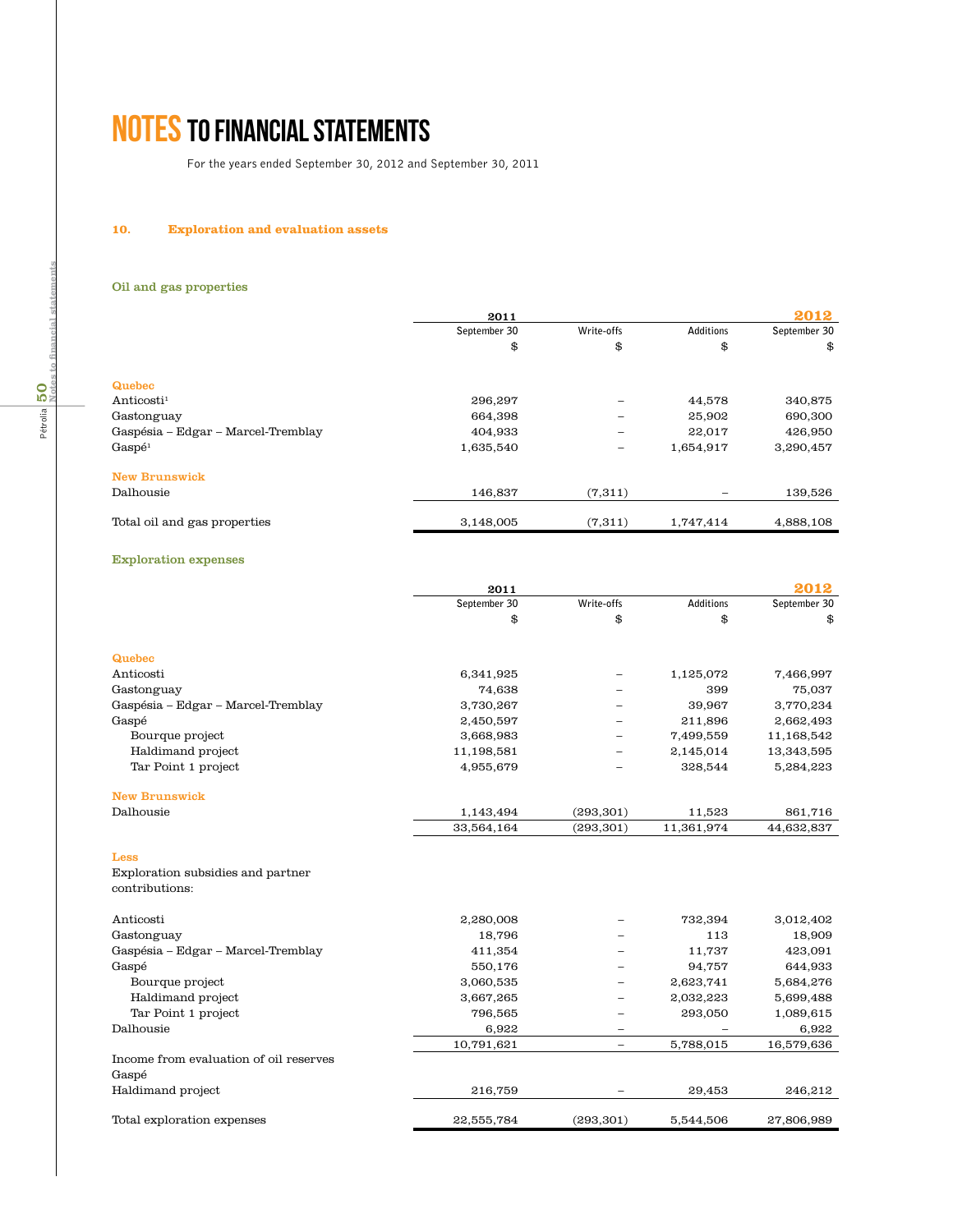### Summary as at September 30, 2012

|                                   | 2011         |            |                  | 2012         |
|-----------------------------------|--------------|------------|------------------|--------------|
|                                   | September 30 | Write-offs | <b>Additions</b> | September 30 |
|                                   | ЯЗ           | \$         | \$               |              |
| Properties                        | 3,148,005    | (7,311)    | 1,747,414        | 4,888,108    |
| Exploration expenses              | 22,555,784   | (293, 301) | 5.544.506        | 27,806,989   |
| Exploration and evaluation assets | 25,703,789   | (300, 612) | 7,291,920        | 32,695,097   |

### Oil and gas properties

| 2010                               |           | 2011             |                  |              |
|------------------------------------|-----------|------------------|------------------|--------------|
|                                    | October 1 | <b>Disposals</b> | <b>Additions</b> | September 30 |
|                                    | \$        | \$               | \$               | \$           |
| Quebec                             |           |                  |                  |              |
| Anticosti <sup>1</sup>             | 259.970   |                  | 36,327           | 296,297      |
| Gastonguay                         | 638,497   |                  | 25,901           | 664,398      |
| Gaspésia – Edgar – Marcel-Tremblay | 382,915   |                  | 22,018           | 404,933      |
| Gasp <sup>4</sup>                  | 2,427,941 | (806,060)        | 13,659           | 1,635,540    |
| <b>New Brunswick</b>               |           |                  |                  |              |
| Dalhousie                          | 143,306   |                  | 3,531            | 146,837      |
| Total oil and gas properties       | 3,852,629 | (806,060)        | 101,436          | 3,148,005    |

### Exploration expenses

|                                        | 2010       |                          |                  | 2011         |
|----------------------------------------|------------|--------------------------|------------------|--------------|
|                                        | October 1  | Write-offs               | <b>Additions</b> | September 30 |
|                                        | \$         | \$                       | \$               | \$           |
| <b>Quebec</b>                          |            |                          |                  |              |
| Anticosti                              | 5,305,277  |                          | 1,036,648        | 6,341,925    |
| Gastonguay                             | 73,473     |                          | 1,165            | 74,638       |
| Gaspésia - Edgar - Marcel-Tremblay     | 3,531,433  |                          | 198,834          | 3,730,267    |
| Gaspé                                  | 2,264,806  |                          | 185,791          | 2,450,597    |
| Bourque project                        | 3,580,147  |                          | 88,836           | 3,668,983    |
| Haldimand project                      | 9,383,853  | $\overline{\phantom{0}}$ | 1,814,728        | 11,198,581   |
| Tar Point 1 project                    | 4,699,028  |                          | 256,651          | 4,955,679    |
| <b>New Brunswick</b>                   |            |                          |                  |              |
| Dalhousie                              | 1,111,708  |                          | 31,786           | 1,143,494    |
|                                        | 29,949,725 | $\overline{\phantom{0}}$ | 3,614,439        | 33,564,164   |
| Less                                   |            |                          |                  |              |
| Exploration subsidies and partner      |            |                          |                  |              |
| contributions                          |            |                          |                  |              |
| Anticosti                              | 1,930,632  |                          | 349,376          | 2,280,008    |
| Gastonguay                             | 18,415     |                          | 381              | 18,796       |
| Gaspésia - Edgar - Marcel-Tremblay     | 341,818    |                          | 69,536           | 411,354      |
| Gaspé                                  | 483,228    |                          | 66,948           | 550,176      |
| Bourque project                        | 3,027,548  |                          | 32,987           | 3,060,535    |
| Haldimand project                      | 2,170,519  |                          | 1,496,746        | 3,667,265    |
| Tar Point 1 project                    | 626,494    |                          | 170,071          | 796,565      |
| Dalhousie                              | 6,922      | $\overline{\phantom{0}}$ |                  | 6,922        |
|                                        | 8,605,576  | $\overline{\phantom{0}}$ | 2,186,045        | 10,791,621   |
| Income from evaluation of oil reserves |            |                          |                  |              |
| Gaspé                                  |            |                          |                  |              |
| Haldimand project                      | 109,738    |                          | 107,021          | 216,759      |
| Total exploration expenses             | 21,234,411 |                          | 1,321,373        | 22,555,784   |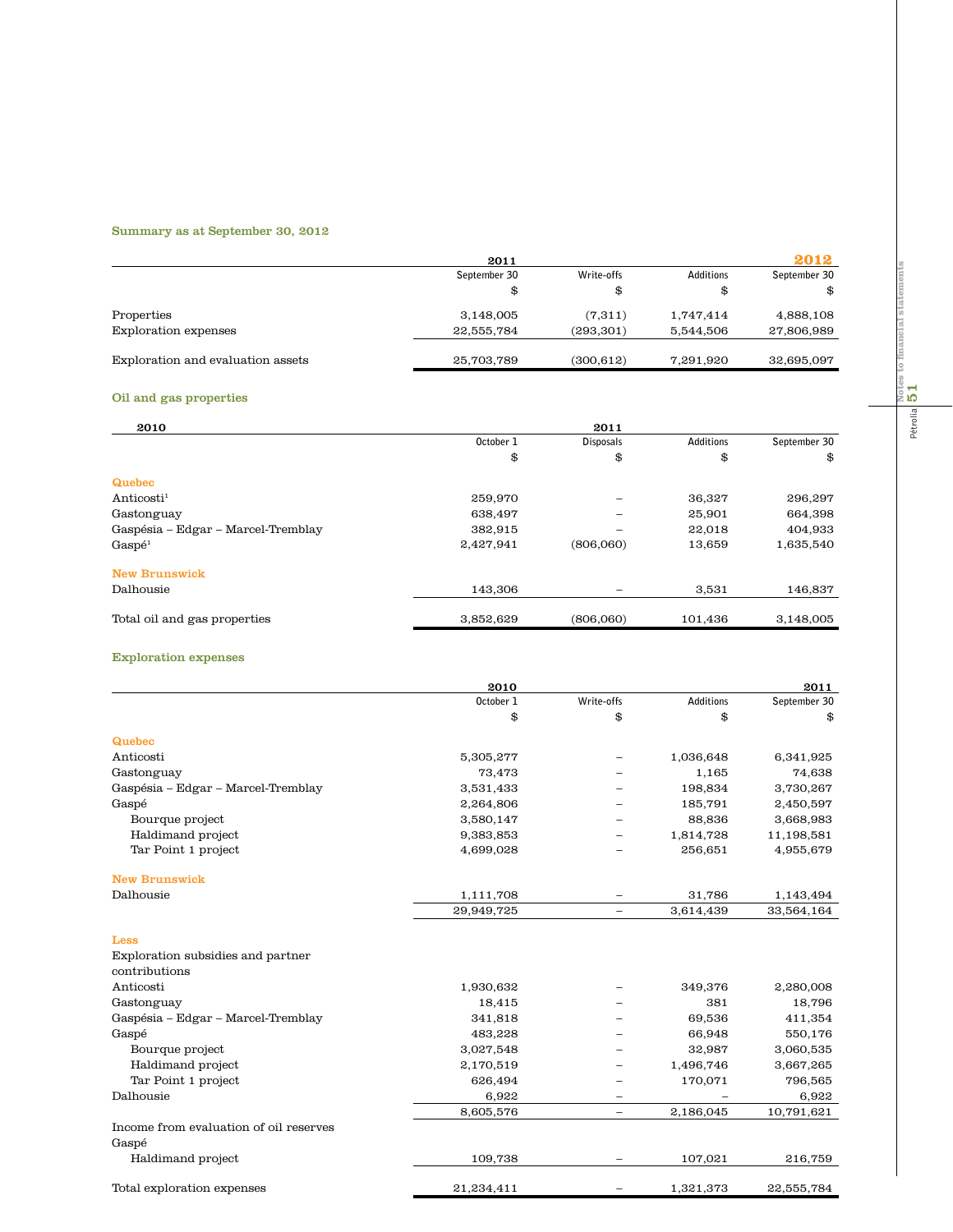For the years ended September 30, 2012 and September 30, 2011

### Summary as at September 30, 2011

|                                   | 2010       |           |                  | 2011         |
|-----------------------------------|------------|-----------|------------------|--------------|
|                                   | October 1  | Disposal  | <b>Additions</b> | September 30 |
|                                   | \$         | \$        | \$               | \$           |
| Properties                        | 3,852,629  | (806,060) | 101.436          | 3,148,005    |
| Exploration expenses              | 21,234,411 |           | 1,321,373        | 22,555,784   |
| Exploration and evaluation assets | 25,087,040 | (806,060) | 1,422,809        | 25,703,789   |

(1) Properties with the reference (1) are subject to royalties if they go into production. To date, the Company has satisfied all of its obligations and lists only future or potential obligations and particular transactions of the reporting period below.

#### Gaspé properties

In May 2008, Pétrolia acquired a 100% interest in a 6,043 km2 surface area of these properties (excluding the Haldimand property), subject to a royalty payment varying from 0.5% to 2.5% on the future production of hydrocarbons. In June 2010, the Company carried out an asset exchange increasing its interest to 100% in all Gaspé leases, a 150 km2 territory, with the exception of a  $9 \text{ km}^2$  zone in which its interest is at 64% (Haldimand property). On December 20, 2010, the Company proceeded to sign definitive agreements for the sale of 50% of interests in the Haldimand discovery as well as in 13 leases surrounding this discovery to Québénergie Inc. (subsidiary of Investcan) for the sum of \$15,190,000. A sum of \$6,690,000 was paid in cash and \$8,500,000 in exploration work was to be carried out by Québénergie inc. over the next two years.

#### Haldimand property

On May 6, 2008, a second agreement delineated a development area of 9 km2 around the Pétrolia Haldimand 1 well over which Pétrolia holds a 45% interest, Junex holding 45% and Gastem 10%. Certain licences of these properties are subject to royalty payments of 5%. Under an amendment to the original agreement signed July 22, 2009, Pétrolia has become the operator of all the development area of 9 km2. On October 1, 2009, Pétrolia proceeded to acquire all of Gastem's interests. Following its decision to not participate in the drilling of a second well, Junex saw its participation lower by 9%. After signing definitive agreements for the sale of 50% of interests in the discovery of Haldimand, Pétrolia's interest in Haldimand was thus 32%, Québénergie's 32% and Junex held 36% of the remaining interest.

On December 20, 2011, Pétrolia and Québénergie spent \$3.1 million to acquire the 36% interest held by Junex in this deposit. The agreement absolved Junex from late filing penalties to which it was exposed, due to its non-participation in the last work performed. Following this transaction, Pétrolia and Québénergie equally share all interest in the deposit and surrounding properties.

#### Bourque property

In May 2012, the Company completed a private placement of \$15.75 million. Most of the proceeds will be used to drill two wells on the property.

#### Anticosti property

The Company has acquired all of the rights belonging to Hydro-Québec on Anticosti Island. In return, a priority fee on future oil production will be paid to Hydro-Québec. Under this agreement, Pétrolia shares with Corridor Resources Inc. an interest varying between 25% in six leases and 50% in 29 exploration leases on the island and acts as an operator over most of these leases. In June 2010, the Company participated in the drilling of three exploration wells and extracted a core sample in order to evaluate the potential of the Macasty Formation as a shale gas reservoir. In light of the results of the core sample analysis, the Company plans to carry out development work in order to better estimate the oil potential of Anticosti Island.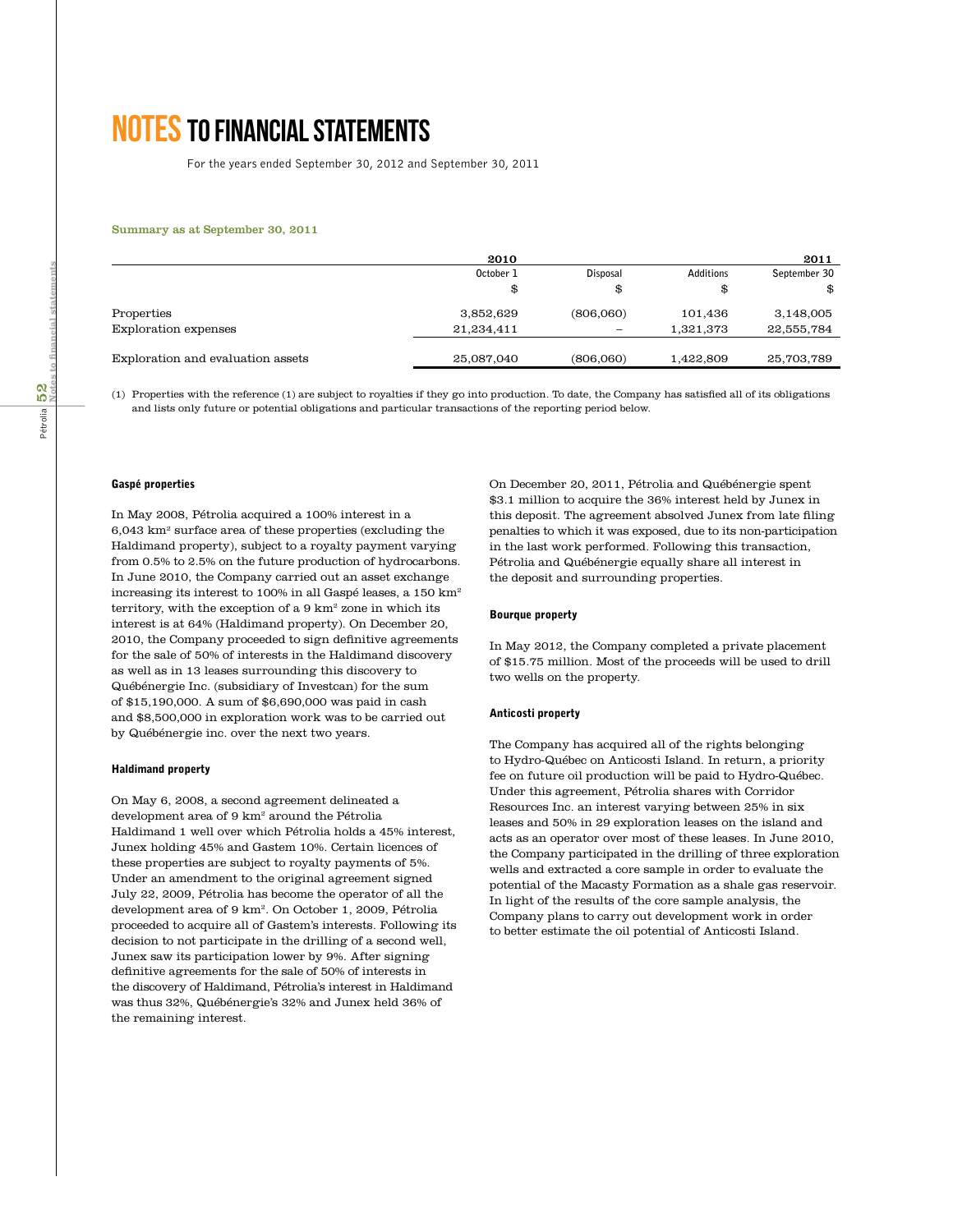### **11. Trade and other payables**

| As at September 30                         | 2012      | 2011      | As at October 1<br>2010 |
|--------------------------------------------|-----------|-----------|-------------------------|
|                                            | \$        | \$        |                         |
| Payables and accrued liabilities           | 2,449,192 | 1,292,591 | 655,203                 |
| Salaries, vacation pay and directors' fees | 270,614   | 176,927   | 167,136                 |
| Security deposit                           | 307,500   |           |                         |
|                                            |           |           |                         |
|                                            | 3,027,306 | 1,469,518 | 822,339                 |

### **12. Loan**

| As at September 30                                                                                                                                                                                                                                                                                                                                                                                                                                                              | 2012 | 2011      | As at October 1<br>2010 |
|---------------------------------------------------------------------------------------------------------------------------------------------------------------------------------------------------------------------------------------------------------------------------------------------------------------------------------------------------------------------------------------------------------------------------------------------------------------------------------|------|-----------|-------------------------|
|                                                                                                                                                                                                                                                                                                                                                                                                                                                                                 | \$   | \$        | \$                      |
| Bank loan, in the authorized amount of \$2,500,000, bearing interest<br>at Caisse Centrale Desjarding prime rate plus 1%. The bank loan<br>was secured by a \$2,500,000 mortgage on the universality of<br>the Company's current and future claims and receivables, with<br>a first charge on refundable tax credits and future tax credits.<br>as well as an 80% surety from Investissement Québec. The capital<br>repayment was carried out during the first quarter of 2012. |      | 2.243.310 | 2.243.310               |

### **13. Provision for sites restoration**

Management measures the total provisions for future sites restoration according to the Company's net share of the estimated costs of abandonment and reclamation of its wells and facilities and to the estimated timeframe of costs to incur over the course of future periods.

On September 30, 2012, the future estimated total required to settle obligations related to sites restoration, indexed at 3.5%, stood at \$385,938 (September 30, 2011 – \$369,178, October 1, 2010 – \$0). Of this amount, \$98,000 (September 2011 – \$135,500, October 1, 2010 – \$0) will be settled

during the next period. The total future amount was discounted using the weighted average rate of 5.25%, according to a varying payment schedule from 1 to 30 years. The total undiscounted amount of the estimated cash flow required to settle this obligation is \$452,500 (September 30, 2011 – \$436,000, October 1, 2010 – \$0).

The following table presents the reconciliation of the provision for sites restoration.

| As at September 30                 | 2012     | 2011    | As at October 1<br>2010 |
|------------------------------------|----------|---------|-------------------------|
|                                    | \$       | \$      | \$                      |
| Balance, beginning of period       | 369,178  |         |                         |
| Liabilities incurred               | 41,992   | 369,178 |                         |
| Accretion expense                  | 12,268   |         |                         |
| Amount used                        | (37,500) |         |                         |
| Balance, end of period             | 385,938  | 369,178 |                         |
| Portion of liability to be settled |          |         |                         |
| during the next year               | 98,000   | 135,500 |                         |
|                                    | 287,938  | 233,678 |                         |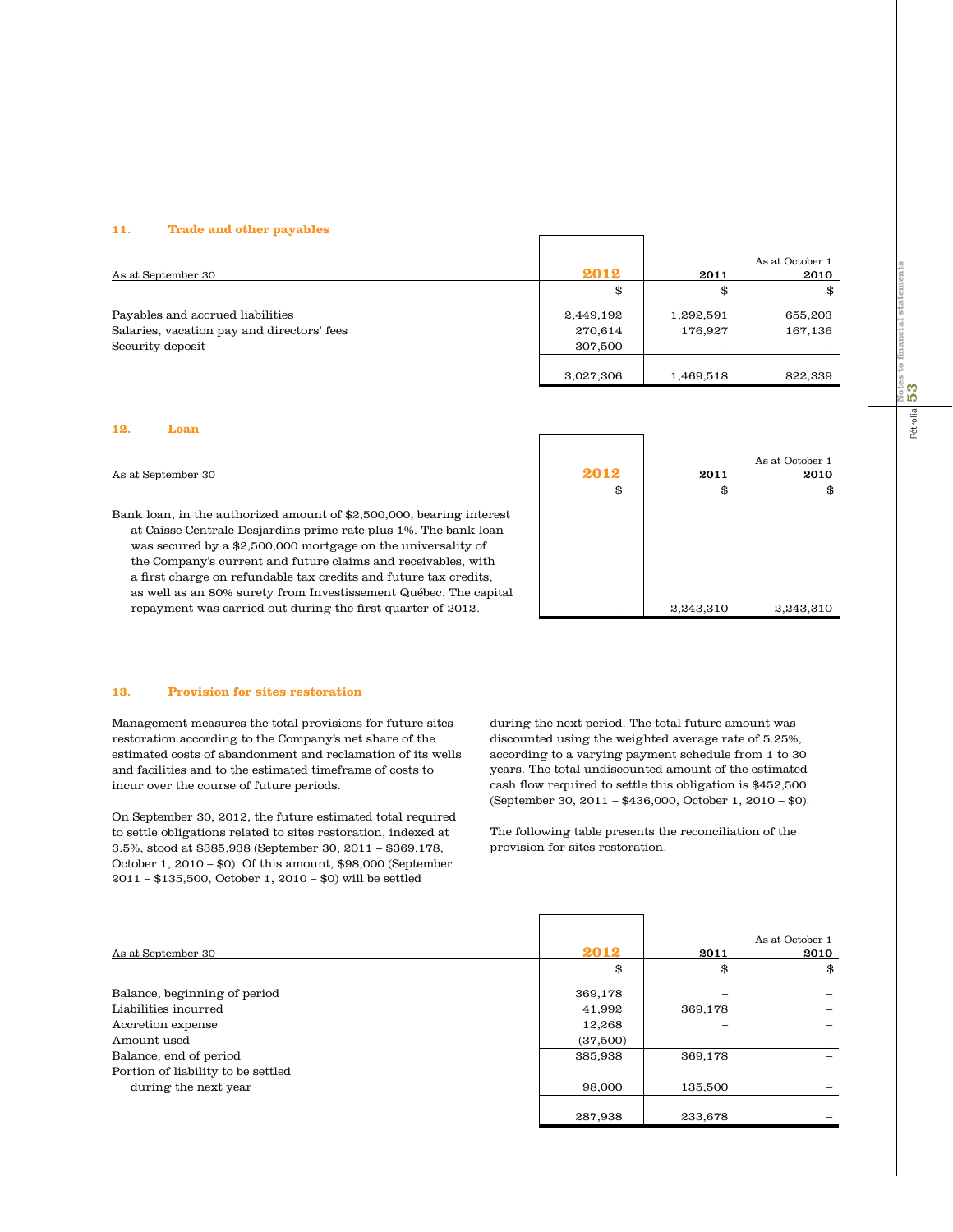For the years ended September 30, 2012 and September 30, 2011

### **14. Capital stock**

### Authorized

Unlimited number of ordinary, participating, voting, and no par value shares.

| <b>Issued</b>                   |                     |            |                     |            |
|---------------------------------|---------------------|------------|---------------------|------------|
| For the year ended September 30 | 2012                |            | 2011                |            |
|                                 | Number<br>of shares | Amount     | Number<br>of shares | Amount     |
|                                 |                     | \$         |                     | \$         |
| Balance, beginning of period    | 54,579,477          | 35,432,271 | 50,067,287          | 30,416,651 |
| Shares issued                   |                     |            |                     |            |
| Debt retirement                 |                     |            | 75,000              | 33,750     |
| Share issuance                  | 11,091,552          | 15,750,004 |                     |            |
| Exercise of warrants            | 264,721             | 344,136    | 3,878,440           | 4,505,472  |
| Exercise of share options       | 650,000             | 460,208    | 558,750             | 487,748    |
| Future taxes                    |                     | 160,421    |                     | (10,516)   |
| Share issuance expense          |                     | (769,000)  |                     | (834)      |
| Balance, end of period          | 66,585,750          | 51,378,040 | 54,579,477          | 35,432,271 |

### Warrants

Outstanding warrants allow holders to subscribe to an equivalent number of ordinary shares as follows:

| For the year ended September 30 | 2012<br>Number<br>of warrants | Weighted average<br>exercise price<br>\$ | 2011<br>Number<br>of warrants | Weighted average<br>exercise price<br>\$ |
|---------------------------------|-------------------------------|------------------------------------------|-------------------------------|------------------------------------------|
| Balance, beginning of period    | 264.721                       | 1.30                                     | 10,246,493                    | 1.23                                     |
| Issued                          | 5,788,734                     | 1.76                                     |                               |                                          |
| Exercised                       | (264, 721)                    | (1.30)                                   | (3,878,440)                   | (1.15)                                   |
| Expired                         |                               | -                                        | (6, 103, 332)                 | (1.27)                                   |
| Balance, end of period          | 5,788,734                     | 1.76                                     | 264.721                       | 1.30                                     |
|                                 |                               |                                          |                               |                                          |

The number of outstanding warrants that can be exercised for an equivalent number of ordinary shares is as follows:

| For the year ended September 30 | 2012                  |                   | 2011                  |                   |
|---------------------------------|-----------------------|-------------------|-----------------------|-------------------|
| Expiry date                     | Number<br>of warrants | Exercise<br>Price | Number<br>of warrants | Exercise<br>Price |
|                                 |                       | \$                |                       | \$                |
| December 4, 2011                |                       |                   | 264,721               | 1.30              |
| May 14, 2014                    | 242,958               | 1.42              |                       |                   |
| May 15, 2015                    | 5,545,776             | 1.78              |                       |                   |
|                                 | 5,788,734             | 1.76              | 264,721               | 1.30              |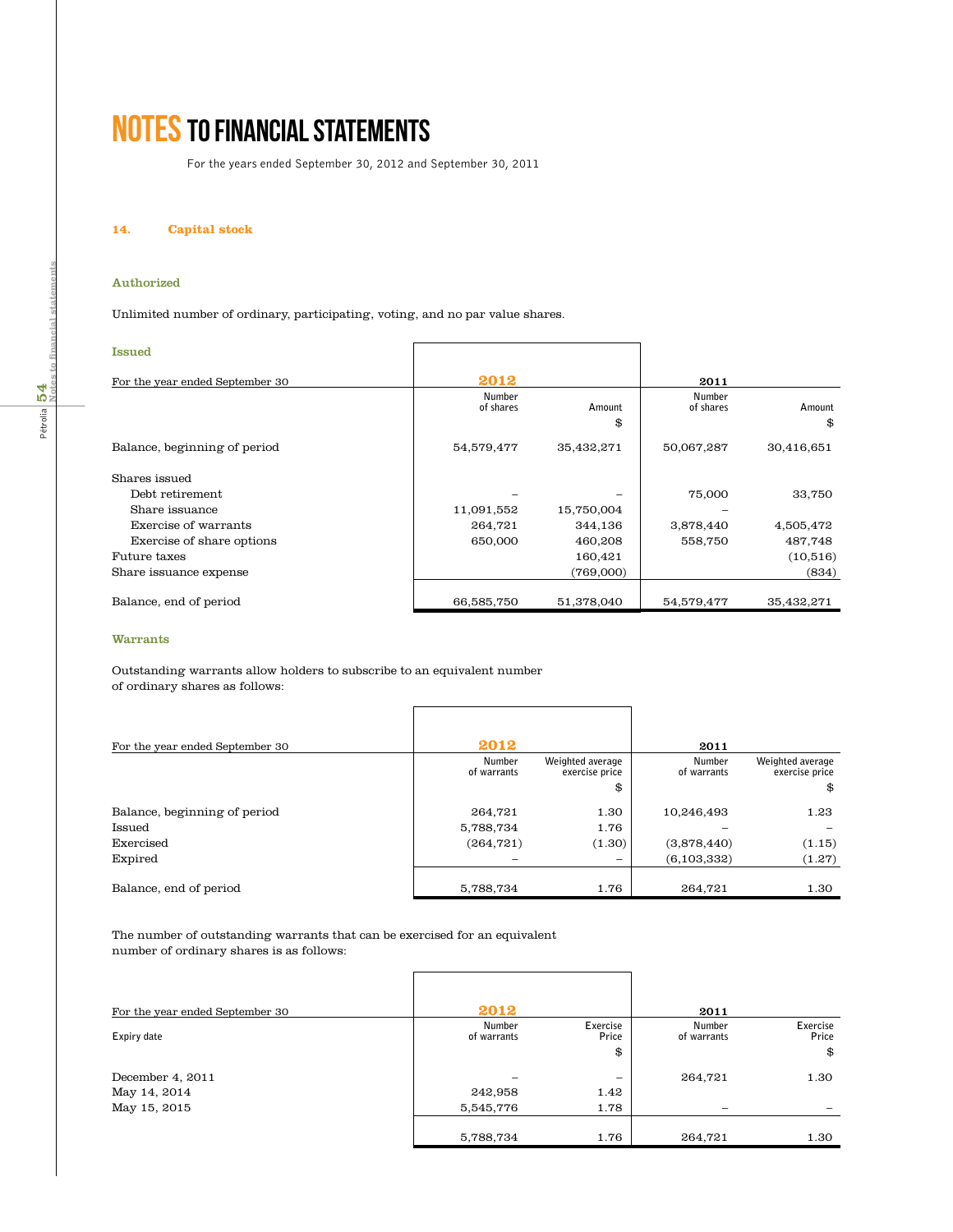### **15. Leases**

|                    | Minimum lease payments due |           |           |
|--------------------|----------------------------|-----------|-----------|
|                    | Within 1 year              | Total     |           |
|                    | \$                         | \$        | \$        |
| September 30, 2012 | 289,870                    | 737.602   | 1,027,472 |
| September 30, 2011 | 275,306                    | 1,009,239 | 1,284,545 |
| October 1, 2010    | 81,186                     | 3,500     | 84,686    |

The Company leases its offices under leases expiring in 2012 and in 2016.

Lease payments recognized as an expense during the reporting period amount to \$284,289 (\$138,625 in 2011) of which \$148,474 (\$65,109 in 2011) were charged to exploration and evaluation assets. This amount consists of minimum lease payments. No sublease or contingent

rent payment was made. An amount of \$12,156 (\$0 in 2011) was received as a sublease payment. The Company's operating lease agreements do not contain any contingent rent clauses or restrictions concerning dividends, additional debt and further leasing. The Company is entitled to renew its office lease for five years without an increase in base rent, and energy costs will be indexed annually according to the Consumer Price Index.

### **16. Employee remuneration and share-based payments**

### Employee benefit expense

Expenses recognized for employee benefits are presented below:

| September 30                                                    | 2012      | 2011      |
|-----------------------------------------------------------------|-----------|-----------|
|                                                                 | \$        | \$        |
| Salaries                                                        | 2,223,643 | 1,592,822 |
| Share-based payments                                            | 639,692   | 500,208   |
|                                                                 | 2,863,335 | 2,093,030 |
| Less: salaries capitalized in exploration and evaluation assets | 1,276,431 | 917,010   |
|                                                                 |           |           |
| Employee benefit expense                                        | 1,586,904 | 1,176,020 |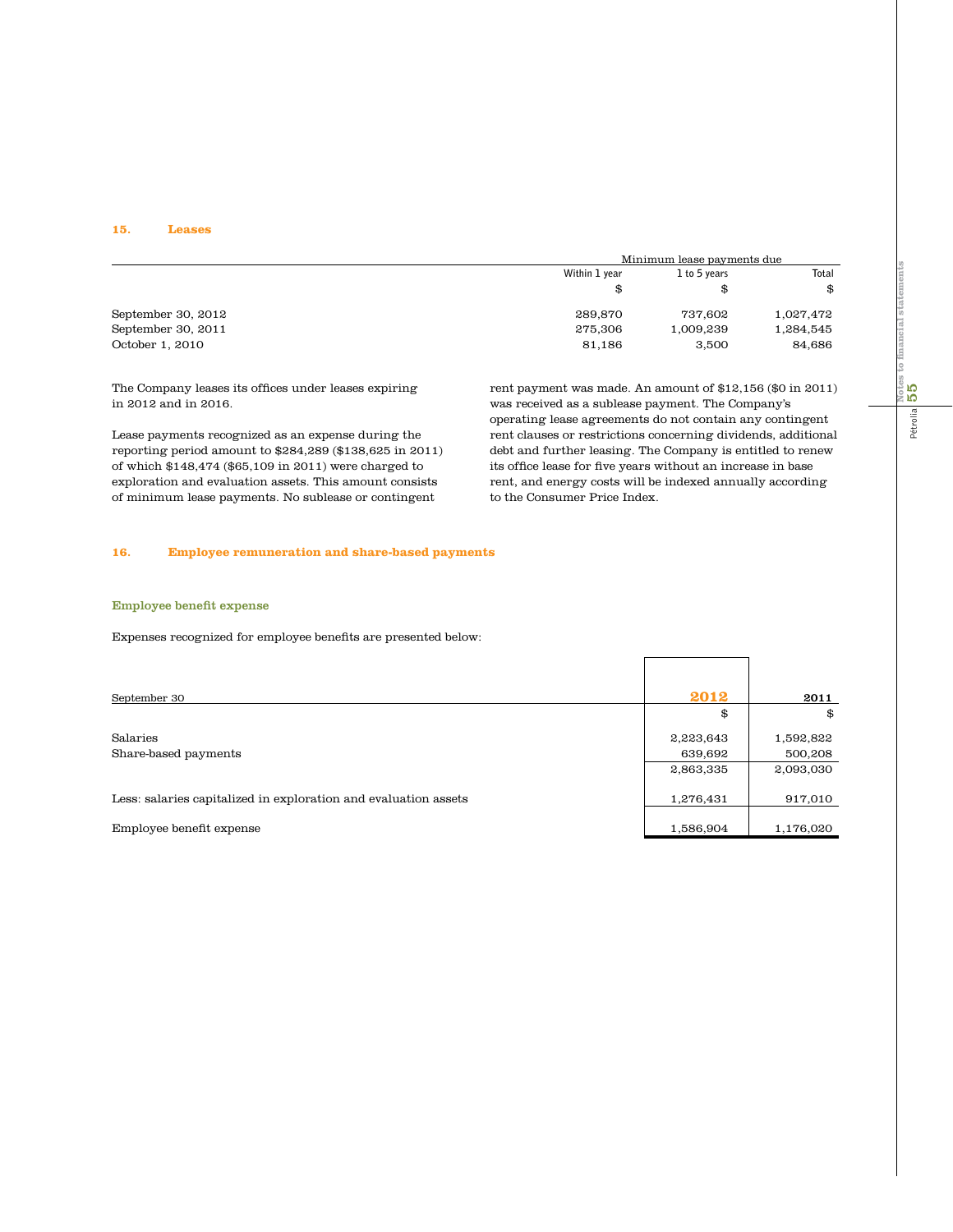For the years ended September 30, 2012 and September 30, 2011

### Share-based payments

The Company has a share-based payment plan under which it may grant options of up to 10% of the Company's issued and outstanding shares, from time to time, to its directors, officers, key employees and suppliers. The exercise price of each option will be the market price or discounted market price on the day prior to the grant. Share options have a maximum term of five years and vest immediately for directors and over a period of three years for other participants.

All share-based payments will be settled in equity. The Company has no legal or constructive obligation to repurchase or settle the options.

The Company's share options are as follows for the reporting periods presented:

| For the year ended September 30 | 2012                 |                                    | 2011                 |                                    |
|---------------------------------|----------------------|------------------------------------|----------------------|------------------------------------|
|                                 | Number<br>of options | Weighted average<br>exercise price | Number<br>of options | Weighted average<br>exercise price |
|                                 |                      | \$                                 |                      | \$                                 |
| Outstanding, beginning of year  | 3,276,250            | 0.84                               | 2,965,000            | 0.64                               |
| Granted                         | 1,341,000            | 1.52                               | 1,495,000            | 0.94                               |
| Exercised                       | (650,000)            | 0.43                               | (558, 750)           | 0.53                               |
| Expired                         | (261, 250)           | 0.82                               | (625,000)            | 0.40                               |
| Outstanding, end of year        | 3,706,000            | 1.16                               | 3,276,250            | 0.84                               |
| Exercisable                     | 2,221,500            | 1.09                               | 2,198,750            | 0.80                               |

The weighted average price of the share at the date of exercise was \$1.43 on September 30, 2012 (\$1.49 on September 30, 2011).

The following options are outstanding at September 30, 2012:

### Options outstanding

| Expiry date       | Remaining life<br>(years) | Exercise price<br>\$ | Number of options |
|-------------------|---------------------------|----------------------|-------------------|
| February 12, 2013 | 0.3                       | 0.60                 | 400,000           |
| July 7, 2013      | 0.8                       | 1.25                 | 327,500           |
| May 21, 2014      | 1.7                       | 0.74                 | 120,000           |
| February 25, 2015 | 2.4                       | 0.89                 | 270,000           |
| December 8, 2015  | 3.2                       | 0.50                 | 672,500           |
| February 25, 2016 | 3.4                       | 1.31                 | 75,000            |
| May 18, 2016      | 3.6                       | 1.69                 | 500,000           |
| December 4, 2016  | 4.2                       | 1.52                 | 1,266,000         |
| February 22, 2017 | 4.3                       | 1.51                 | 75,000            |
|                   |                           |                      |                   |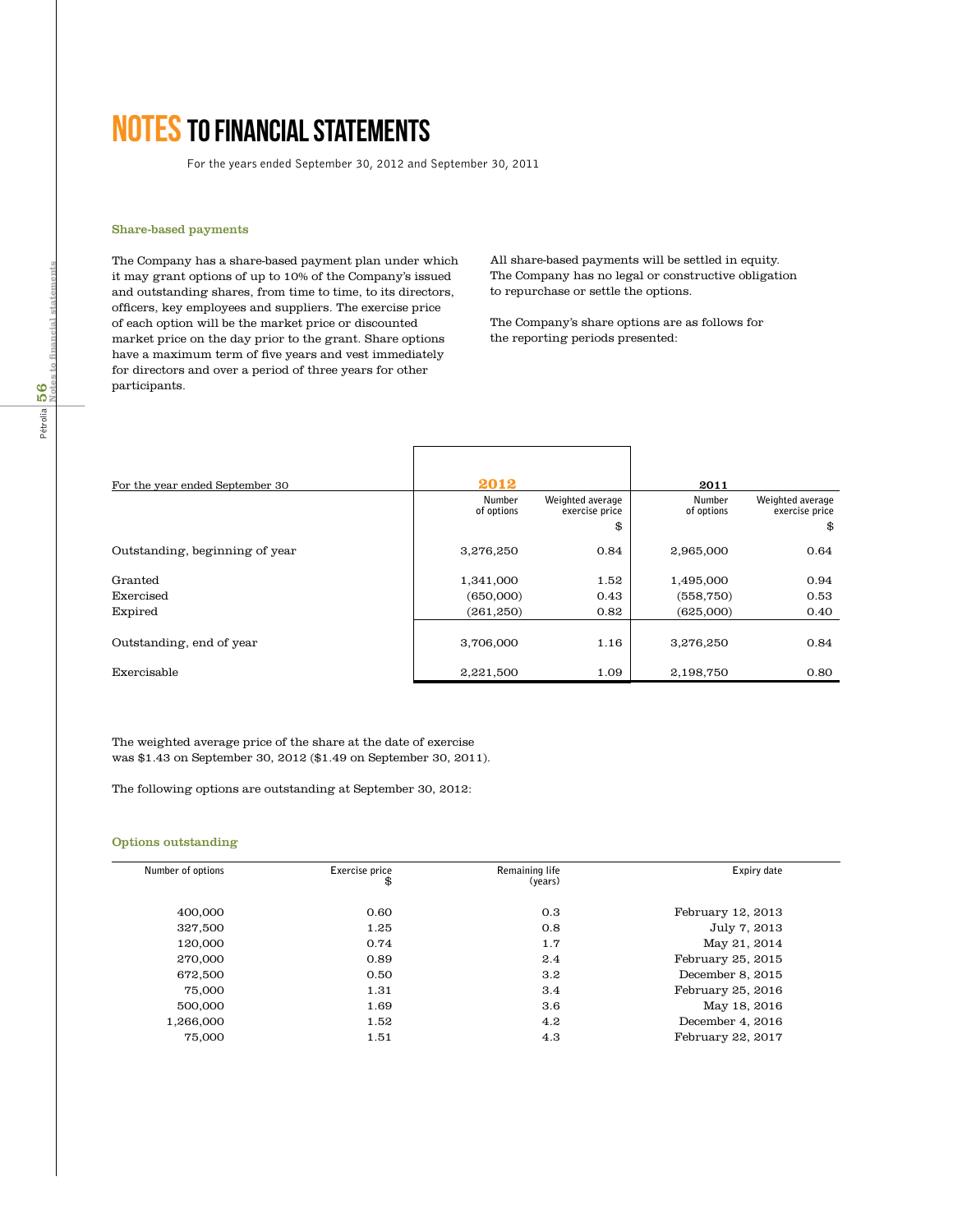The following options are outstanding as at September 30, 2011:

### Options outstanding

| Expiry date       | Remaining life<br>(years) | Exercise price<br>\$ | Number of options |
|-------------------|---------------------------|----------------------|-------------------|
| May 21, 2012      | 0.7                       | 0.74                 | 21,250            |
| June 21, 2012     | 0.8                       | 0.40                 | 547,500           |
| February 12, 2013 | 1.3                       | 0.60                 | 400,000           |
| March 3, 2013     | 1.4                       | 0.60                 | 125,000           |
| July 7, 2013      | 1.8                       | 1.25                 | 427.500           |
| May 21, 2014      | 2.7                       | 0.74                 | 120,000           |
| February 25, 2015 | 3.4                       | 0.89                 | 270,000           |
| December 8, 2015  | 4.2                       | 0.50                 | 790,000           |
| February 25, 2016 | 4.4                       | 1.31                 | 75,000            |
| May 18, 2016      | 4.6                       | 1.69                 | 500,000           |
|                   |                           |                      |                   |

The weighted fair value of share options and broker warrants granted during the period ended September 30, 2012 was \$0.71 per option (\$0.59 in 2011).

The fair value of share options granted was determined using the Black-Scholes option pricing model and based on the following assumptions:

|                               | 2012         | 2012     | 2011     | 2011   | 2011     | 2010     |
|-------------------------------|--------------|----------|----------|--------|----------|----------|
|                               | May          | February | December | May    | February | December |
|                               |              |          |          |        |          |          |
| Exercise price                | \$1.42       | \$1.51   | \$1.52   | \$1.69 | 1.31     | 0.50     |
| Share price at date of grant  | \$1.42       | \$1.51   | \$1.52   | \$1.69 | 1.34     | 0.47     |
| Risk-free interest rate       | 0.86%        | 3%       | 3%       | 3%     | 3%       | 3%       |
| Average expected volatility   | 95%          | 91%      | 91%      | 94%    | 94%      | 94%      |
| Expected average life (years) | $\mathbf{2}$ | 5        | 5        | 5      | 5        | 5        |
| Expected dividend yield       | Nil          | Nil      | Nil      | Nil    | Nil      | Nil      |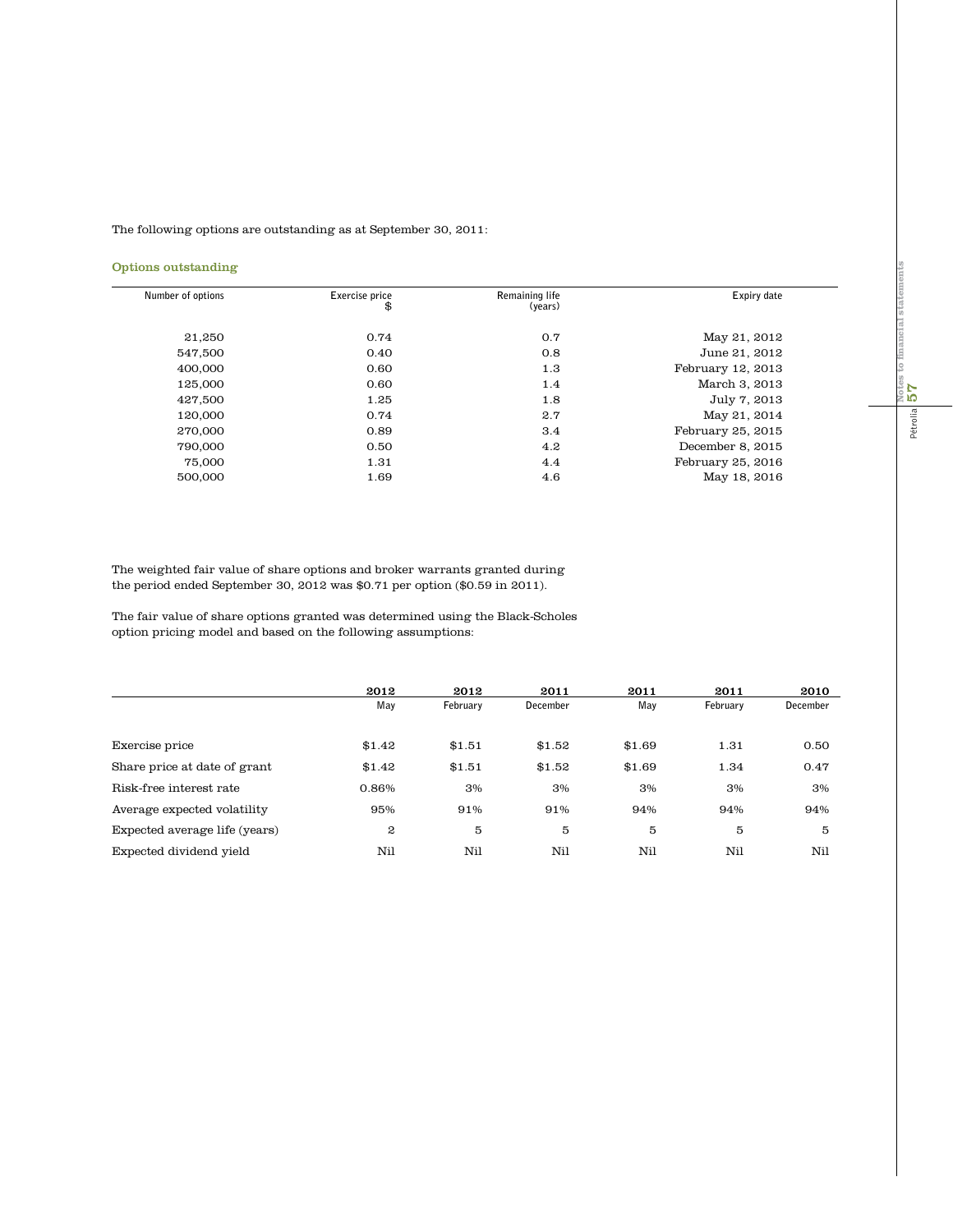For the years ended September 30, 2012 and September 30, 2011

The underlying expected volatility was determined by reference to historical data of the Company's shares over the last five years, beginning on the date of grant.

The possibility of an exercise price before maturity was taken into account in the pricing model, i.e. that employees will exercise their options nine months after the award.

Accordingly, share-based remuneration was allocated as follows:

| As at September 30                | 2012    | 2011    |
|-----------------------------------|---------|---------|
|                                   | \$      | \$      |
| Statement of comprehensive income | 506,709 | 458,883 |
| Exploration expense               | 132,983 | 41,325  |
| Frais d'émission                  | 173,472 |         |
|                                   |         |         |
| Total                             | 813,164 | 500,208 |

The broker warrants were valued using the Black-Scholes option pricing model since it is impossible to reliably establish the fair value of the services rendered given that the negotiations were not based on work to be performed.

### **17. Financial income**

| Financial income may be analyzed as follows for the reporting periods presented: |         |         |
|----------------------------------------------------------------------------------|---------|---------|
| As at September 30                                                               | 2012    | 2011    |
|                                                                                  | æ       |         |
| Interest income from cash and cash                                               |         |         |
| equivalents and investments                                                      | 236,680 | 133,587 |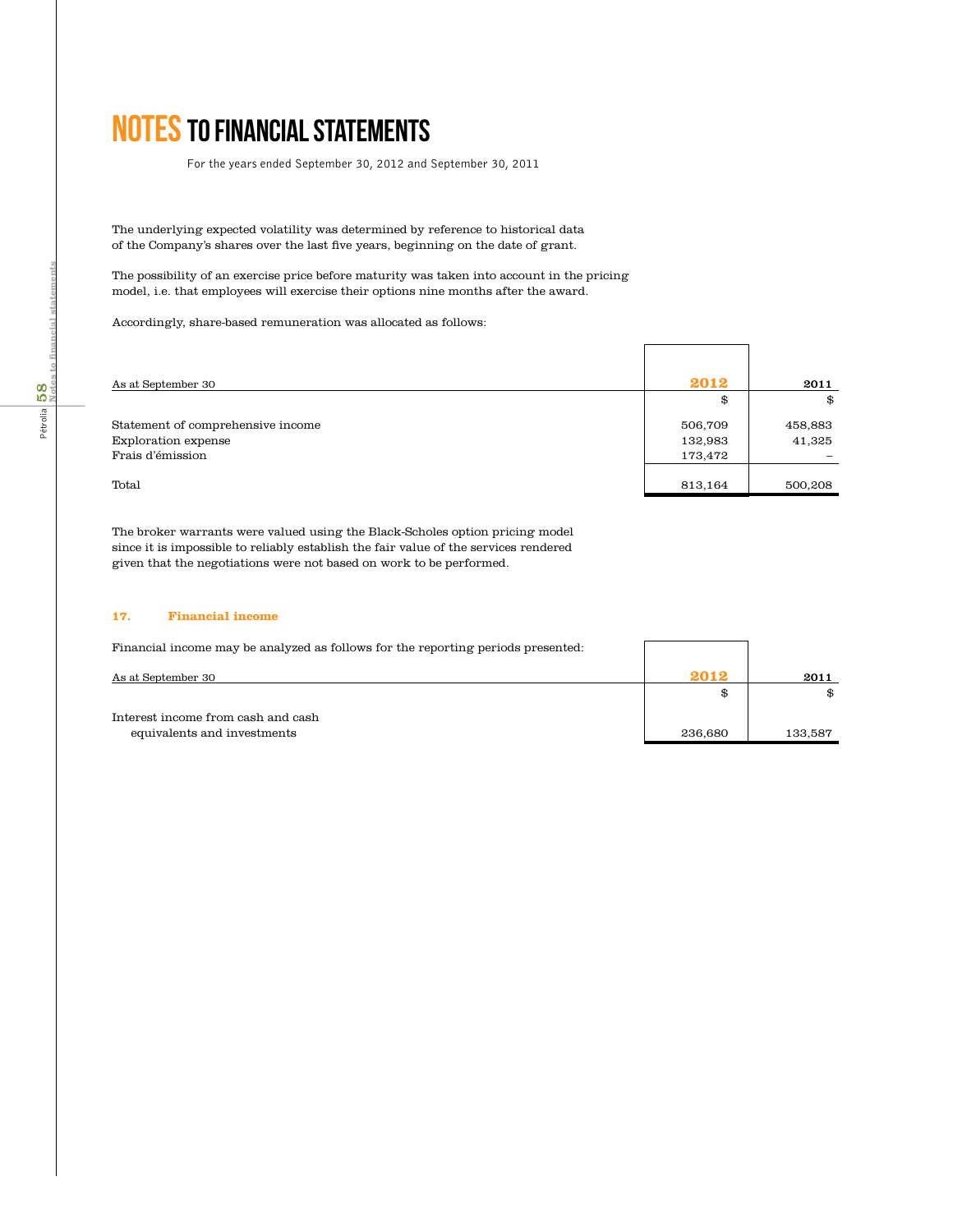### **Notes to financial statements** 59 Pétrolia 59 Pétrolia

### **18. Earnings per share**

The calculation of basic earnings per share is based on the profit or loss for the year divided by the weighted average number of ordinary shares outstanding during the period. In calculating diluted earnings per share for the reporting period, potential ordinary shares, such as certain options and warrants, were not included as they would have the effect of decreasing the loss per share, which would be antidilutive.

Both basic and diluted earnings per share were calculated using the earnings as the numerator, i.e. no adjustment to earnings was necessary.

| As at September 30                                                                 | 2012          | 2011                    |
|------------------------------------------------------------------------------------|---------------|-------------------------|
| Net earnings                                                                       | \$(3,019,033) | \$2,170,910             |
| Basic weighted average number of shares<br>Dilutive effect of warrants and options | 59,678,089    | 51,249,243<br>1,380,147 |
| Weighted average number of diluted shares                                          | 59,678,089    | 52,629,390              |
| Basic net earnings per share                                                       | \$(0.051)     | \$0.042                 |
| Diluted net earnings per share                                                     | \$(0.051)     | \$0.041                 |

### **19. Related party transactions**

The Company's related parties include other related parties and key management personnel, as described below.

Unless otherwise indicated, none of the transactions involve special terms or conditions and no guarantees were given or received. Outstanding balances are usually settled in cash.

### Transactions with key management personnels

| The remuneration of key management includes: |           |         |
|----------------------------------------------|-----------|---------|
| For the year ended September 30              | 2012      | 2011    |
|                                              | \$        | \$      |
| Short-term employee benefits                 |           |         |
| Salaries and benefits                        | 685,882   | 413,589 |
| Directors' fees                              | 126,817   | 109,133 |
| Total short-term benefits                    | 812,699   | 522,722 |
| Rémunération fondée sur des actions          | 473,206   | 451,327 |
|                                              |           |         |
| Total remuneration                           | 1,285,905 | 974,049 |

During the reporting period, key management exercised 547,500 options (312,500 - 2011) granted under the share-based compensation plan.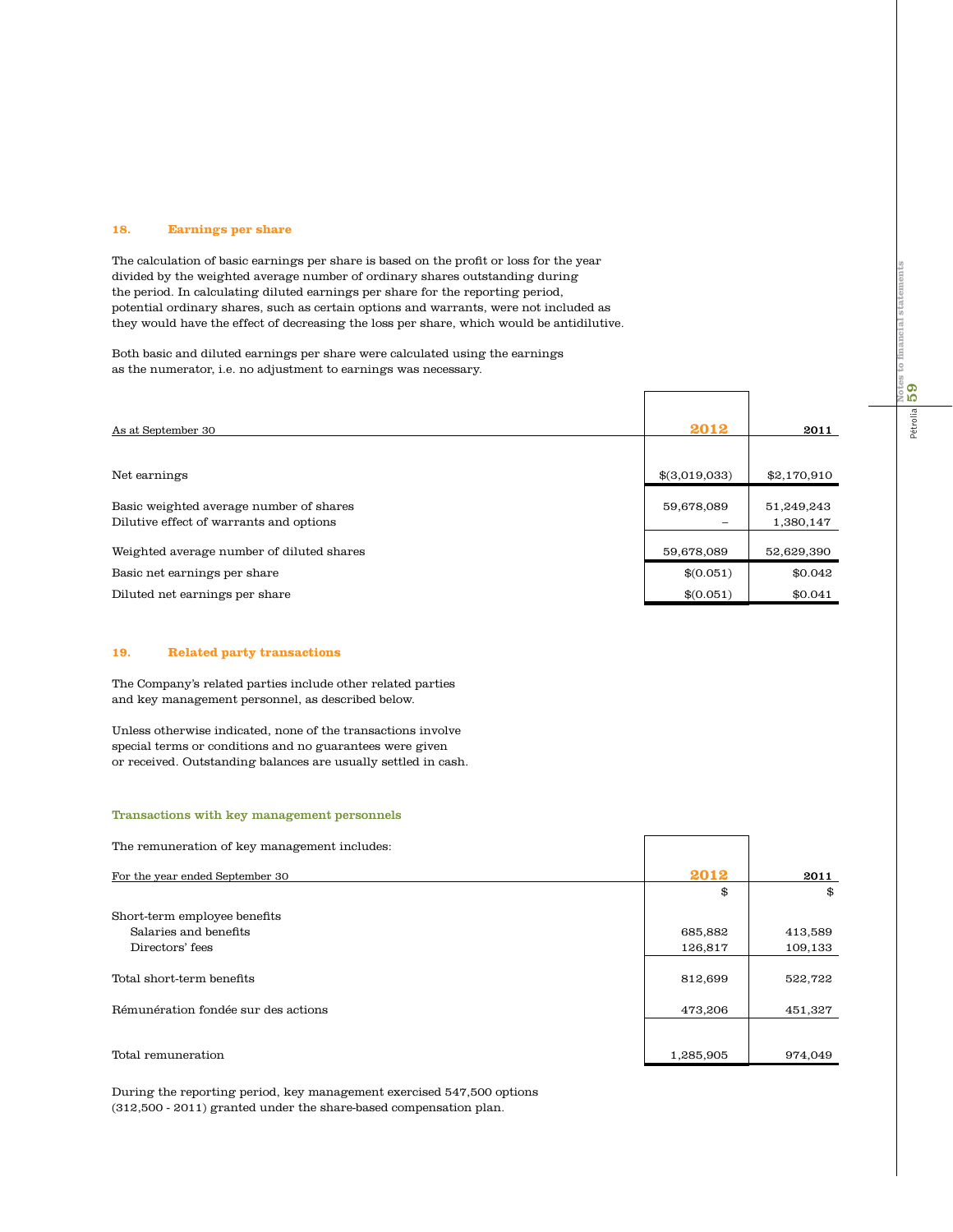For the years ended September 30, 2012 and September 30, 2011

### Related companies

Transactions were carried out with two companies whose main officer (holding a minority interest) also serves on Pétrolia's board:

For the year ended September 30 **2012** 2011

Statement of financial position Exploration and evaluation assets 5,300  $\qquad$ 

Statement of comprehensive income Other expenses 8,426

The balance due from these companies is \$0 at September 30, 2012 (September 30, 2011 – \$37,500; October 1, 2010 – \$35,915).

The Company entered into the following transactions with a director acting as a consultant for the Company:

| For the year ended September 30        | 2012   | 2011  |
|----------------------------------------|--------|-------|
|                                        | ው<br>ъ | \$    |
|                                        |        |       |
| <b>Statement of financial position</b> |        |       |
| Exploration and evaluation assets      | 2,063  | 3,469 |

\$ \$

The balance owing this director is \$0 at September 30, 2012 (September 30, 2011 – \$0; October 1, 2010 – \$0).

The Company entered into the following transactions with a company in which a director is a minority shareholder: For the year ended September 30 **2012** 2011 \$ \$ Statement of financial position Exploration and evaluation assets 9,500  $\qquad$  9,500  $\qquad$ 

The balance owing this company is \$0 at September 30, 2012.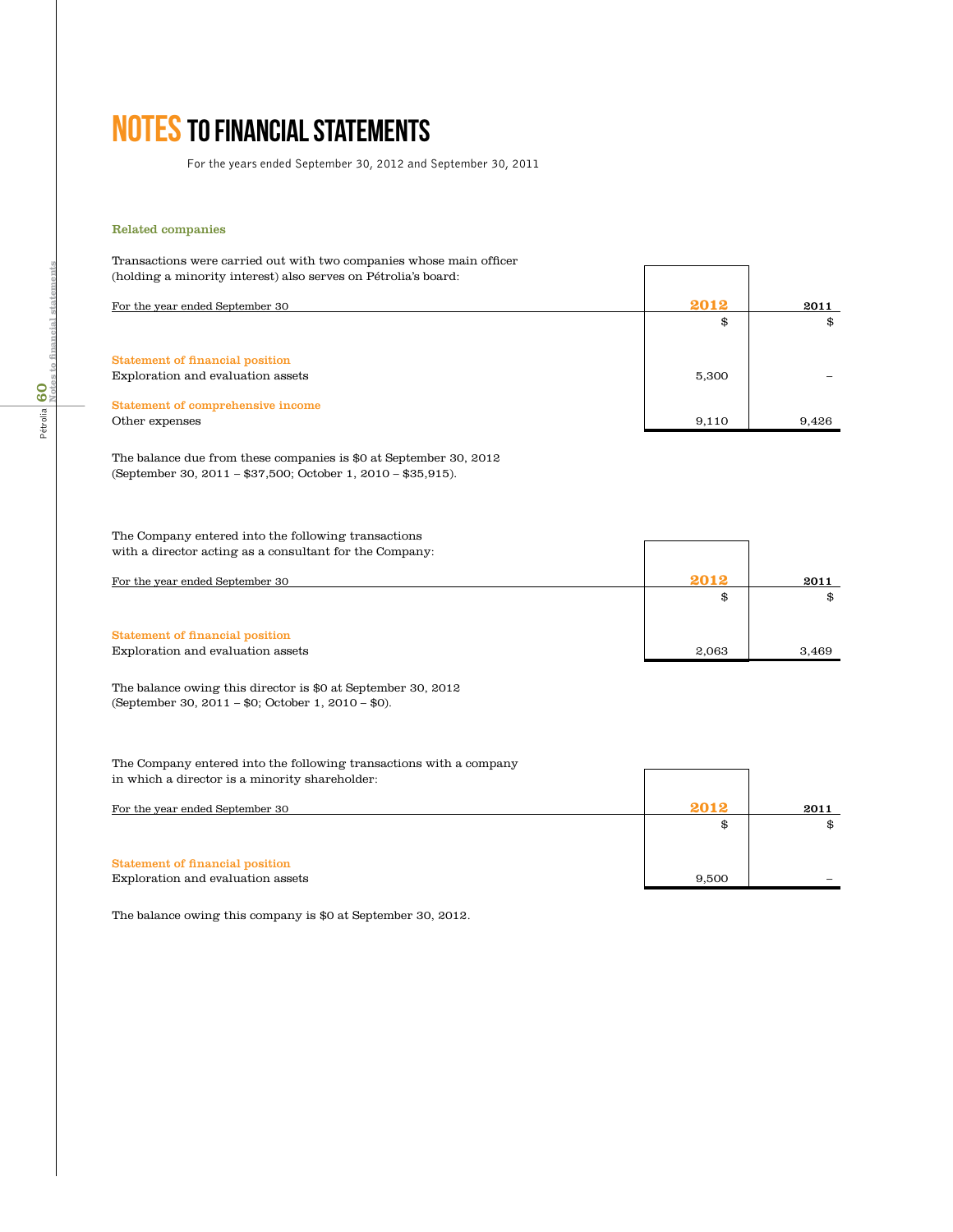The Company entered into the following transactions with a company whose director also sits on Pétrolia's board:

| For the year ended September 30 | 201 |
|---------------------------------|-----|
|                                 |     |

#### Statement of comprehensive income: Salaries and benefits and contract the contract of the contract of the contract of the contract of the contract of the contract of the contract of the contract of the contract of the contract of the contract of the contrac

Office supplies and transportation  $\overline{a}$  1,208

Accounts receivable from this company is \$2,516 at September 30, 2011 (October 1, 2010 – balance due: \$161).

The Company entered into the following transactions with a close relative of a member of Management, who provided services to the Company:



The balance owing to this supplier is \$0 at September 30, 2012 (September 30, 2011 – \$0; October 1, 2010 – \$0).

These transactions took place in the normal course of business and were measured at their exchange value, which is the consideration established and accepted by related parties.

### **20. Capital management**

The Company's capital management objectives are to ensure the Company's continued ability to pursue its exploration activities. Capital consists of equity. Management regularly reviews its capital management policy on a going concern basis and believes that this is a reasonable approach considering the Company's size.

The Company's financial strategy is developed and adapted according to market conditions in order to maintain a flexible capital structure in compliance with the aforementioned objectives and to respond to the risk characteristics of the underlying assets. In order to maintain or adjust its capital structure, the Company, as a junior exploration company, issues new shares.

There were no material changes to the Company's capital management policies and procedures during the period ended September 30, 2012. The Company is not subject to any externally imposed capital requirements, regulations or contractual requirements, unless the Company closes a flow-through investment, in which case the funds are restricted to exploration activities.

\$ \$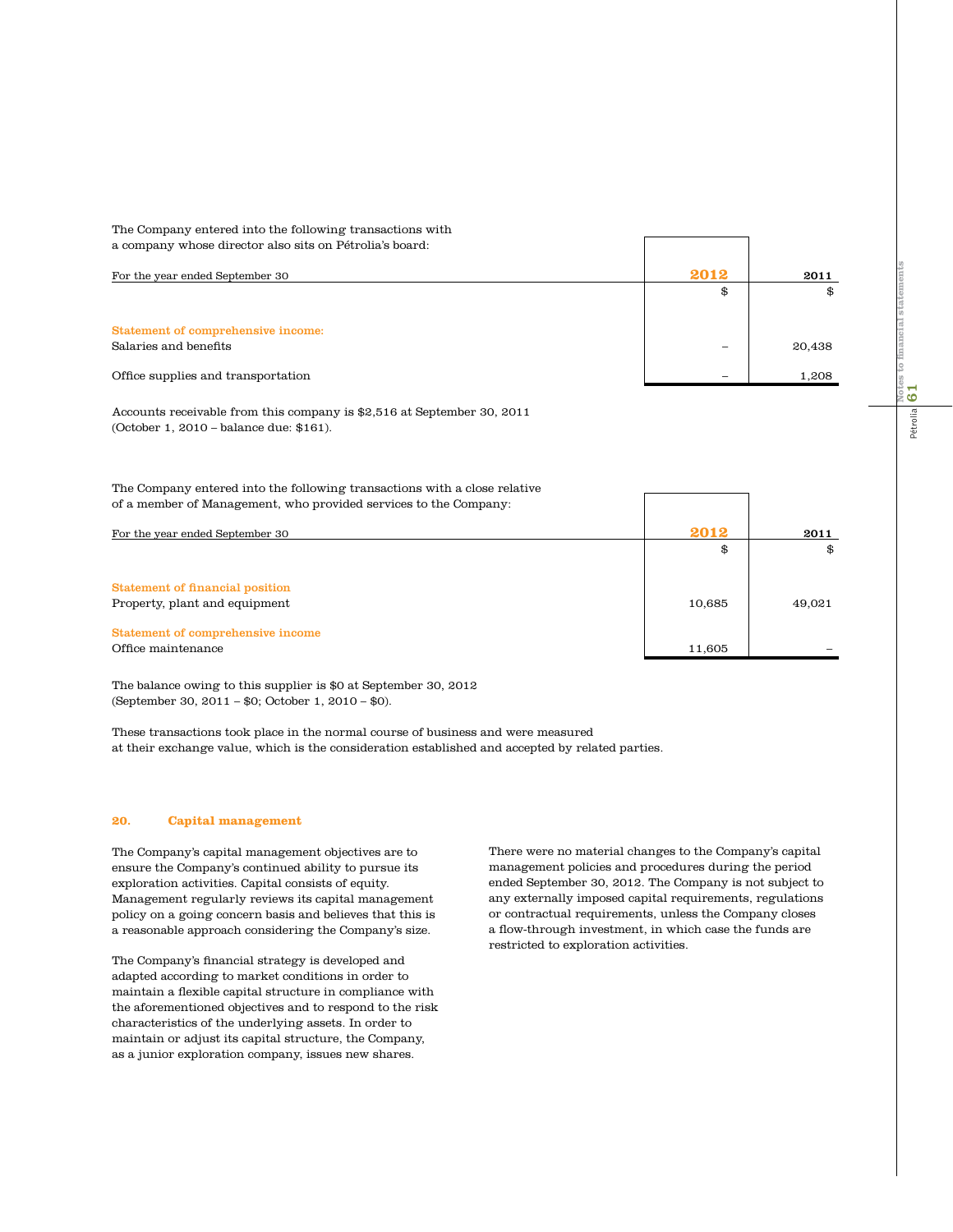For the years ended September 30, 2012 and September 30, 2011

#### **21. Risks arising from financial instruments**

### Risk management policy

Through its financial assets and liabilities, the Company is exposed to various risks. The following analysis provides a measurement of the risks as at September 30, 2012, the statement of financial position date:

#### Credit risk

Financial instruments that potentially subject the Company to credit risk consist primarily of cash and cash equivalents and receivables. The Company's cash and cash equivalents are held with or are issued by first-class financial institutions. The majority of receivables are sums owed by governments, partners and related parties. Therefore, Management considers the risk of non-performance on these instruments to be very minimal.

### Liquidity risk

Liquidity risk is the risk that the Company will be unable to meet its financial obligations as they fall due or do so only at excessive cost. The Company finances its growth by issuing shares and selling interests in some of its oil assets. One of Management's main financial objectives is to maintain an optimal level of liquidities by actively managing its exploration activities. All of the Company's financial liabilities have a maturity of less than one year.

### Market risk

Market risk is the risk that the fair value or future cash flows of a financial instrument will fluctuate due to changes in market conditions. Market risk comprises three types of risk: interest rate risk, currency risk, and other price risks. The Company is exposed to interest rate risk.

#### **Interest rate risk**

Interest rate risk refers to the impact of interest rate fluctuations on the value of investments.

The Company is exposed to interest rate risk on its fixed-rate financial instruments. For the year ended September 30, 2012, an increase or decrease of 1% in the interest rates in effect at that date, with all other variables remaining equal, would have generated a profit or loss of \$86,006 (2011 - \$39,480).

#### Fair value

The fair value of investments is determined as follows:

Guaranteed investment certificates: Given their recent issuance, the fair value corresponds to their cost.

Money market fund: Given its short-term maturity, the fair value corresponds to its cost.

As regards the loan, the carrying value approximates the fair value due to a variable interest rate on the debt.

#### Fair value hierarchy

Financial instruments recognized at fair value on the statement of financial position are classified using a hierarchy that reflects the significance of the inputs used in making the fair value measurements.

The three levels of the fair value hierarchy are:

- Level 1 Quoted prices (unadjusted) in active markets for identical assets or liabilities: cash is found at this level.
- Level 2 Inputs other than quoted prices included within level 1 that are observable for the asset or liability, either directly (i.e. as prices) or indirectly (i.e. derived from prices): cash equivalents and investments are found at this level.
- Level 3 Inputs for the asset or liability that are not based on observable market data (unobservable inputs).

Determination of fair value and the resulting hierarchy requires the use of observable market data whenever available. The classification of a financial instrument in the hierarchy is based upon the lowest level of input that is significant to the measurement of fair value.

There was no transfer in the valuation of financial assets between levels 1 and 2 during the period.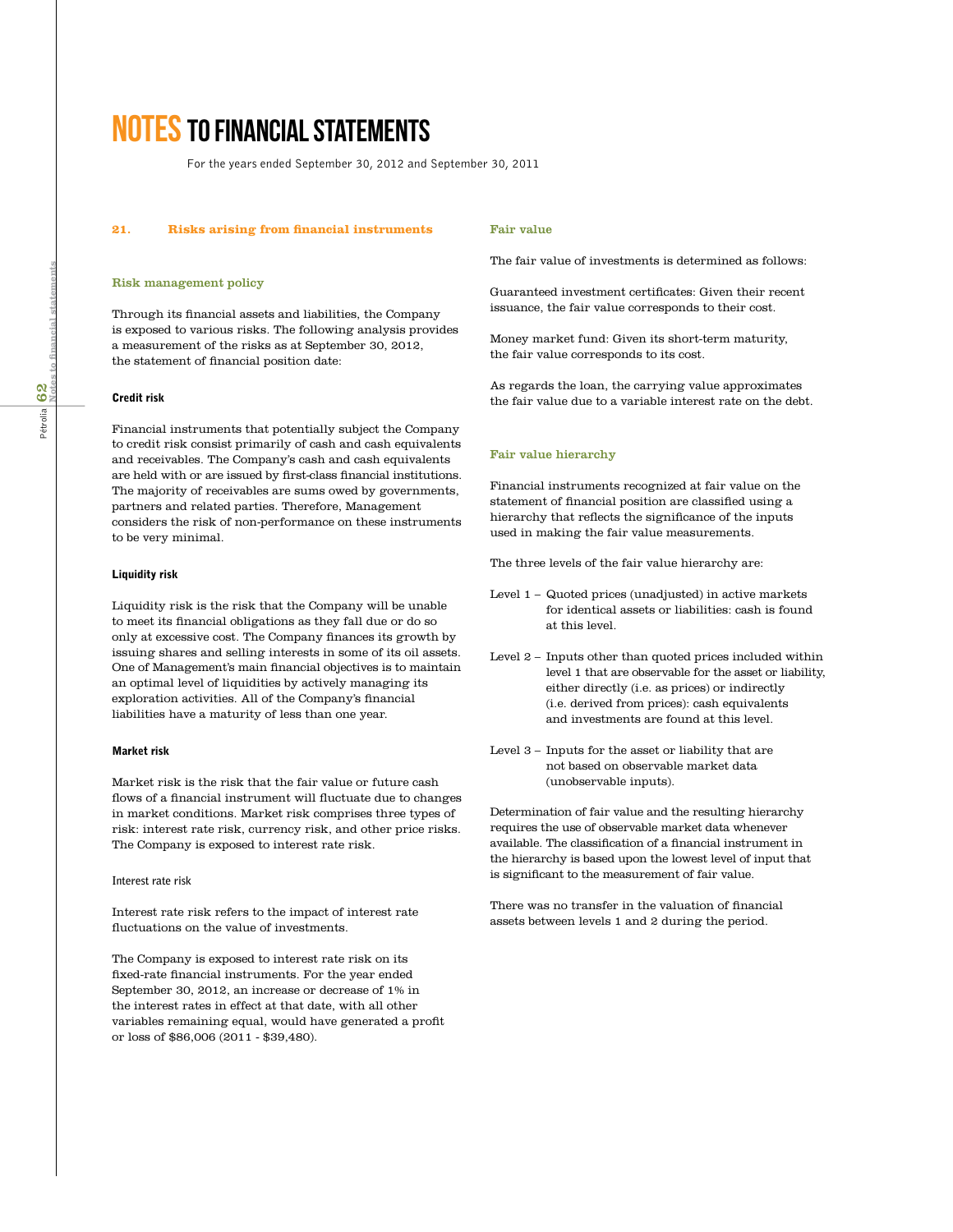### **22. Commitments**

Under the terms of exploration licences granted by the Ministère des Ressources naturelles du Québec and New Brunswick's Ministry of Natural Resources, the Company has committed to pay fees in the amount of \$484,552 by 2016. The minimum payments due during the upcoming years are as follows:

| 2013    | 2014    | 2015    | 2016    |
|---------|---------|---------|---------|
|         |         |         |         |
| 121,138 | 121,138 | 121,138 | 121,138 |

In addition, the Company must perform work on its properties in Quebec on a yearly basis, for which the minimum costs vary with the age of the licences; the cost is \$0.50 per hectare for the first year of the licence and increases annually by \$0.50, ultimately reaching \$2.50 per hectare as of the fifth year. Based on the work performed at September 30, 2012, and excluding work that will be performed by 2017 (licence renewal date), the minimum work requirements are \$248,698 in 2015, \$935,753 in 2016 and \$2,000,041 in 2017.

The adoption of Bill 18 in Quebec suspends some of these statutory work obligations for up to three years while at the same time extending the validity of all the licences for the same period. Pétrolia may, however, still continue its activities despite the suspended obligation.

The Company has signed leases with three companies for the rental of offices and a house until 2016. The balance of the commitments under these leases, excluding escalation clauses, is \$1,027,472.

The minimum payments required in the coming years are as follows:

| 2016    | 2015    | 2014    | 2013    |
|---------|---------|---------|---------|
|         |         |         |         |
| 184,402 | 276,600 | 276,600 | 289,870 |

The Company has undertaken to support the renewal of the NSERC-Anticosti Forest Products Industrial Research Chair by contributing \$200,000 over a five-year period. A portion of these costs could potentially be assumed by a partner.

The minimum payments due over the next four years are as follows:

| 2013   | 2014   | 2015   | 2016   |
|--------|--------|--------|--------|
| \$     | \$     | \$     | \$     |
| 40,000 | 40,000 | 40.000 | 40,000 |

### **23. Contingencies**

### Financing

The Company is financed in part by the issue of flowthrough shares and it has met all of its commitments related to exploration work to carry out. However, although it has taken all the necessary measures in this regard, there is no guarantee that the funds spent by the Company regarding these shares will be deemed eligible by tax authorities in the event of an audit. Refusal of certain expenses by tax authorities would have negative tax consequences for investors.

#### Environment and letters of guarantee

The Company's operations are regulated by environmental protection laws. Environmental consequences are difficult to identify, whether in terms of level, timeline or impact. Currently, to the best of Management's knowledge, the Company is operating in accordance with the laws and regulations in force. Letters of guarantee in the amount of \$1,080,000 to guarantee site closure work were issued in favour of the Ministère des Ressources naturelles.

These letters of guarantee are guaranteed by GICs for an equivalent amount (Note 8).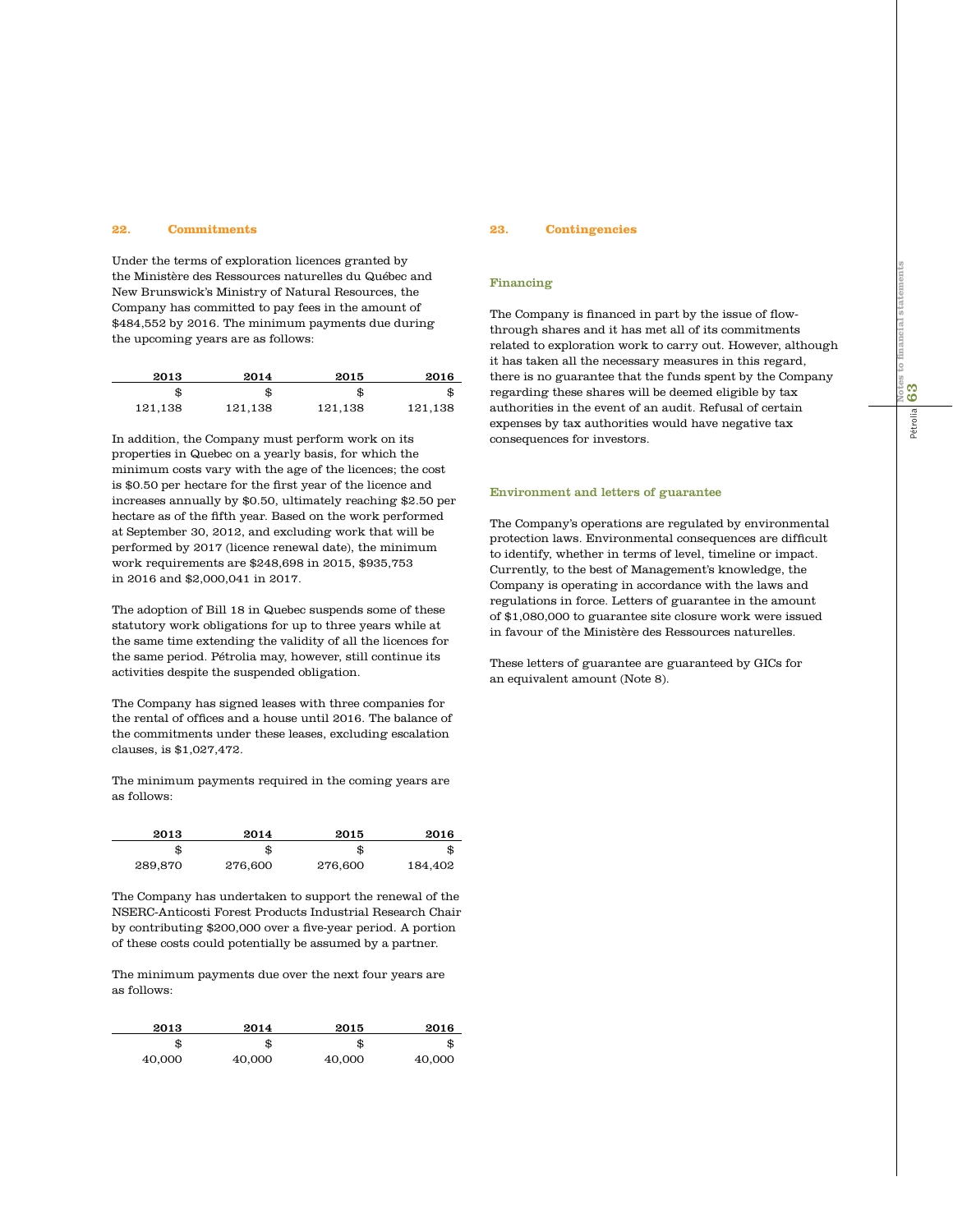For the years ended September 30, 2012 and September 30, 2011

### **24. Additional cash flow information**

| Items not affecting cash and cash equivalents                     |            |             |
|-------------------------------------------------------------------|------------|-------------|
| As at September 30                                                | 2012       | 2011        |
|                                                                   | \$         | \$          |
| Receivables related to exploration and evaluation assets          | 533,701    | (1,578,519) |
| Deferred tax related to share issuance costs                      | 160,421    | 224         |
| Payables related to exploration and evaluation assets             | 930,645    | 229,956     |
| Payables related to fixed assets                                  | (13, 421)  | 8,031       |
| Accrued liabilities related to the write-off of properties        | (193, 874) |             |
| Share-based payments related to exploration and evaluation assets | 132,983    | 41,325      |
| Shares issued for debt                                            |            | 33,750      |
| Other information                                                 |            |             |
| Interest paid                                                     | 15,505     | 84,470      |
| Interest received                                                 | 256,494    | 19,232      |

### **25. Deferred tax**

### Significant components of tax expense

The significant components of the tax expense charged to net earnings, comprehensive income and share capital are detailed as follows:

| As at September 30                                | 2012       | 2011    |
|---------------------------------------------------|------------|---------|
|                                                   | \$         | \$      |
| Current tax                                       |            |         |
| Deferred tax                                      |            |         |
| Origination and reversal of temporary differences | (854, 125) | 905,031 |
| Total deferred tax recognized in net earnings     | (854, 125) | 905.031 |

### Relationship between income tax expense and tax expense in net earnings

The relationship between the expected income tax expense calculated on the basis of the combined federal and provincial rate in Canada and the tax expense presented in profit or loss is reconciled as follows:

| presented in pront of loss is reconciled as follows. |             |           |
|------------------------------------------------------|-------------|-----------|
| As at September 30                                   | 2012        | 2011      |
|                                                      | \$          | \$        |
|                                                      |             |           |
| Pre-tax net earnings                                 | (3,873,158) | 3,075,991 |
| Income tax at combined statutory rate of 26.9%       | (1,041,880) | 827,442   |
| Adjustments for the following items:                 |             |           |
| Remeasurement of deferred tax assets and liabilities | 140.761     | 75,057    |
| Share-based payments                                 | 136,304     | 123,439   |
| Other non-deductible expenses                        | 7,450       | 13,356    |
| Share issuance costs                                 | (96, 760)   | (68, 563) |
| Change in tax rate                                   |             | (65, 700) |
|                                                      |             |           |
| Deferred tax expense recognized in net earnings      | (854, 125)  | 905.031   |

 $\Box$ 

٦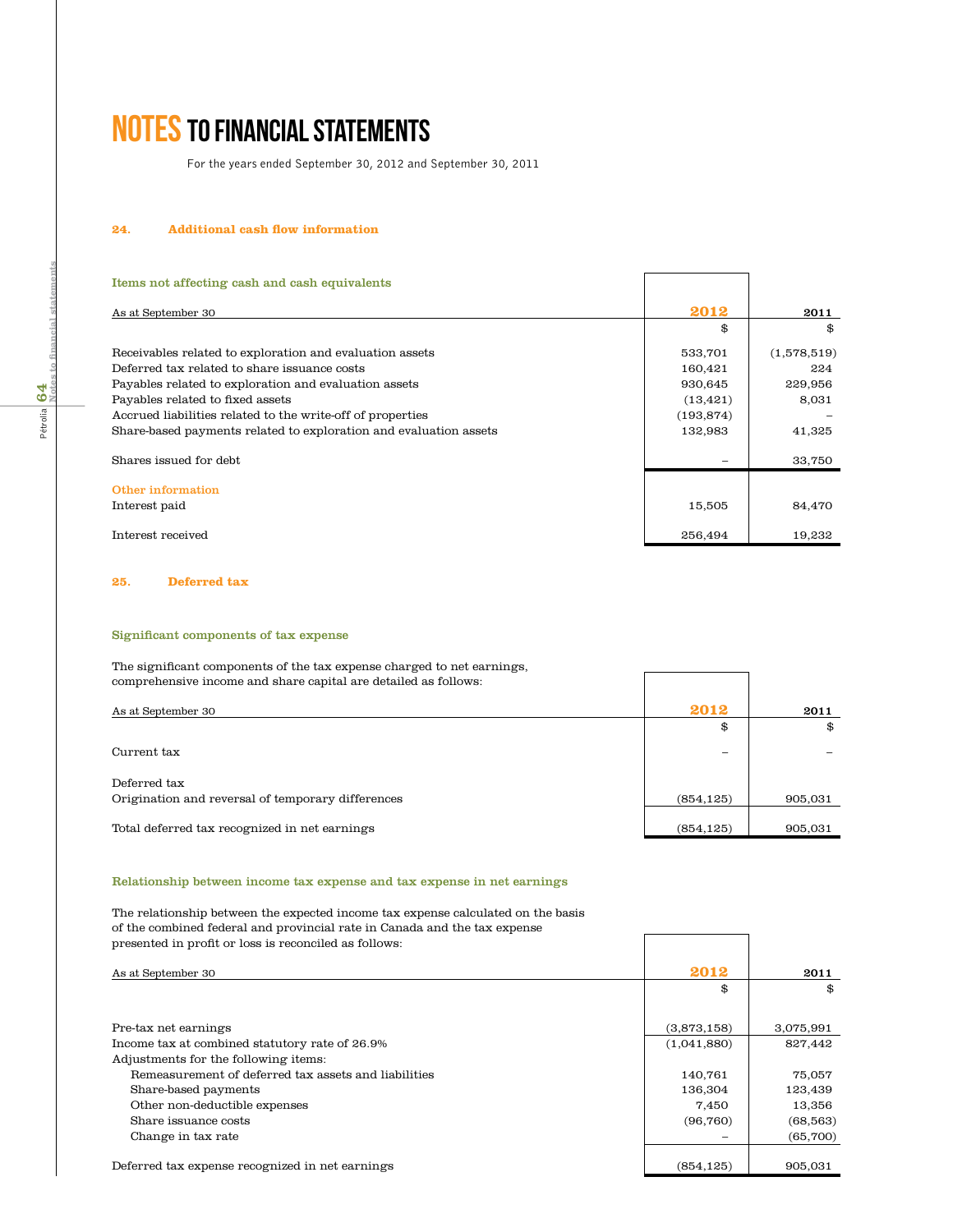### Changes in deferred taxes recognized

The change in deferred taxes, by type, is presented as follows:

|                                                   | 2011         |                         |                               | 2012         |
|---------------------------------------------------|--------------|-------------------------|-------------------------------|--------------|
|                                                   | September 30 | Recognized<br>in equity | Recognized<br>in net earnings | September 30 |
|                                                   | \$           | \$                      | \$                            | \$           |
| Deferred losses                                   | (1,229,491)  |                         | (810, 402)                    | (2,039,893)  |
| Share issuance costs                              | (116, 233)   | (160, 421)              | 96,984                        | (179, 670)   |
| Measurement differences on assets and liabilities | (29, 263)    |                         | (95, 614)                     | (124, 877)   |
| Total deferred tax assets                         | (1,374,987)  | (160, 421)              | (809,032)                     | (2,344,440)  |
| Measurement differences on assets                 | 3,614,117    |                         | (45,093)                      | 3,569,024    |
| Total net of deferred tax liabilities             | 2,239,130    | (160, 421)              | (854, 125)                    | 1,224,584    |

|                                                   | 2010        |                         |                                | 2011         |
|---------------------------------------------------|-------------|-------------------------|--------------------------------|--------------|
|                                                   | October 1   | Recognized<br>in equity | Recognized<br>in profit (loss) | September 30 |
|                                                   | \$          | \$                      | \$                             | \$           |
| Loss carry forward                                | (1,396,141) |                         | 166,650                        | (1,229,491)  |
| Share issuance costs                              | (194, 865)  | 10,516                  | 68,116                         | (116, 233)   |
| Measurement differences on assets and liabilities | (37, 883)   |                         | 8,620                          | (29, 263)    |
| Total deferred tax assets                         | (1,628,889) | 10,516                  | 243,386                        | (1,374,987)  |
| Measurement differences on assets                 | 2,952,472   |                         | 661.645                        | 3,614,117    |
| Total net of deferred tax liabilities             | 1,323,583   | 10.516                  | 905.031                        | 2.239.130    |

### Tax losses

| As at September 30, 2012, the tax losses available to reduce       |      | Federal   | Provincial |
|--------------------------------------------------------------------|------|-----------|------------|
| deferred taxes for which tax benefits have been recognized amount  |      | \$        | \$         |
| to approximately \$7,886,349 and \$7,201,182 at the federal and    |      |           |            |
| provincial levels respectively. The expiration dates of loss carry | 2015 | 14.675    |            |
| forwards are as follows:                                           | 2026 | 574.450   | 389,776    |
|                                                                    | 2027 | 648.473   | 514,153    |
| The Company believes it will be able to use the tax losses with    | 2028 | 660.423   | 524.691    |
| resulting tax benefits when the Gaspé property will put into       | 2029 | 1,367,495 | 1,235,683  |
| production (Haldimand project).                                    | 2030 | 1.600.512 | 1,532,292  |
|                                                                    | 2032 | 3.020.321 | 3.004.587  |

### Components of deferred taxes recognized on the statements of financial position

Deferred tax assets and liabilities stem from differences between the tax value and the carrying amount of the following items:

|                                         |             |             | As at October 1 |
|-----------------------------------------|-------------|-------------|-----------------|
| September 30                            | 2012        | 2011        | 2010            |
|                                         | \$          | \$          | \$              |
| Deferred tax assets:                    |             |             |                 |
| Loss carry forward                      | (2,039,893) | (1,229,491) | (1,396,141)     |
| Share issuance costs                    | (179, 670)  | (116, 233)  | (194, 865)      |
| Other                                   | (124, 877)  | (29, 263)   | (37, 883)       |
|                                         | (2,344,440) | (1,374,987) | (1,628,889)     |
| Deferred tax liabilities:               |             |             |                 |
| Exploration and evaluation assets       | 3,569,024   | 3,614,117   | 2,952,472       |
| Net deferred tax liabilities recognized | 1,224,584   | 2,239,130   | 1,323,583       |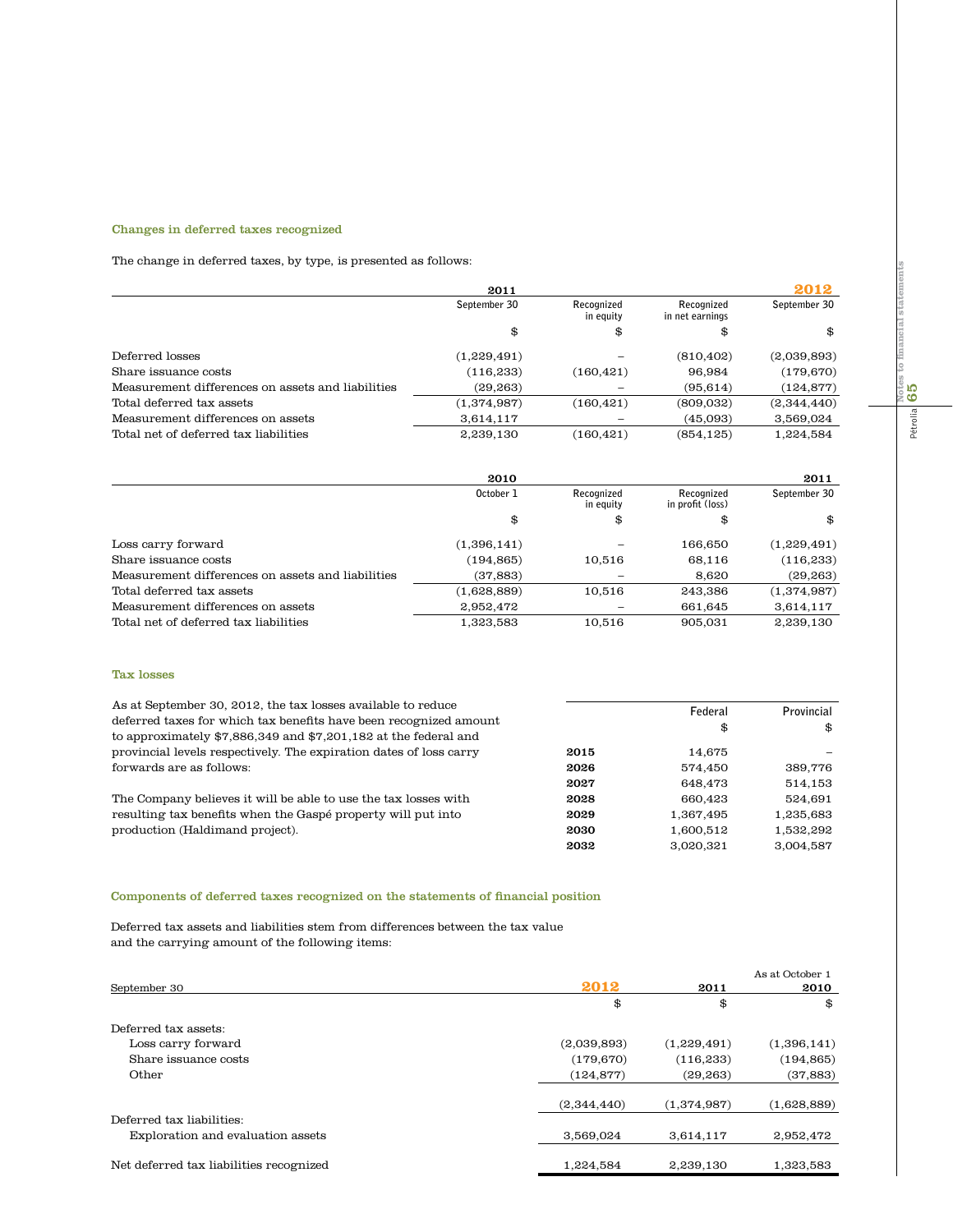For the years ended September 30, 2012 and September 30, 2011

### **26. First-time adoption of IFRS**

These are Pétrolia's first financial prepared in accordance with IFRS. The date of IFRS adoption by the Company is October 1, 2011. However, the date of transition from Canadian GAAP to IFRS is October 1, 2010, the date of the first comparative period.

The significant accounting policies set out in Note 4 have been applied in preparing the financial statements for the year ended September 30, 2012, the comparative information and the first statement of financial position on the date of transition.

The financial statements have been prepared in accordance with IFRS 1 First-Time Adoption of International Financial Reporting Standards. An explanation of how the transition to IFRS has affected reported equity, comprehensive income and cash flow is set out in this note and in greater detail in the notes accompanying the tables.

### First application – applicable exceptions and exemptions

At the time of transition, IFRS 1 dictates certain required exceptions and optional exemptions to complete retrospective application. The following exceptions and exemptions were adopted by the Company:

### Required exceptions

#### a) Estimates

Estimates established according to IFRS by the Company on the date of transition are in accordance with the estimates established on the same date in accordance with accounting standards in effect before the changeover, after adjustments for differences in accounting practices, if applicable.

### b) Derecognition of financial assets and liabilities

Financial assets and liabilities that were derecognized before October 1, 2010 according to GAAP were not recognized according to IFRS.

### Optional exemption

The Company decided not to retrospectively apply IFRS 2 Share-based Payment to share options issued before November 7, 2002 and to options issued after November 7, 2002, which vested before the date of transition, October 1, 2010.

### Impairment losses recognized on date of transition

The Company applied IAS 36 Impairment of Assets to determine if impairment losses had taken place on the date of transition to IFRS. No impairment losses (or reversals) were identified.

Measurements used in this analysis were consistent with measurements used in accordance with the accounting standards in effect on the same date before the changeover, after readjustments to reflect any difference in accounting practices, if applicable.

#### Reconciliation notes

The sections below indicate material differences between Canadian GAAP and the IFRS practices the Company now applies.

### a) Shares issued as part of flow-through financing

According to the accounting standards in effect before the changeover to IFRS, the total proceeds received on the issuance of flow-through shares were credited to share capital. Upon renunciation of deductions related to exploration expenses, temporary taxable differences were created and deferred tax was recognized. Related expenses were treated as share issuance costs.

Under IFRS, the issuance of flow-through shares is recognized as a compound financial instrument. The liability component represents the obligation to transfer tax deductions to investors. Proceeds are first allocated to shares according to the quoted price of existing shares at the time of issuance and any residual in the proceeds, which represents the premium, is allocated to the liability, which is reversed in net earnings as a flow-through premium when eligible expenditures are incurred.

There are no exemptions under IFRS 1 for first-time adopters regarding flow-through shares; therefore, the IFRS treatment applies retrospectively.

#### Effects of this measure

The eligible expenses having been incurred, liabilities of \$637,500 were transferred from share capital to retained earnings at October 1, 2010. In addition, the deferred tax expense related to flow-through shares of \$2,793,592 was transferred from share capital to retained earnings.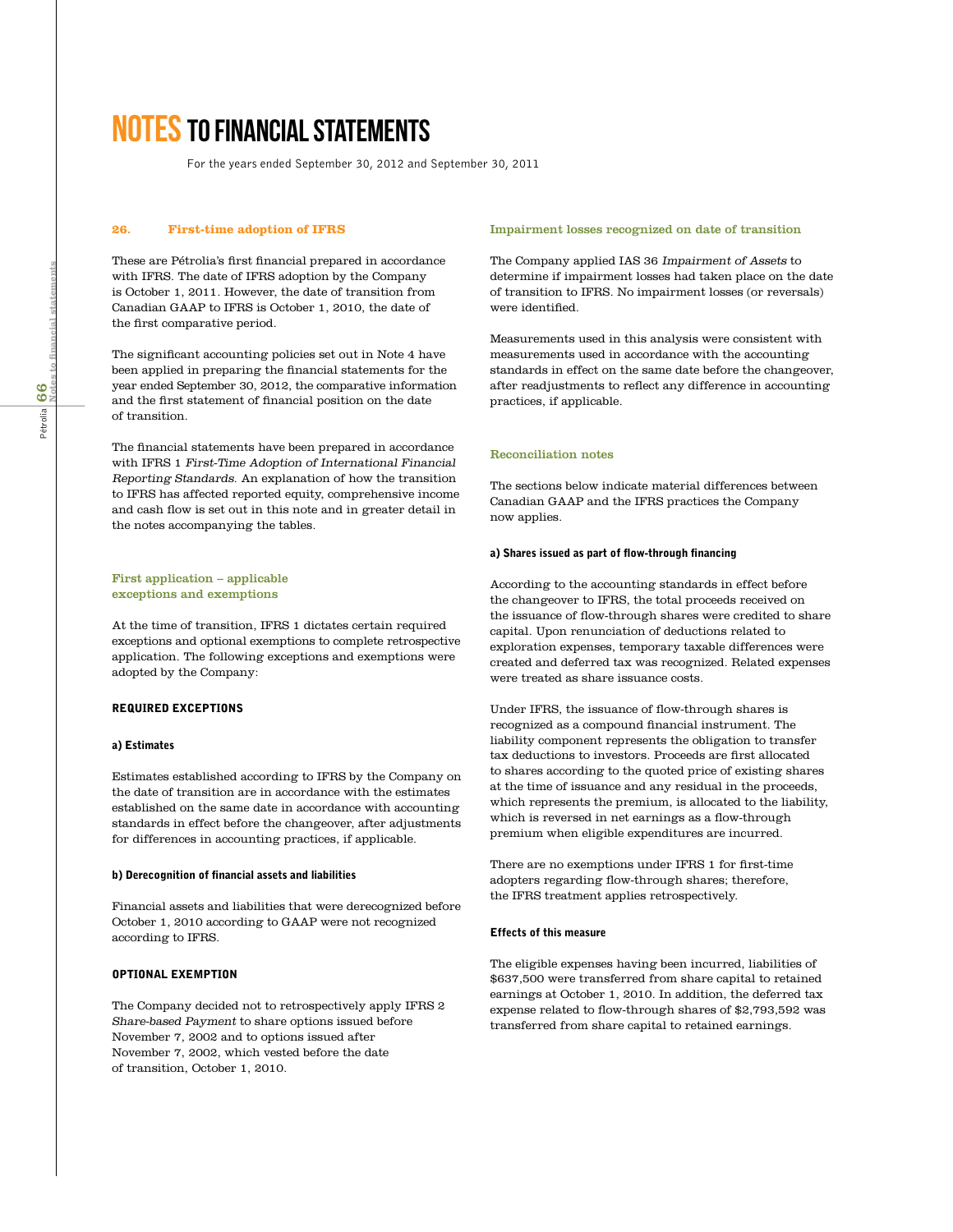### **Notes to financial statements** 67 Pétrolia 67 rolia

### b) Presentation differences

Some presentation differences between the accounting practices in effect before the changeover and IFRS have no effect on the reported income or total equity, notably regarding the treatment of the contributed surplus of expired share options and the grouping of "Oil and gas properties" and "Deferred exploration expenses" under "Exploration and evaluation assets."

As shown in the following tables, certain items are described differently in IFRS (renamed) compared with the previous GAAP terms. These presentation differences have no effect on the reported comprehensive income or total equity.

### c) Change of rate for calculating deferred tax

Under Canadian GAAP, an entity was required to show in earnings any changes subsequently made to tax rates and tax laws for items previously recognized in other comprehensive income or in equity.

IFRS requires certain items to be directly recognized in equity, particularly a change in the tax rate or other tax rule that affects a deferred tax asset or liability related to an item that was previously recognized in equity.

### Effects of this measure

On October 1, 2010, \$28,315 was transferred from retained earnings to share capital.

For the year ended September 30, 2011, \$10,292, representing the change in tax rate, was transferred from comprehensive income for the year to share capital. A cumulative total of \$38,607 was therefore transferred from retained earnings to share capital.

### Reconciliation between IFRS and Canadian GAAP

The following tables show the effects of the transition to IFRS, according to the following reconciliations:

- Reconciliation of equity at October 1, 2010 and September 30, 2011;
- Reconciliation of the statement of financial position at October 1, 2010 and September 30, 2011;
- Reconciliation of the statement of comprehensive income for the year ended September 30, 2011.

It should be noted that the transition to IFRS has no material impact on the Company's statement of cash flows.

| Reconciliation of equity                                         | 2011               | 2010            |
|------------------------------------------------------------------|--------------------|-----------------|
|                                                                  | As at September 30 | As at October 1 |
|                                                                  | \$                 | \$              |
| Equity according to Canadian GAAP                                | 34,103,341         | 26,605,625      |
| Effects of the transition to IFRS:                               |                    |                 |
| Transfer of contributed surplus – expired share                  |                    |                 |
| options to contributed surplus                                   |                    |                 |
| • contributed surplus – expired share options                    | (903, 797)         | (783, 366)      |
| • contributed surplus                                            | 903,797            | 783,366         |
| Issuance of flow-through shares                                  |                    |                 |
| Premium on issue price                                           |                    |                 |
| • share capital                                                  | (637,500)          | (637,500)       |
| Deferred tax transferred from share capital to retained earnings |                    |                 |
| • share capital                                                  | 2,793,592          | 2,793,592       |
| • retained earnings                                              | (2,793,592)        | (2,793,592)     |
| Tax rate change adjustment                                       |                    |                 |
| Deferred tax transferred from share capital to retained earnings |                    |                 |
| • share capital                                                  | (38,607)           | (28, 315)       |
| • retained earnings                                              | 38,607             | 28,315          |
| Termination of flow-through work                                 |                    |                 |
| • retained earnings                                              | 637,500            | 637,500         |
| Equity under IFRS                                                | 34,103,341         | 26,605,625      |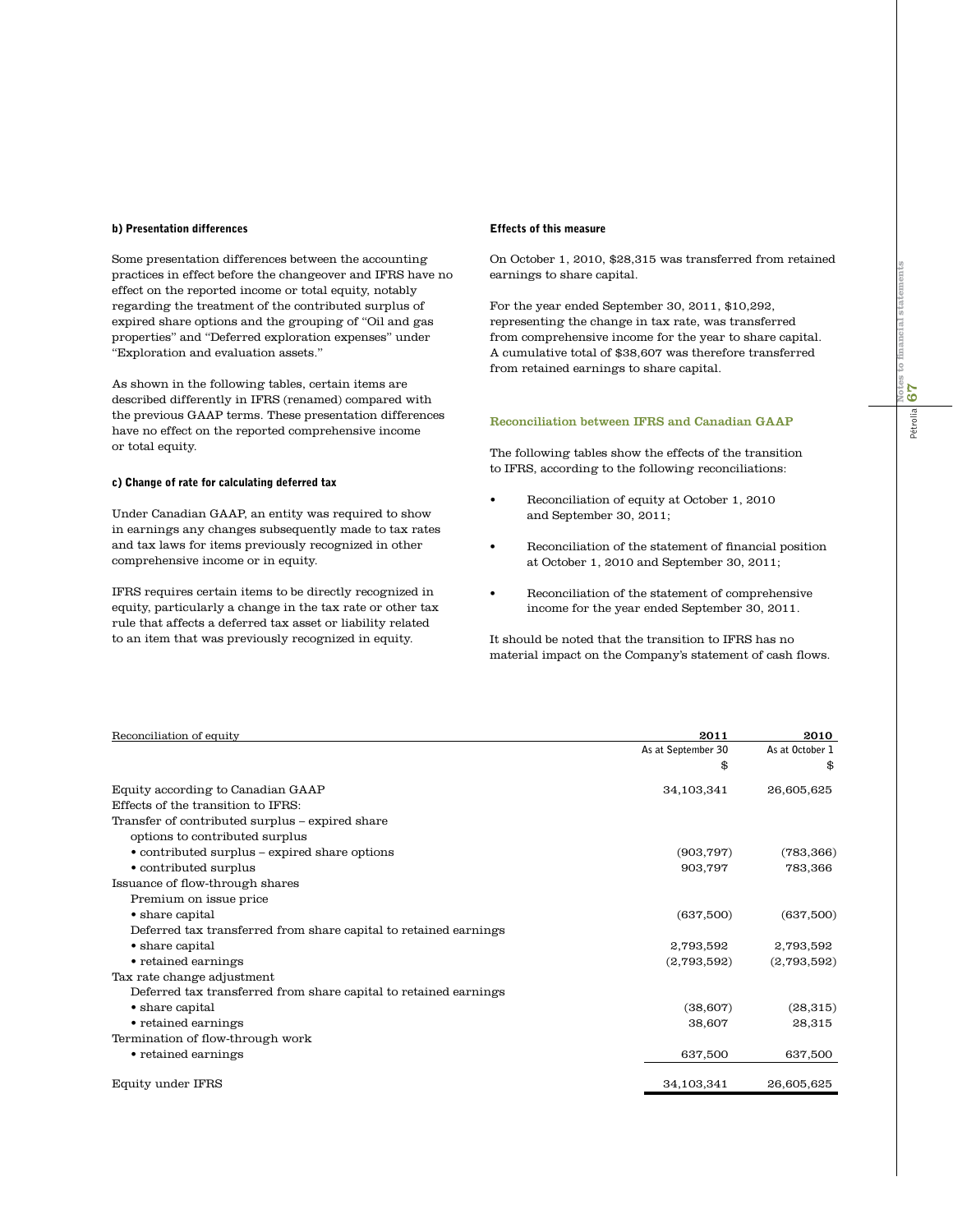For the years ended September 30, 2012 and September 30, 2011

### Reconciliation of the statement of financial positions as at October 1, 2010

| Items under<br>Canadian<br>GAAP                | Amounts under<br>Canadian<br>GAAP |              | Effects of<br>transition<br>to IFRS | <b>Amounts</b><br>under<br><b>IFRS</b> | Items<br>under<br><b>IFRS</b> |
|------------------------------------------------|-----------------------------------|--------------|-------------------------------------|----------------------------------------|-------------------------------|
|                                                | \$                                |              | \$                                  | \$                                     |                               |
|                                                |                                   |              |                                     |                                        |                               |
| <b>ASSETS</b>                                  |                                   |              |                                     |                                        | <b>ASSETS</b>                 |
| <b>Short-term assets</b>                       |                                   |              |                                     |                                        | <b>Current</b>                |
| Cash and cash equivalents                      | 1,949,055                         |              |                                     | 1,949,055                              | Cash and cash equivalents     |
| Debts                                          | 2,920,900                         |              |                                     | 2,920,900                              | Receivables                   |
| Prepaid expenses                               | 70,372                            |              |                                     | 70,372                                 | Prepaid expenses              |
| Current portion                                |                                   |              |                                     |                                        | Current portion               |
| of investments                                 | 754,331                           |              |                                     | 754,331                                | of investments                |
|                                                | 5,694,658                         |              |                                     | 5,694,658                              |                               |
|                                                |                                   |              |                                     |                                        |                               |
|                                                |                                   |              |                                     |                                        | Non current                   |
| Fixed assets                                   | 213,159                           |              |                                     | 213,159                                | <b>Fixed assets</b>           |
|                                                |                                   |              |                                     |                                        | Exploration and               |
|                                                |                                   | b)           | 25,087,040                          | 25,087,040                             | evaluation assets             |
| Oil and gas properties                         | 3,852,629                         | b)           | (3,852,629)                         |                                        |                               |
| Deferred exploration assets                    | 21,234,411                        | b)           | (21, 234, 411)                      |                                        |                               |
|                                                | 25,300,199                        |              |                                     | 25,300,199                             |                               |
|                                                |                                   |              |                                     |                                        |                               |
|                                                | 30,994,857                        |              |                                     | 30,994,857                             |                               |
|                                                |                                   |              |                                     |                                        |                               |
| <b>LIABILITIES</b>                             |                                   |              |                                     |                                        | <b>LIABILITIES</b>            |
|                                                |                                   |              |                                     |                                        |                               |
| <b>Short-term liabilities</b>                  |                                   |              |                                     |                                        | current                       |
| Payables and accrued expenses                  | 822,339                           |              |                                     | 822,339                                | Trade and other payables      |
| Loan                                           | 2,243,310                         |              |                                     | 2,243,310                              | Loans and borrowings          |
|                                                | 3,065,649                         |              |                                     | 3,065,649                              |                               |
|                                                |                                   |              |                                     |                                        | Non current                   |
| Future taxes                                   | 1,323,583                         |              |                                     | 1,323,583                              | Deferred tax liabilities      |
|                                                | 4,389,232                         |              |                                     | 4,389,232                              |                               |
|                                                |                                   |              |                                     |                                        |                               |
| <b>SHAREHOLDERS' EQUITY</b>                    |                                   | a)           | 2,793,592                           |                                        | <b>EQUITY</b>                 |
|                                                |                                   | a)           | (637,500)                           |                                        |                               |
| Share capital                                  | 28,288,874                        | $\bf c)$     | (28, 315)                           | 30,416,651                             | Share capital                 |
| Contributed surplus -                          |                                   |              |                                     |                                        |                               |
| Stock options                                  | 1,300,615                         | b)           | 783,366                             | 2,083,981                              | Contributed surplus           |
| Contributed surplus -<br>Expired stock options | 783,366                           | b)           | (783, 366)                          |                                        |                               |
|                                                |                                   | a)           | (2,793,592)                         |                                        |                               |
|                                                |                                   | a)           | 637,500                             |                                        |                               |
| Deficit                                        | (3,767,230)                       | $\mathbf{C}$ | 28,315                              | (5,895,007)                            | Retained earnings             |
|                                                | 26,605,625                        |              |                                     | 26,605,625                             |                               |
|                                                |                                   |              |                                     |                                        |                               |
|                                                | 30,994,857                        |              |                                     | 30,994,857                             |                               |
|                                                |                                   |              |                                     |                                        |                               |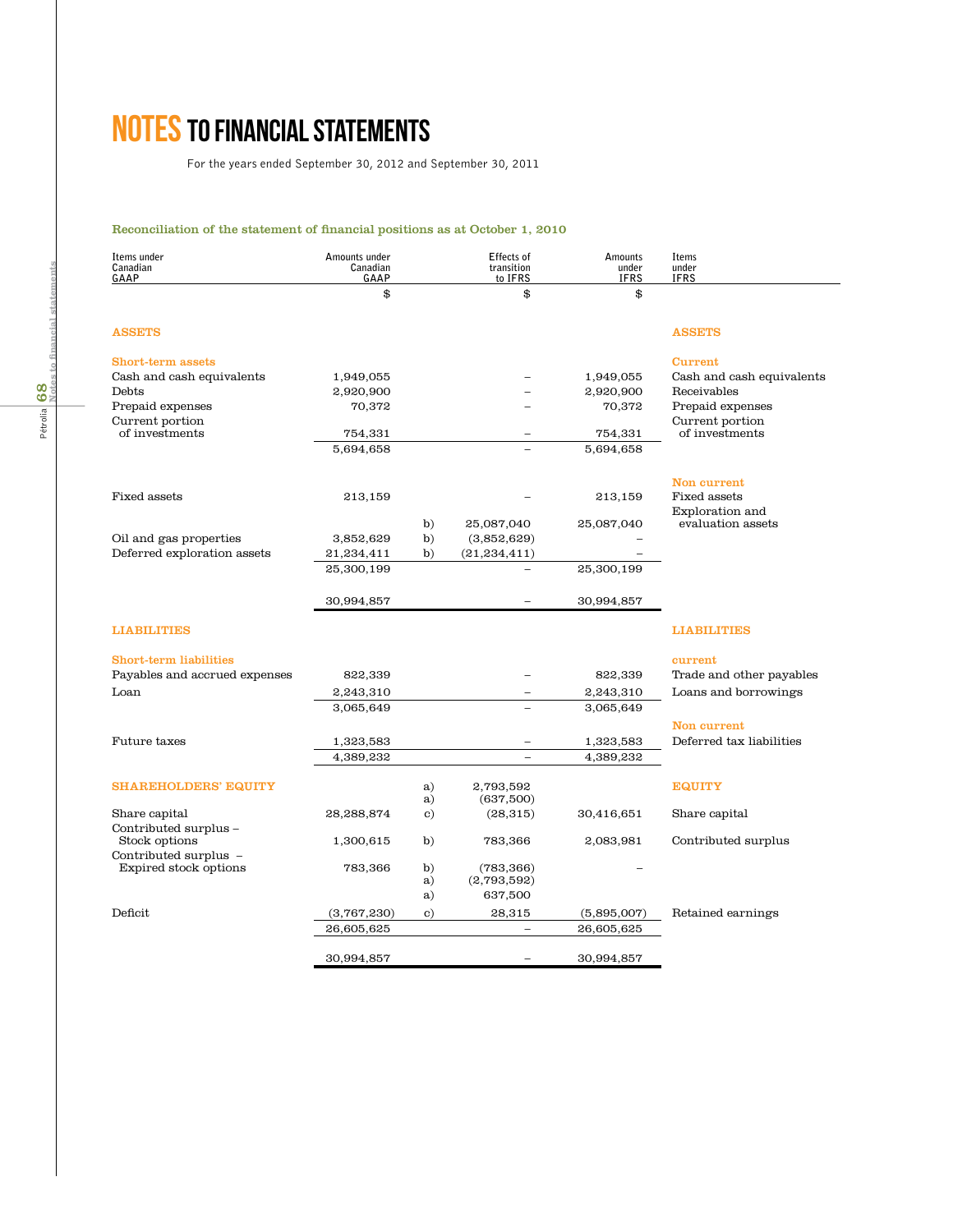### Reconciliation of the statement of financial position as at September 30, 2011

| Items under<br>Canadian<br>GAAP             | Amounts under<br>Canadian<br>GAAP |    | Effects of<br>transition<br>to IFRS | <b>Amounts</b><br>under<br><b>IFRS</b> | Items<br>under<br><b>IFRS</b>                               |
|---------------------------------------------|-----------------------------------|----|-------------------------------------|----------------------------------------|-------------------------------------------------------------|
|                                             | \$                                |    | \$                                  | \$                                     |                                                             |
| <b>ASSETS</b>                               |                                   |    |                                     |                                        | <b>ASSETS</b>                                               |
| <b>Short-term assets</b>                    |                                   |    |                                     |                                        | Current                                                     |
| Cash and cash equivalents                   | 8,151,034                         |    |                                     | 8,151,034                              | Cash and cash equivalents                                   |
| Debts                                       | 4,617,371                         |    |                                     | 4,617,371                              | Receivables                                                 |
| Inventories                                 | 61,619                            |    |                                     | 61,619                                 | Inventories                                                 |
| Prepaid expenses                            | 141,158                           |    |                                     | 141,158                                | Prepaid expenses                                            |
| Current portion                             |                                   |    |                                     |                                        | Current portion                                             |
| of investments                              | 930,000                           |    |                                     | 930,000                                | of investments                                              |
|                                             | 13,901,182                        |    | —                                   | 13,901,182                             |                                                             |
|                                             |                                   |    |                                     |                                        | Non current                                                 |
|                                             |                                   |    |                                     |                                        |                                                             |
| Immobilisations corporelles                 | 931,779                           |    |                                     | 931,779                                | Immobilisations corporelles                                 |
|                                             |                                   |    |                                     |                                        | Actifs d'exploration                                        |
|                                             |                                   | b) | 25,703,789                          | 25,703,789                             | et d'évaluation                                             |
| Propriétés pétrolières et gazières          | 3,148,005                         | b) | (3, 148, 005)                       |                                        |                                                             |
| Frais d'exploration reportés                | 22,555,784                        | b) | (22, 555, 784)                      |                                        |                                                             |
|                                             | 26,635,568                        |    |                                     | 26,635,568                             |                                                             |
|                                             | 40,536,750                        |    |                                     | 40,536,750                             |                                                             |
| <b>LIABILITIES</b>                          |                                   |    |                                     |                                        | <b>LIABILITIES</b>                                          |
|                                             |                                   |    |                                     |                                        |                                                             |
| <b>Short-term liabilities</b>               |                                   |    |                                     |                                        | <b>Current</b>                                              |
| Payables and accrued expenses               | 1,469,518                         |    |                                     | 1,469,518                              | Trade and other payables                                    |
| Loan                                        | 2,243,310                         |    |                                     | 2,243,310                              | Loans and borrowings                                        |
| Provision for                               |                                   |    |                                     |                                        | Provision for sites                                         |
| sites restoration                           | 135,500                           |    | $\overline{\phantom{0}}$            | 135,500                                | restoration                                                 |
|                                             | 3,848,328                         |    |                                     | 3,848,328                              |                                                             |
| Deferred rental incentives<br>Provision for | 112,273                           |    |                                     | 112,273                                | Non courants<br>Deferred rental incentives<br>Provision for |
| sites restoration                           | 233,678                           |    |                                     | 233,678                                | sites restoration                                           |
| Future taxes                                | 2,239,130                         |    |                                     | 2,239,130                              | Deferred tax liabilities                                    |
|                                             | 2,585,081                         |    | $\overline{a}$                      | 2,585,081                              |                                                             |
|                                             | 6,433,409                         |    |                                     | 6,433,409                              |                                                             |
| <b>SHAREHOLDERS' EQUITY</b>                 |                                   | a) | 2,793,592                           |                                        | <b>SHAREHOLDERS' EQUITY</b>                                 |
|                                             |                                   | a) | (637,500)                           |                                        |                                                             |
| Share capital                               | 33,314,786                        | C) | (38, 607)                           | 35,432,271                             | Share capital                                               |
| Contributed surplus -                       |                                   |    |                                     |                                        |                                                             |
| Stock options                               | 1,491,320                         | b) | 903,797                             | 2,395,117                              | Contributed surplus                                         |
| Contributed surplus -                       |                                   |    |                                     |                                        |                                                             |
| Expired stock options                       | 903,797                           | b) | (903, 797)                          |                                        |                                                             |
|                                             |                                   | a) | (2,793,592)                         |                                        |                                                             |
|                                             |                                   | a) | 637,500                             |                                        |                                                             |
| Deficit                                     | (1,606,562)                       | c) | 38,607                              | (3,724,047)                            | Retained earnings                                           |
|                                             | 34,103,341                        |    | $\qquad \qquad -$                   | 34,103,341                             |                                                             |
|                                             | 40,536,750                        |    |                                     | 40,536,750                             |                                                             |
|                                             |                                   |    |                                     |                                        |                                                             |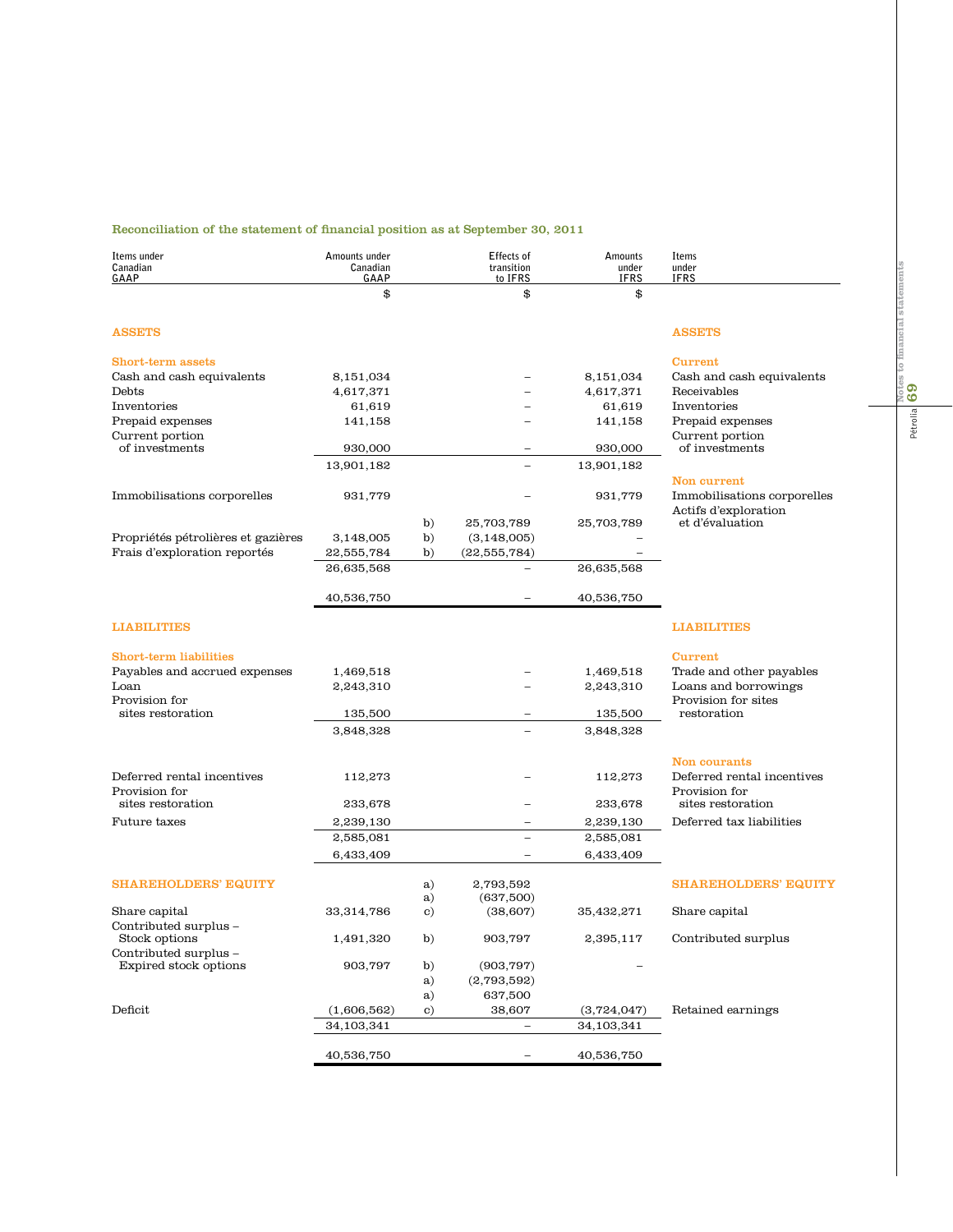For the years ended September 30, 2012 and September 30, 2011

### Reconciliation of the statement of comprehensive income at September 30 2011

| Items according<br>to Canadian<br>GAAP                                  | Amounts under<br>Canadian<br>GAAP |    | Effects of<br>transition<br>to IFRS | Amounts<br>under<br>IFRS | Items<br>under<br><b>IFRS</b>                               |
|-------------------------------------------------------------------------|-----------------------------------|----|-------------------------------------|--------------------------|-------------------------------------------------------------|
|                                                                         | \$                                |    | \$                                  | \$                       |                                                             |
| Revenue<br>Project management                                           | 44,854                            |    |                                     | 44,854                   | Other income<br>Project management                          |
| Interest income                                                         | 133,587                           |    |                                     | 133,587                  | Interest revenue                                            |
|                                                                         | 178,441                           |    | $\overline{\phantom{0}}$            | 178,441                  |                                                             |
| Operating and<br>administrative expenses                                |                                   |    |                                     |                          | Administrative<br>expenses                                  |
| Share-based compensation                                                | 500,208                           |    |                                     | 500,208                  | Share-based payments                                        |
| Salaries and fringe benefits                                            | 1,592,822                         |    |                                     | 1,592,822                | Salaries and benefits                                       |
| Insurance                                                               | 55,459                            |    |                                     | 55,459                   | Insurance                                                   |
| Transportation                                                          | 173,770                           |    |                                     | 173,770                  | Transportation                                              |
| Maintenance and office                                                  |                                   |    |                                     |                          | Maintenance and office                                      |
| supplies                                                                | 99,401                            |    |                                     | 99,401                   | supplies                                                    |
| Training                                                                | 21,414                            |    |                                     | 21,414                   | Training                                                    |
| Bank fees                                                               | 8,504                             |    |                                     | 8,504                    | Bank fees                                                   |
| Board of directors expenses                                             | 141,546                           |    |                                     | 141,546                  | Board of directors expenses                                 |
| Information for shareholders                                            | 74,493                            |    |                                     | 74,493                   | Information for shareholders                                |
| Interest on loan                                                        | 89,201                            |    |                                     | 89,201                   | Interest on debt                                            |
| Office rent                                                             | 170,504                           |    |                                     | 170,504                  | Office rent                                                 |
| Promotion and entertainment                                             | 121,421                           |    |                                     | 121,421                  | Promotion and entertainment                                 |
| Professional fees                                                       | 186,479                           |    |                                     | 186,479                  | Professional fees                                           |
| Capital tax                                                             | 3,000                             |    |                                     | 3,000                    | Capital tax                                                 |
| Telecommunications                                                      | 24,643                            |    |                                     | 24,643                   | Telecommunications                                          |
| Depreciation of                                                         |                                   |    |                                     |                          | Depreciation of                                             |
| fixed assets                                                            | 126,114                           |    |                                     | 126,114                  | fixed assets                                                |
| Other expenses                                                          | 31,840                            |    |                                     | 31,840                   | Other expenses                                              |
| Allocation to deferred                                                  |                                   |    |                                     |                          | Allocation to deferred                                      |
| exploration work                                                        | (1, 159, 762)                     |    |                                     | (1, 159, 762)            | exploration                                                 |
|                                                                         | 2,261,057                         |    | $\overline{\phantom{0}}$            | 2,261,057                |                                                             |
| Other items                                                             |                                   |    |                                     |                          | Other items                                                 |
| Gain on disposal of interest                                            |                                   |    |                                     |                          | Gain on disposal of interest<br>in certain licenses         |
| in certain licenses                                                     | 5,158,607                         |    |                                     | 5,158,607                |                                                             |
|                                                                         | 2,897,550                         |    | $\overline{\phantom{0}}$            | 2,897,550                |                                                             |
| Earnings before income taxes                                            | 3,075,991                         |    |                                     | 3,075,991                | Earnings before taxes                                       |
| Future income tax                                                       | 915,323                           | c) | (10, 292)                           | 905,031                  | Deferred tax                                                |
|                                                                         |                                   |    |                                     |                          |                                                             |
| Net income and                                                          |                                   |    |                                     |                          | Net earnings and                                            |
| comprehensive income                                                    |                                   |    |                                     |                          | comprehensive income<br>for the year                        |
|                                                                         | 2,160,668                         |    |                                     | 2,170,960                |                                                             |
| Basic earnings per share                                                | 0.042                             |    |                                     | 0.042                    | Basic earnings per share                                    |
| Diluted earnings<br>per share                                           | 0.041                             |    |                                     | 0.041                    | Diluted net earnings<br>per share                           |
| Basic weighted average<br>number of shares<br>outstanding               | 51,249,243                        |    |                                     | 51,249,243               | Basic weighted average<br>number of shares<br>outstanding   |
| Diluted weighted average<br>number of shares outstanding<br>outstanding | 52,629,390                        |    |                                     | 52,629,390               | Diluted weighted average<br>number of shares<br>outstanding |

On December  $7<sup>th</sup>$ , 2012, the Company as entered into a engagement letter for a private placement of up to 2,500,000 flow-trough shares at a price of \$ 1.20 per share, for a maximum gross proceeds of up to \$ 3,000,000.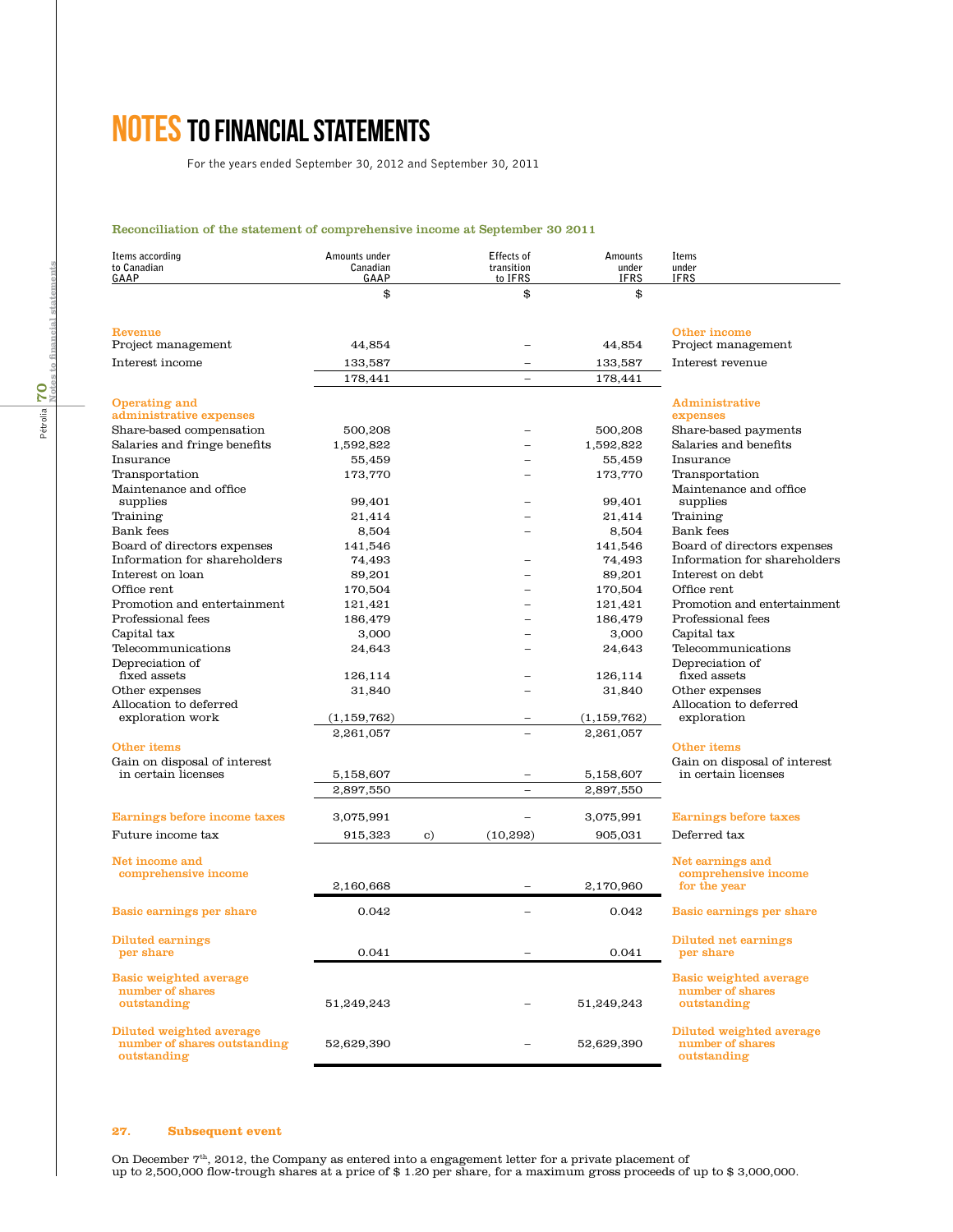### APPENDICES

For the years ended September 30, 2012 and September 30, 2011

|                                               | 2012             | 2011             |
|-----------------------------------------------|------------------|------------------|
|                                               | \$               | \$               |
| <b>A - ADMINISTRATIVE EXPENSES</b>            |                  |                  |
| Share-based payments                          | 506,709          | 458,883          |
| Salaries and benefits                         | 1,080,195        | 717,137          |
| Insurance                                     | 58,445           | 52,546           |
| Maintenance and office supplies               | 107,828          | 65,847           |
| Board of directors expenses                   | 162,756          | 141,546          |
| Information for shareholders                  | 87,560           | 74,493           |
| Office rent                                   | 124,331          | 105,395          |
| Promotion and entertainment                   | 460,040          | 121,421          |
| Travel                                        | 190,839          | 134,940          |
| Professional fees                             | 721,032          | 177,335          |
| Capital tax                                   | (12, 663)        | 3,000            |
| Telecommunications                            | 12,920           | 15,095           |
| Depreciation of fixed assets                  | 117,125          | 69,362           |
| Other expensess                               | 5,718            | 26,352           |
|                                               | 3,622,835        | 2,163,352        |
|                                               |                  |                  |
| <b>B-OPERATING EXPENSES</b>                   |                  |                  |
| Share-based payments<br>Salaries and benefits | 132,983          | 41,325           |
| Insurance                                     | 1,143,448        | 875,685          |
|                                               | 10,926           | 2,913            |
| Maintenance and office supplies<br>Travel     | 37,409<br>24,002 | 33,554<br>38,830 |
| Training                                      | 15,435           | 21,414           |
| Office rent                                   | 150,318          | 65,109           |
| Professional fees                             | 3,469            | 9,144            |
| Telecommunications                            | 8,854            | 9,548            |
| Depreciation of fixed assets                  | 149,696          | 56,752           |
| Other expenses                                | 7,154            | 5,488            |
| Allocation to deferred exploration assets     | (1,683,694)      | (1, 159, 762)    |
|                                               |                  |                  |
|                                               |                  |                  |
| <b>C-FINANCIAL INCOME AND EXPENSES</b>        |                  |                  |
| Interest income (Note 17)                     | (236, 680)       | (133, 587)       |
| Accretion expense                             | 12,268           |                  |
| Bank fees                                     | 6,430            | 8,504            |
| Interest on debt                              | 8,315            | 89,201           |
|                                               | (209, 667)       | (35,882)         |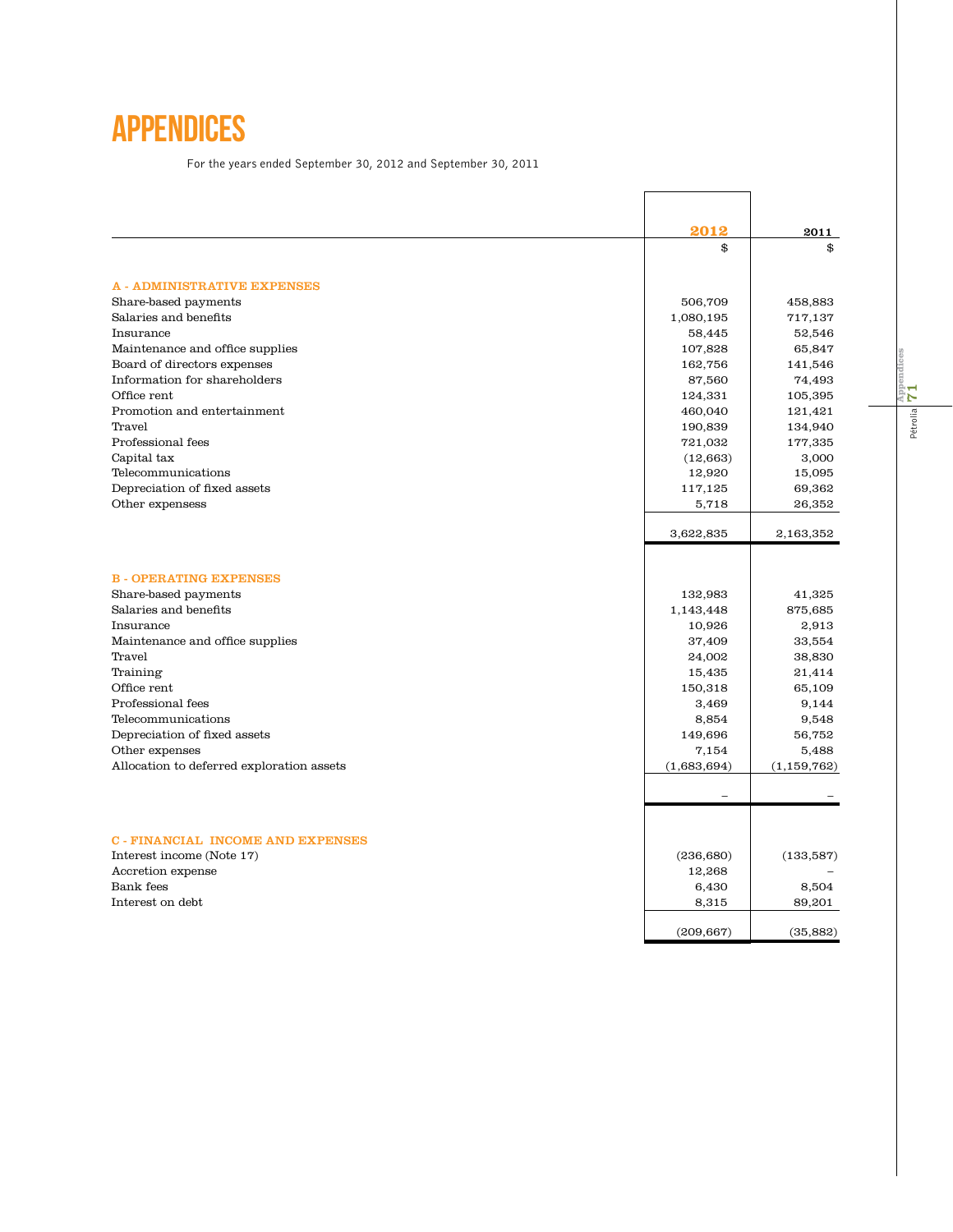### PETROLIA

### **Board of directors**

André Proulx President and Chief Executive Officer

David Mc Callum Director

Albert Wildgen Director

Erick Adam Director

Myron A. Tétreault Director

Jacques L. Drouin Director

### **Auditors**

Mallette, LLP Rimouski, Canada

### **Legal counsel**

Colby, Monet, Demers, Delage & Crevier Michel Hudon, Attorney Montréal

### **Listed shares - transfert agent**

Computershare Trust Company of Canada Montréal

### **Shares listed**

TSX Venture Exchange Symbol: PEA

### **Capital stock**

66,585,750 common shares issued as at September 30, 2012

The Annual Meeting of the Shareholders of Pétrolia will be held on Friday, March 1, 2013 at 10:00 a.m. at the Holiday Inn Montréal Midtown (Les Verrières room) at 420 Sherbrooke West Street, Montréal QC H3A 1B4.